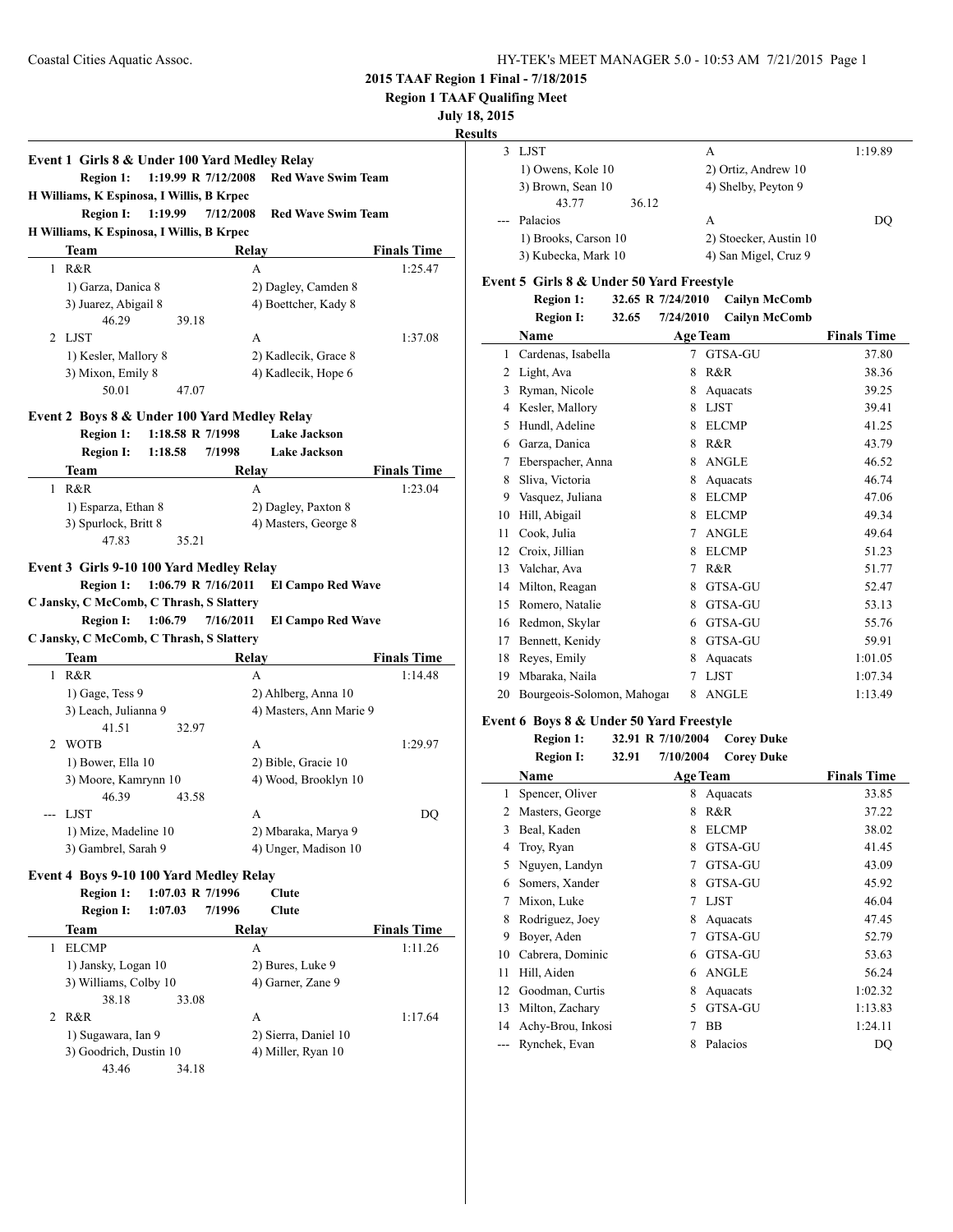**Region 1 TAAF Qualifing Meet**

**July 18, 2015**

**Results**

|    | <b>Region 1:</b>  | 28.93 R 7/1999 |        | <b>Lisa Paul</b> |                    |
|----|-------------------|----------------|--------|------------------|--------------------|
|    | <b>Region I:</b>  | 28.93          | 7/1999 | <b>Lisa Paul</b> |                    |
|    | <b>Name</b>       |                |        | <b>Age Team</b>  | <b>Finals Time</b> |
| 1  | Jones, Grace      |                |        | 10 R&R           | 33.51              |
| 2  | Troy, Kaitlyn     |                | 10     | <b>GTSA-GU</b>   | 33.93              |
| 3  | Evans, Rachel     |                | 10     | <b>ELCMP</b>     | 35.05              |
| 4  | Leach, Julianna   |                | 9      | R&R              | 35.30              |
| 5  | Gibbens, Alexis   |                | 9      | Aquacats         | 36.21              |
| 6  | Achy-Brou, Indira |                | 10     | <b>BB</b>        | 36.88              |
| 7  | Evans, Margaret   |                | 10     | <b>ELCMP</b>     | 37.29              |
| 8  | Agan, Emily       |                | 10     | <b>LJST</b>      | 37.91              |
| 9  | Dean, Mylee       |                | 9      | <b>ANGLE</b>     | 38.73              |
| 10 | Evans, Allison    |                | 10     | <b>ELCMP</b>     | 39.05              |
| 11 | DeWoody, Raegan   |                | 10     | Aquacats         | 39.88              |
| 12 | Bible, Gracie     |                | 10     | <b>WOTB</b>      | 40.09              |
| 13 | Sias, Holly       |                | 10     | <b>GTSA-GU</b>   | 41.62              |
| 14 | Provost, Deanna   |                | 10     | GTSA-GU          | 41.67              |
| 15 | Hill, Addison     |                | 9      | <b>ANGLE</b>     | 41.77              |
| 16 | Dagley, Tegan     |                | 10     | R&R              | 48.89              |
| 17 | Coston, Karlee    |                | 9      | GTSA-GU          | 49.79              |
| 18 | Shelton, Justice  |                | 10     | Palacios         | 57.62              |
| 19 | Tribble, Cori     |                | 9      | <b>ANGLE</b>     | 58.87              |
| 20 | Grones, Bethany   |                | 9      | Palacios         | 1:02.14            |

#### **Event 8 Boys 9-10 50 Yard Freestyle**

|    | <b>Region 1:</b> | 28.74 R 7/14/2012  | <b>Conner Williams</b> |                    |
|----|------------------|--------------------|------------------------|--------------------|
|    | <b>Region I:</b> | 7/14/2012<br>28.74 | <b>Conner Williams</b> |                    |
|    | Name             |                    | <b>Age Team</b>        | <b>Finals Time</b> |
| 1  | Goodrich, Dustin | 10                 | R&R                    | 33.44              |
| 2  | Howell, Andrew   | 10                 | <b>WTS</b>             | 34.09              |
| 3  | Brown, Harrison  | 10                 | Deer Park              | 34.34              |
| 4  | Holden, Tristan  | 10                 | Aquacats               | 34.47              |
| 5  | Brown, Sean      | 10                 | <b>LJST</b>            | 34.82              |
| 6  | Woodson, Walker  | 10                 | GTSA-GU                | 36.54              |
| 7  | Sierra, Daniel   | 10                 | R&R                    | 37.74              |
| 8  | Brooks, Mathew   | 10                 | Aquacats               | 38.98              |
| 9  | Mann, Bryce      | 10                 | WOTB                   | 42.98              |
| 10 | Rodriguez, Felix | 10                 | Aquacats               | 43.21              |
| 11 | Throne, Keason   | 9                  | BB                     | 43.26              |
| 12 | Tran, Preston    | 10                 | R&R                    | 43.68              |
| 13 | Michna, Joseph   | 9                  | Deer Park              | 49.16              |
| 14 | Garza, Kaiden    | 9                  | Aquacats               | 50.85              |
| 15 | Mosqueda, Luke   | 10                 | <b>ANGLE</b>           | 55.59              |

### **Event 9 Girls 6 & Under 25 Yard Backstroke**

|    | <b>Region 1:</b><br><b>Region I:</b> | 23.43 R 7/16/2011<br>23.43<br>7/16/2011 |    | <b>Kate Kovin</b><br><b>Kate Kovin</b> |                    |
|----|--------------------------------------|-----------------------------------------|----|----------------------------------------|--------------------|
|    | <b>Name</b>                          |                                         |    | <b>Age Team</b>                        | <b>Finals Time</b> |
|    | Nichols, Makena                      |                                         | 6  | <b>WOTB</b>                            | 24.25              |
| 2  | Cadence, Johnson                     |                                         | 5. | <b>BB</b>                              | 24.57              |
| 3  | Corn, Kesleigh                       |                                         | 6. | LJST                                   | 25.59              |
| 4  | Chilton, Kate                        |                                         | 6  | ELCMP                                  | 26.48              |
| 5. | Redmon, Skylar                       |                                         | 6  | GTSA-GU                                | 27.65              |
| 6  | Palmer, Glory                        |                                         | 6  | <b>LIST</b>                            | 27.73              |
|    | Bures, Hallie                        |                                         |    | ELCMP                                  | 29.46              |

| 113 |                    |    |              |       |
|-----|--------------------|----|--------------|-------|
| 8   | Cortez, Jasari     | 6. | Deer Park    | 30.03 |
| 9   | Wallis, Abby       | 6  | <b>ELCMP</b> | 30.05 |
|     | 10 Fillyaw, Karlee | 6  | GTSA-GU      | 30.84 |
|     | 11 Robles, Aubrey  | 6  | Aquacats     | 31.33 |
|     | 12 Day, Juli       |    | 6 LJST       | 31.79 |
|     | 13 Ackland, Alison | 6  | GTSA-GU      | 32.56 |
|     | 14 Hundl, Olivia   | 6  | <b>ELCMP</b> | 32.99 |
| 15  | Dean, Brett        | 6. | <b>ANGLE</b> | 34.55 |
|     | 16 Dick, Marcella  | 6  | Gators       | 38.54 |
|     | Shelton, Jordan    |    | Palacios     | 38.83 |

#### **Event 10 Boys 6 & Under 25 Yard Backstroke**

**Region 1: 22.07 R 7/19/2014 Jathen Townsend Region I: 23.39 7/16/2011 Joey Marlow**

|                | <b>Region 1:</b><br>23.39 | 7/16/2011<br><b>Joey Marlow</b> |                    |
|----------------|---------------------------|---------------------------------|--------------------|
|                | Name                      | <b>Age Team</b>                 | <b>Finals Time</b> |
| 1              | Patel, Talin              | 5<br>WOOD-GU                    | 26.25              |
| $\overline{c}$ | Hillman, Andrew           | <b>WOTB</b><br>6                | 27.22              |
| 3              | Cabrera, Dominic          | GTSA-GU<br>6                    | 27.32              |
| 4              | Respondek, Gus            | <b>ELCMP</b><br>5               | 27.72              |
| 5              | Spencer, Keegan           | Aquacats<br>6                   | 28.53              |
| 6              | Vasquez, Evan             | <b>ELCMP</b><br>6               | 29.06              |
| 7              | Wise, Dylan               | WOOD-GU<br>6                    | 29.30              |
| 8              | Benalcazar, Julian        | Makos<br>6                      | 29.63              |
| 9              | Ware, Ross                | <b>WTS</b><br>6                 | 29.65              |
| 10             | Alade, Joshua             | <b>BB</b><br>6                  | 30.42              |
| 11             | Koelzer, Drew             | R&R<br>6                        | 32.40              |
| 12             | Ruiz, Alexander           | R&R<br>6                        | 32.77              |
| 13             | Velazquez, Javi           | GTSA-GU<br>6                    | 33.24              |
| 14             | Harris, Duncan            | <b>ELCMP</b><br>6               | 34.64              |
| 15             | Beal, Konnor              | <b>ELCMP</b><br>5               | 34.90              |
| 16             | Hudgens, Adam             | WOOD-GU<br>5                    | 35.79              |
| 17             | Tanner, Luke              | R&R<br>6                        | 36.14              |
| 18             | Mize, Nolan               | <b>LJST</b><br>6                | 40.80              |
| 19             | Milton, Zachary           | GTSA-GU<br>5                    | 44.18              |
| 20             | Ledman, Jett              | R&R<br>5                        | 47.47              |
| ---            | Weldon, Kadin             | <b>BB</b><br>6                  | DO                 |
|                | Valentini, Pablo          | BB<br>6                         | DQ                 |
|                | Palermo, Sebastian        | <b>UNAT</b><br>6                | DO                 |
| ---            | Liu, Christopher          | WOOD-GU<br>6                    | DQ                 |

### **Event 11 Girls 8 & Under 25 Yard Backstroke**

| Region 1: | 19.54 R 7/13/2013 | Kelsy Elgar |
|-----------|-------------------|-------------|
|           |                   |             |

|    | <b>Region I:</b>    | 19.54 | 7/13/2013       | <b>Kelsy Elgar</b> |                    |
|----|---------------------|-------|-----------------|--------------------|--------------------|
|    | Name                |       | <b>Age Team</b> |                    | <b>Finals Time</b> |
| 1  | Alade, Naomi        |       | 7               | BB                 | 21.52              |
| 2  | Cox, Maeve          |       | 8               | WOOD-GU            | 22.04              |
| 3  | Hudgens, Claire     |       | 8               | WOOD-GU            | 22.26              |
| 4  | Garza, Danica       |       | 8               | R&R                | 22.85              |
| 5  | Vo, Taylor          |       | 8               | GTSA-GU            | 23.13              |
| 6  | Valdez, Avery       |       | 8               | <b>LJST</b>        | 24.59              |
| 7  | Gibbens, Iralynn    |       |                 | Aquacats           | 24.71              |
| 8  | Croix, Jillian      |       | 8               | <b>ELCMP</b>       | 26.34              |
| 9  | Valchar, Ava        |       | 7               | R&R                | 26.52              |
| 10 | Romero, Natalie     |       | 8               | GTSA-GU            | 26.80              |
| 11 | Williamson, Melanie |       | 8               | Makos              | 27.21              |
| 12 | Milton, Reagan      |       | 8               | GTSA-GU            | 27.81              |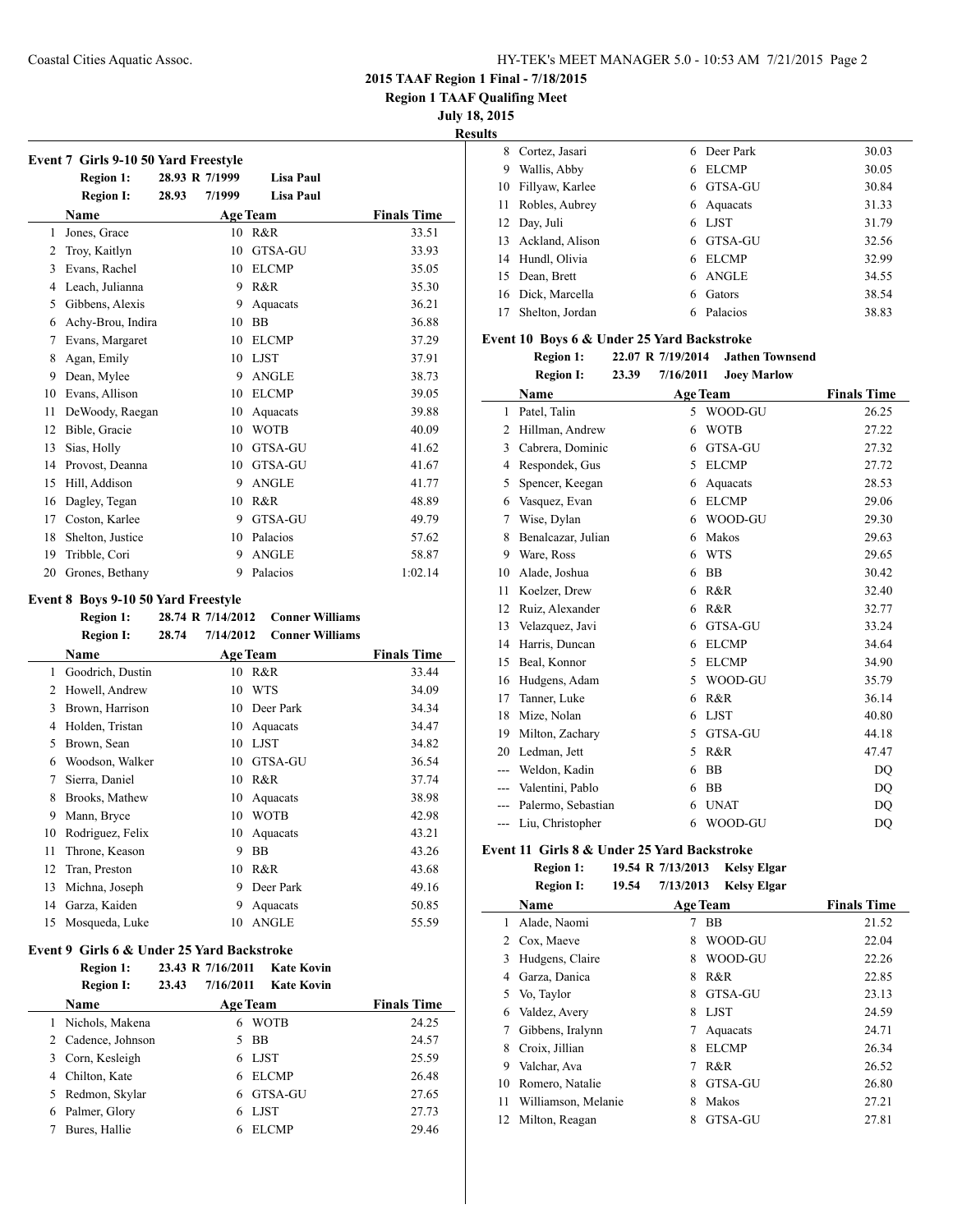**Region 1 TAAF Qualifing Meet**

**July 18, 2015**

**Results**

| (Event 11 Girls 8 & Under 25 Yard Backstroke) |                            |   |                 |                    |  |
|-----------------------------------------------|----------------------------|---|-----------------|--------------------|--|
|                                               | Name                       |   | <b>Age Team</b> | <b>Finals Time</b> |  |
| 13                                            | Vasquez, Juliana           | 8 | <b>ELCMP</b>    | 27.84              |  |
| 14                                            | Harpavat, Anika            | 8 | <b>BB</b>       | 28.46              |  |
| 15                                            | Nelson, Brooklyn           |   | Gators          | 28.80              |  |
| 16                                            | Holden, Jayleen            | 7 | Aquacats        | 29.12              |  |
| 17                                            | Morton, Danielle           |   | <b>ANGLE</b>    | 29.17              |  |
| 18                                            | Bennett, Kenidy            | 8 | GTSA-GU         | 29.44              |  |
| 19                                            | Kubecka, Ansley            |   | Palacios        | 30.07              |  |
| 20                                            | Egwu, Laurel               | 7 | R&R             | 30.77              |  |
| 21                                            | Gilliam, Callie            |   | <b>LJST</b>     | 30.90              |  |
| 22                                            | Shelton, Jazzlyn           | 8 | Palacios        | 31.13              |  |
| 23                                            | Hill, Abigail              | 8 | <b>ELCMP</b>    | 31.81              |  |
| 24                                            | Miller, Lola               |   | WOOD-GU         | 34.64              |  |
| 25                                            | Bourgeois-Solomon, Mahogar | 8 | <b>ANGLE</b>    | 36.27              |  |
|                                               |                            |   |                 |                    |  |

### **Event 12 Boys 8 & Under 25 Yard Backstroke**

# **Region 1: 17.94 R 7/24/2010 Conner Williams**

|     | <b>Region I:</b> | 17.94 | 7/24/2010 | <b>Conner Williams</b> |                    |
|-----|------------------|-------|-----------|------------------------|--------------------|
|     | Name             |       |           | <b>Age Team</b>        | <b>Finals Time</b> |
| 1   | Townsend, Jathen |       | 7         | GTSA-GU                | 20.32              |
| 2   | Stephens, Slade  |       | 8         | WOOD-GU                | 21.05              |
| 3   | Corn, Kasen      |       | 7         | <b>LJST</b>            | 21.17              |
| 4   | Nicastro, Dillon |       | 7         | Deer Park              | 21.51              |
| 5   | Esparza, Ethan   |       | 8         | R&R                    | 21.72              |
| 6   | Beal, Kaden      |       | 8         | <b>ELCMP</b>           | 21.87              |
| 7   | Taylor, Dax      |       | 8         | ANGLE                  | 22.32              |
| 8   | Nguyen, Landyn   |       | 7         | GTSA-GU                | 22.33              |
| 9   | Troy, Ryan       |       | 8         | <b>GTSA-GU</b>         | 22.60              |
| 10  | Mowery, Cale     |       | 8         | WOOD-GU                | 22.77              |
| 11  | Davis, Harry     |       | 7         | WOOD-GU                | 24.15              |
| 12  | Manuel, Ethan    |       | 7         | <b>GTSA-GU</b>         | 25.04              |
| 13  | Somers, Xander   |       | 8         | GTSA-GU                | 25.31              |
| 14  | Boyer, Aden      |       | 7         | GTSA-GU                | 25.58              |
| 15  | Jaqua, Bryson    |       | 8         | WOOD-GU                | 26.30              |
| 16  | Rodriguez, Joey  |       | 8         | Aquacats               | 27.37              |
| 17  | Brown, Nicholas  |       | 8         | Deer Park              | 27.63              |
| 18  | Ayala, Miguel    |       | 8         | R&R                    | 27.67              |
| 19  | Arellano, Alwin  |       | 8         | R&R                    | 31.02              |
| 20  | Vrazel, Colton   |       | 7         | <b>ANGLE</b>           | 32.40              |
| 21  | Tribble, Cade    |       | 8         | <b>ANGLE</b>           | 32.77              |
| 22  | Smith, Eben      |       | 8         | <b>WOTB</b>            | 41.10              |
| 23  | Dick, Travis     |       | 8         | Gators                 | 43.60              |
| --- | Singh, Ruhaan    |       | 8         | <b>BB</b>              | DQ                 |

# **Event 13 Girls 9-10 25 Yard Backstroke**

**Region 1: 16.61 R 7/14/2012 Camryn Jansky**

|    | <b>Region I:</b>  | 16.61 | 7/14/2012 | Camryn Jansky   |                    |
|----|-------------------|-------|-----------|-----------------|--------------------|
|    | <b>Name</b>       |       |           | <b>Age Team</b> | <b>Finals Time</b> |
|    | Vrazel, Elizabeth |       |           | 10 ANGLE        | 17.36              |
|    | 2 Troy, Kaitlyn   |       |           | 10 GTSA-GU      | 18.51              |
|    | 3 Gambrel, Sarah  |       | 9         | <b>LJST</b>     | 18.60              |
| 4  | Church, Lexee     |       |           | 10 Deer Park    | 18.97              |
| 5. | Wise, Katie       |       | 9         | WOOD-GU         | 19.35              |
| 6  | Green, Emily      |       | 10        | <b>ANGLE</b>    | 19.73              |
|    | Wise, Lydia       |       | 10        | WOOD-GU         | 20.17              |

| 8     | Bourgeois-Solomon, Sovereig | 10 | <b>ANGLE</b> | 20.25 |
|-------|-----------------------------|----|--------------|-------|
| 9     | Evans, Rachel               | 10 | <b>ELCMP</b> | 20.78 |
| $*10$ | Gage, Tess                  | 9  | R&R          | 21.08 |
| $*10$ | Habib, Ava                  | 10 | WOOD-GU      | 21.08 |
| 12    | Gibbens, Alexis             | 9  | Aquacats     | 21.14 |
| 13    | Dean, Mylee                 | 9  | <b>ANGLE</b> | 21.30 |
| 14    | Lopes, Hannah               | 10 | <b>BB</b>    | 21.50 |
| 15    | Nelson, Raney               | 10 | Gators       | 21.66 |
| 16    | Bower, Ella                 | 10 | <b>WOTB</b>  | 21.68 |
| 17    | Chandler, Sarah             | 10 | Deer Park    | 21.74 |
| 18    | Unger, Madison              |    | 10 LJST      | 22.08 |
| 19    | Edwards, Jordynn            | 10 | GTSA-GU      | 22.29 |
| 20    | Ayala, Hailey               | 10 | R&R          | 22.33 |
| 21    | Adam, Elisa                 | 9  | <b>BB</b>    | 22.39 |
| 22    | Demers, Avery               | 9  | Makos        | 22.41 |
| 23    | Andrews, Kaia               | 9  | <b>ANGLE</b> | 22.90 |
| 24    | Garza, Ruby                 | 10 | R&R          | 23.16 |
| 25    | Steelman, Meghan            | 9  | <b>LJST</b>  | 23.17 |
| 26    | Masters, Ann Marie          | 9  | R&R          | 23.22 |
| 27    | Harpavat, Mayas             | 10 | <b>BB</b>    | 23.50 |
| 28    | Ledman, Noelle              | 10 | R&R          | 23.65 |
| 29    | Provost, Deanna             | 10 | GTSA-GU      | 24.11 |
| 30    | Sias, Holly                 | 10 | GTSA-GU      | 24.50 |
| 31    | Hughes, Kaleigh             | 9  | R&R          | 24.66 |
| 32    | Crump, Kyara                | 10 | R&R          | 25.25 |
| 33    | Kessler, Susanna            | 10 | Palacios     | 26.52 |
| 34    | Palmer, Grace               | 9  | <b>LJST</b>  | 26.57 |
| 35    | Miller, Zoey                | 10 | WOOD-GU      | 27.60 |
| 36    | Nemeth, Laurelie            | 9. | Gators       | 27.72 |
| 37    | Tribble, Cori               | 9  | <b>ANGLE</b> | 29.72 |
| 38    | Nichols, Allyson            | 9  | <b>WOTB</b>  | 30.30 |
| 39    | Grones, Bethany             | 9  | Palacios     | 30.95 |
| 40    | Shelton, Justice            | 10 | Palacios     | 35.75 |

### **Event 14 Boys 9-10 25 Yard Backstroke**

 $\overline{\phantom{a}}$ 

**Region 1: 16.01 R 7/14/2012 Conner Williams**

|    | 16.01<br><b>Region I:</b> | 7/14/2012<br><b>Conner Williams</b> |                    |
|----|---------------------------|-------------------------------------|--------------------|
|    | Name                      | <b>Age Team</b>                     | <b>Finals Time</b> |
| 1  | Jansky, Logan             | 10<br><b>ELCMP</b>                  | 18.22              |
| 2  | Brown, Harrison           | 10<br>Deer Park                     | 19.37              |
| 3  | Hulet, Mark               | WOOD-GU<br>9                        | 19.47              |
| 4  | Nelson, Joshua            | <b>GTSA-GU</b><br>10                | 20.03              |
| 5  | Wherry, Kyler             | 10<br>Freeport                      | 20.05              |
| 6  | Kingwergs, Dieter         | 10<br>WOOD-GU                       | 20.22              |
| 7  | Owens, Kole               | <b>LJST</b><br>10                   | 20.34              |
| 8  | McCullough, John          | WOOD-GU<br>10                       | 20.53              |
| 9  | Cabrera, Dylan            | GTSA-GU<br>10                       | 21.25              |
| 10 | Miller, Patrick           | WOOD-GU<br>9                        | 22.06              |
| 11 | Miller, Ryan              | R&R<br>10                           | 22.10              |
| 12 | Throne, Keason            | <b>BB</b><br>9                      | 22.87              |
| 13 | Shelby, Peyton            | <b>LJST</b><br>9                    | 22.96              |
| 14 | Spence, Joseph            | 10<br>R&R                           | 23.48              |
| 15 | Bonhomme, Kyle            | WOOD-GU<br>10                       | 24.21              |
| 16 | Kuhlman, Trevor           | <b>LJST</b><br>9                    | 24.48              |
| 17 | Portillo, Marlon          | 10<br><b>BB</b>                     | 24.68              |
| 18 | Michna, Joseph            | 9<br>Deer Park                      | 25.67              |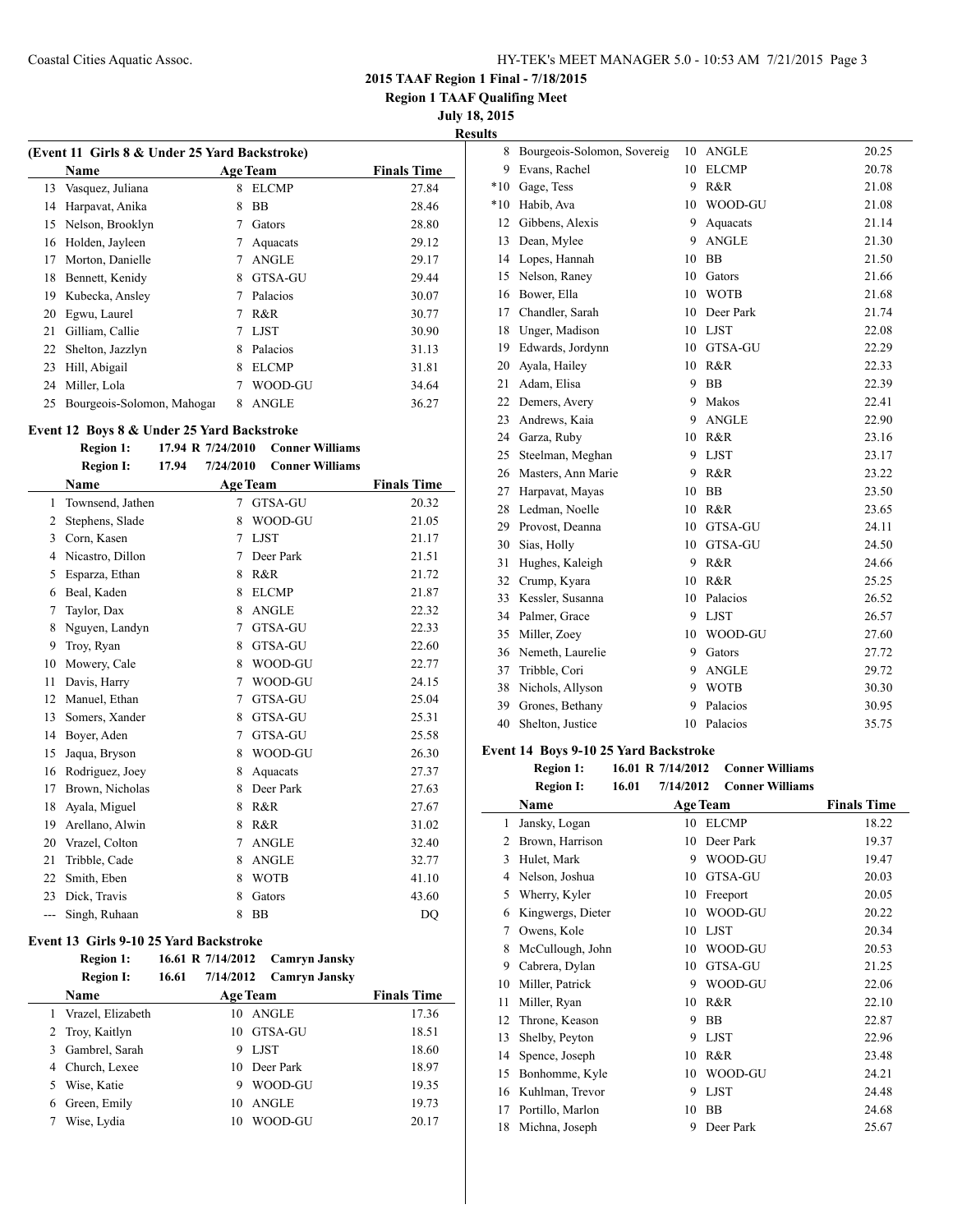**Region 1 TAAF Qualifing Meet**

**July 18, 2015**

**Results**

 $\overline{a}$ 

| (Event 14 Boys 9-10 25 Yard Backstroke) |  |                 |                    |  |  |
|-----------------------------------------|--|-----------------|--------------------|--|--|
| Name                                    |  | <b>Age Team</b> | <b>Finals Time</b> |  |  |
| 19 Hernandez, Sebastian                 |  | 9 R&R           | 26.86              |  |  |
| 20 Mosqueda, Luke                       |  | 10 ANGLE        | 26.97              |  |  |
| 21 McLellan, Charlie                    |  | 10 WOOD-GU      | 27.44              |  |  |
| 22 Rodriguez, Felix                     |  | 10 Aquacats     | 30.70              |  |  |
| 23 Smith, Gage                          |  | <b>WOTB</b>     | 32.98              |  |  |

#### **Event 15 Girls 8 & Under 25 Yard Breaststroke**

#### **Region 1: 20.29 R 7/11/2009 Cailyn McComb Region I: 20.29 7/11/2009 Cailyn McComb**

|                | Name                |   | <b>Age Team</b> | <b>Finals Time</b> |
|----------------|---------------------|---|-----------------|--------------------|
| 1              | Wallis, Riley       | 8 | <b>ELCMP</b>    | 22.49              |
| 2              | Dagley, Camden      | 8 | R&R             | 23.57              |
| 3              | Cox, Maeve          | 8 | WOOD-GU         | 24.88              |
| $\overline{4}$ | Cardenas, Isabella  | 7 | <b>GTSA-GU</b>  | 26.31              |
| 5              | Trevino, Estela     | 8 | R&R             | 26.97              |
| 6              | Gibbens, Iralynn    | 7 | Aquacats        | 27.58              |
| 7              | Kadlecik, Grace     | 8 | <b>LJST</b>     | 29.54              |
| 8              | Robles, Aubrey      | 6 | Aquacats        | 30.64              |
| 9              | Shelton, Jazzlyn    | 8 | Palacios        | 31.13              |
| 10             | Harpavat, Anika     | 8 | <b>BB</b>       | 33.14              |
| 11             | Williamson, Melanie | 8 | Makos           | 33.25              |
| 12             | Kubecka, Ansley     | 7 | Palacios        | 35.01              |
| 13             | Master, Serenity    | 7 | Deer Park       | 36.99              |
| 14             | Miller, Lola        | 7 | WOOD-GU         | 39.53              |
| 15             | Romero, Natalie     | 8 | GTSA-GU         | 41.44              |
| ---            | Reyes, Emily        | 8 | Aquacats        | DQ                 |
|                | Ledman, Jordan      | 8 | R&R             | DQ                 |
| $---$          | Bennett, Kenidy     | 8 | GTSA-GU         | DQ                 |
| $---$          | Egwu, Laurel        | 7 | R&R             | <b>DQ</b>          |
|                | Gilliam, Callie     | 7 | <b>LJST</b>     | <b>DQ</b>          |
|                | Mbaraka, Naila      | 7 | <b>LJST</b>     | DQ                 |
| ---            | Ackland, Alison     | 6 | GTSA-GU         | DQ                 |

### **Event 16 Boys 8 & Under 25 Yard Breaststroke**

|                | <b>Region 1:</b>  |       | 20.34 R 7/1986 | <b>Brent Wenzel</b> |                    |
|----------------|-------------------|-------|----------------|---------------------|--------------------|
|                | <b>Region I:</b>  | 20.34 | 7/1986         | <b>Brent Wenzel</b> |                    |
|                | Name              |       |                | <b>Age Team</b>     | <b>Finals Time</b> |
| 1              | Dagley, Paxton    |       | 8              | R&R                 | 23.65              |
| $\overline{c}$ | Gage, Spencer     |       | 8              | R&R                 | 24.09              |
| 3              | Myers, Mason      |       | 8              | GTSA-GU             | 26.54              |
| 4              | Shelby, Collin    |       | 8              | <b>LJST</b>         | 28.45              |
| 5              | Jaqua, Bryson     |       | 8              | WOOD-GU             | 31.44              |
| 6              | Brown, Nicholas   |       | 8              | Deer Park           | 32.28              |
| 7              | Leach, Jojo       |       | 7              | R&R                 | 32.67              |
| 8              | Hill, Aiden       |       | 6              | <b>ANGLE</b>        | 32.82              |
|                | Rodriguez, Joey   |       | 8              | Aquacats            | DQ                 |
|                | Sones, Bode       |       | 6              | Aquacats            | DQ                 |
|                | Rodriguez, Sergio |       | 6              | Aquacats            | DQ                 |
|                | Sones, Paul Ryan  |       | 7              | Aquacats            | DQ                 |
|                | Townsend, Cameron |       | 8              | Aquacats            | DQ                 |
|                | Rynchek, Evan     |       | 8              | Palacios            | DQ                 |
|                | Arellano, Alwin   |       | 8              | R&R                 | DQ                 |
|                | Mounts, Christian |       | 8              | Makos               | DQ                 |
|                | Velazquez, Javi   |       | 6              | GTSA-GU             | DQ                 |

| Event 17 Girls 9-10 25 Yard Breaststroke |                   |                    |                      |                    |  |
|------------------------------------------|-------------------|--------------------|----------------------|--------------------|--|
|                                          | <b>Region 1:</b>  | 16.81 R 7/14/2012  | <b>Cailyn McComb</b> |                    |  |
|                                          | <b>Region I:</b>  | 16.81<br>7/14/2012 | <b>Cailyn McComb</b> |                    |  |
|                                          | Name              |                    | <b>Age Team</b>      | <b>Finals Time</b> |  |
| 1                                        | Ahlberg, Anna     |                    | 10 R&R               | 20.67              |  |
| 2                                        | Agan, Emily       | 10                 | <b>LJST</b>          | 21.18              |  |
| 3                                        | Vrazel, Elizabeth | 10                 | <b>ANGLE</b>         | 21.65              |  |
| 4                                        | Jones, Grace      | 10                 | R&R                  | 22.12              |  |
| 5                                        | Harper, Madison   | 10                 | <b>BB</b>            | 22.25              |  |
| 6                                        | Mbaraka, Marya    | 9                  | <b>LJST</b>          | 22.32              |  |
| 7                                        | Evans, Allison    | 10                 | <b>ELCMP</b>         | 22.60              |  |
| 8                                        | Wise, Lydia       | 10                 | WOOD-GU              | 23.07              |  |
| 9                                        | Nelson, Raney     | 10                 | Gators               | 23.11              |  |
| 10                                       | Church, Lexee     | 10                 | Deer Park            | 23.21              |  |
| 11                                       | Habib, Ava        | 10                 | WOOD-GU              | 23.31              |  |
| 12                                       | Chandler, Sarah   | 10                 | Deer Park            | 23.39              |  |
| 13                                       | Andrews, Kaia     | 9                  | <b>ANGLE</b>         | 24.47              |  |
| 14                                       | Dagley, Tegan     | 10                 | R&R                  | 24.83              |  |
| 15                                       | Egwu, Karen       | 9                  | R&R                  | 24.89              |  |
| 16                                       | Hill, Addison     | 9                  | <b>ANGLE</b>         | 24.92              |  |
| 17                                       | Garza, Ruby       | 10                 | R&R                  | 25.54              |  |
| 18                                       | Edwards, Jordynn  | 10                 | GTSA-GU              | 27.28              |  |
| 19                                       | Miller, Zoey      | 10                 | WOOD-GU              | 30.55              |  |
| 20                                       | Coston, Karlee    | 9                  | GTSA-GU              | 33.83              |  |
| ---                                      | Harpavat, Mayas   | 10                 | <b>BB</b>            | DO                 |  |
| ---                                      | Kessler, Susanna  | 10                 | Palacios             | DO                 |  |
| ---                                      | Reyna, Krystyna   | 10                 | R&R                  | DQ                 |  |
| ---                                      | Nemeth, Laurelie  | 9                  | Gators               | DO                 |  |
| $---$                                    | Palmer, Grace     | 9                  | <b>LJST</b>          | DO                 |  |
| $---$                                    | Demers, Avery     | 9                  | Makos                | DQ                 |  |
|                                          |                   |                    |                      |                    |  |

### **Event 18 Boys 9-10 25 Yard Breaststroke**

#### **Region 1: 16.90 R 7/2000 M Pham Region I: 16.90 7/2000 M Pham**

|                | RESION 1:<br>10.YV | 772000 | м глаш          |                    |
|----------------|--------------------|--------|-----------------|--------------------|
|                | Name               |        | <b>Age Team</b> | <b>Finals Time</b> |
| 1              | Holden, Tristan    | 10     | Aquacats        | 20.14              |
| $\overline{c}$ | Bures, Luke        | 9      | <b>ELCMP</b>    | 20.66              |
| 3              | Nelson, Joshua     | 10     | GTSA-GU         | 20.75              |
| 4              | Cabrera, Dylan     | 10     | GTSA-GU         | 21.88              |
| 5              | McCullough, John   | 10     | WOOD-GU         | 22.04              |
| 6              | Hulet, Mark        | 9      | WOOD-GU         | 22.13              |
| 7              | Ware, Grant        | 9      | <b>WTS</b>      | 22.28              |
| 8              | Sierra, Daniel     | 10     | R&R             | 22.91              |
| 9              | Cabrera, Devon     | 10     | GTSA-GU         | 22.97              |
| 10             | Brooks, Mathew     | 10     | Aquacats        | 23.38              |
| $*11$          | Ortiz, Andrew      | 10     | <b>LJST</b>     | 23.39              |
| $*11$          | Woodson, Walker    | 10     | GTSA-GU         | 23.39              |
| 13             | Tran, Preston      | 10     | R&R             | 23.71              |
| 14             | Ou, William        | 9      | WOOD-GU         | 24.01              |
| 15             | Wherry, Kyler      | 10     | Freeport        | 24.53              |
| 16             | Sugawara, Connor   | 9      | R&R             | 24.89              |
| 17             | Kuhlman, Trevor    | 9      | <b>LJST</b>     | 25.71              |
| 18             | McLellan, Charlie  | 10     | WOOD-GU         | 26.17              |
| 19             | Sugawara, Ian      | 9      | R&R             | 26.24              |
| 20             | Kubecka, Mark      | 10     | Palacios        | 27.78              |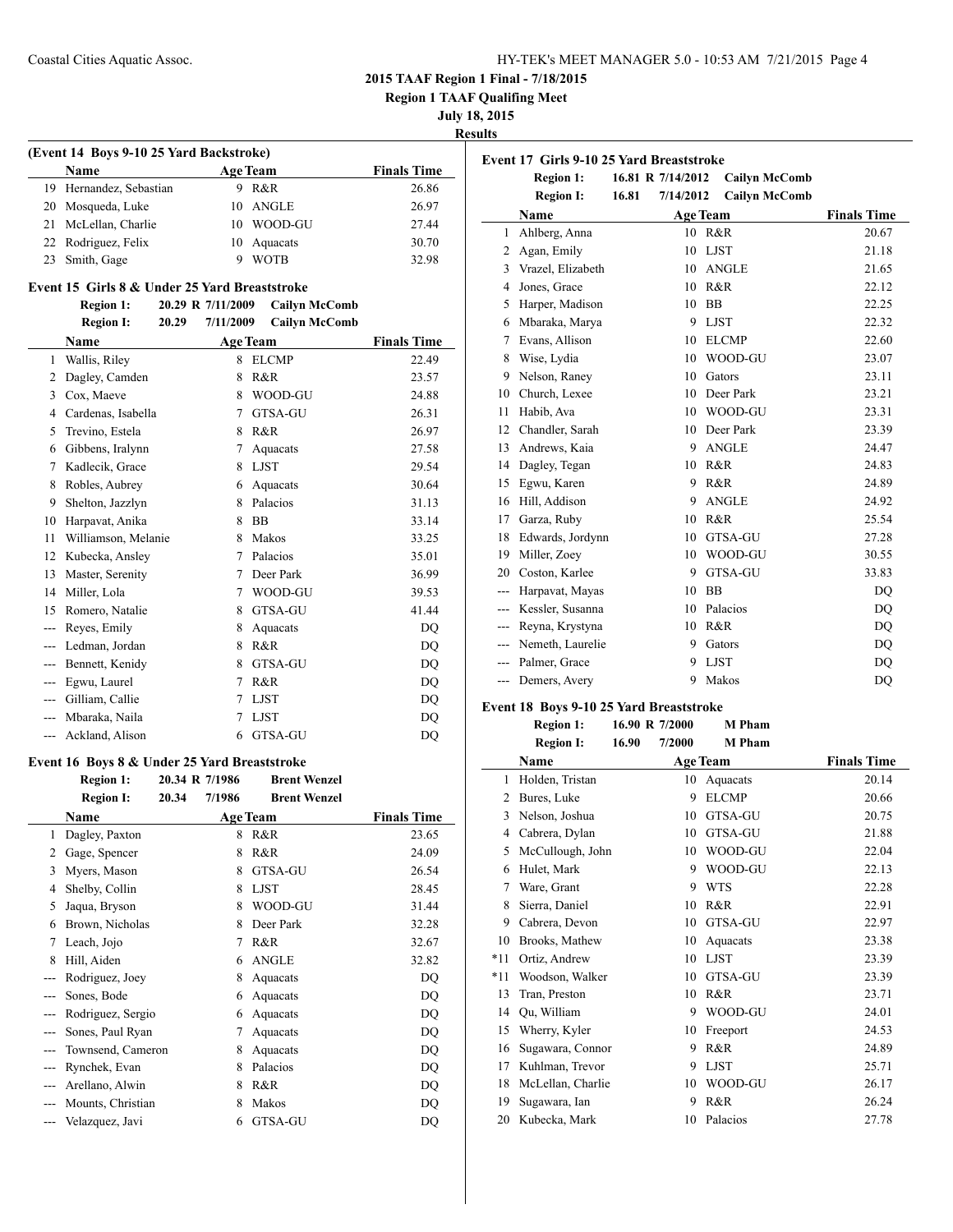**Region 1 TAAF Qualifing Meet**

**July 18, 2015**

| $0$ ury $10, 20$ |                |  |
|------------------|----------------|--|
|                  | <b>Results</b> |  |
|                  |                |  |

| (Event 18 Boys 9-10 25 Yard Breaststroke) |                 |                    |  |  |  |
|-------------------------------------------|-----------------|--------------------|--|--|--|
| Name                                      | <b>Age Team</b> | <b>Finals Time</b> |  |  |  |
| 21 Bonhomme, Kyle                         | 10 WOOD-GU      | 28.04              |  |  |  |
| --- Michna, Joseph                        | 9 Deer Park     | DO                 |  |  |  |
| --- Alvarez Ward, Ivano                   | WOOD-GU         | DO                 |  |  |  |

### **Event 19 Girls 8 & Under 25 Yard Butterfly**

|    | <b>Region 1:</b>   | 16.55 R 7/1999 |        | <b>Charae Grosser</b> |                    |
|----|--------------------|----------------|--------|-----------------------|--------------------|
|    | <b>Region I:</b>   | 16.55          | 7/1999 | <b>Charae Grosser</b> |                    |
|    | Name               |                |        | <b>Age Team</b>       | <b>Finals Time</b> |
| 1  | Mixon, Emily       |                | 8      | <b>LJST</b>           | 21.25              |
| 2  | Wallis, Riley      |                | 8      | <b>ELCMP</b>          | 21.86              |
| 3  | Boettcher, Kady    |                | 8      | R&R                   | 22.10              |
| 4  | Juarez, Abigail    |                | 8      | R&R                   | 22.44              |
| 5  | Cadence, Johnson   |                | 5      | <b>BB</b>             | 22.92              |
| 6  | Cardenas, Isabella |                | 7      | GTSA-GU               | 23.26              |
| 7  | Hudgens, Claire    |                | 8      | WOOD-GU               | 23.61              |
| 8  | Moya, Megan        |                | 8      | Aquacats              | 29.19              |
| 9  | Nelson, Brooklyn   |                |        | Gators                | 31.89              |
| 10 | Master, Serenity   |                |        | Deer Park             | 37.11              |
| 11 | Fillyaw, Karlee    |                | 6      | GTSA-GU               | 41.68              |
|    | Valdez, Avery      |                | 8      | <b>LJST</b>           | DQ                 |

### **Event 20 Boys 8 & Under 25 Yard Butterfly**

|         | <b>Region 1:</b>  |       | 16.58 R 7/24/2010 | <b>Conner Williams</b> |                    |
|---------|-------------------|-------|-------------------|------------------------|--------------------|
|         | <b>Region I:</b>  | 16.58 | 7/24/2010         | <b>Conner Williams</b> |                    |
|         | Name              |       |                   | <b>Age Team</b>        | <b>Finals Time</b> |
| 1       | Spurlock, Britt   |       | 8                 | R&R                    | 19.29              |
| 2       | Beal, Kaden       |       | 8                 | <b>ELCMP</b>           | 19.67              |
| 3       | Townsend, Jathen  |       | 7                 | GTSA-GU                | 20.07              |
| $*4$    | Stephens, Slade   |       | 8                 | WOOD-GU                | 20.33              |
| $*_{4}$ | Esparza, Ethan    |       | 8                 | R&R                    | 20.33              |
| 6       | Mowery, Cale      |       | 8                 | WOOD-GU                | 20.59              |
| 7       | Yu, Charles       |       | 7                 | <b>BB</b>              | 20.91              |
| 8       | Cook, Luke        |       | 8                 | <b>ANGLE</b>           | 21.35              |
| 9       | Todd, Reid        |       | 7                 | GTSA-GU                | 22.67              |
| 10      | Nicastro, Dillon  |       | 7                 | Deer Park              | 23.23              |
| 11      | Troy, Ryan        |       | 8                 | GTSA-GU                | 23.31              |
| 12      | Davis, Harry      |       | 7                 | WOOD-GU                | 24.02              |
| 13      | Somers, Xander    |       | 8                 | GTSA-GU                | 25.43              |
| 14      | Valentini, Mateo  |       | 8                 | <b>BB</b>              | 26.16              |
| 15      | Boyer, Aden       |       | 7                 | GTSA-GU                | 26.66              |
| 16      | Mital, Shiv       |       | 8                 | R&R                    | 29.20              |
| 17      | Egwu, John        |       | 8                 | R&R                    | 30.66              |
| 18      | Manuel, Ethan     |       | 7                 | GTSA-GU                | 32.91              |
| 19      | Townsend, Cameron |       | 8                 | Aquacats               | 34.23              |
| 20      | Goodman, Curtis   |       | 8                 | Aquacats               | 35.55              |
| $---$   | Mounts, Christian |       | 8                 | Makos                  | DO                 |
|         | Myers, Mason      |       | 8                 | GTSA-GU                | DO                 |
|         | Connor, Logan     |       | 8                 | Gators                 | DQ                 |
|         |                   |       |                   |                        |                    |

### **Event 21 Girls 9-10 25 Yard Butterfly**

| <b>Region 1:</b> | 14.60 R 7/9/2005  | <b>Haley Skinner</b> |                    |
|------------------|-------------------|----------------------|--------------------|
| <b>Region I:</b> | 7/9/2005<br>14.60 | <b>Haley Skinner</b> |                    |
| Name             | <b>Age Team</b>   |                      | <b>Finals Time</b> |
| 1 Tran, Minnie   |                   | 10 LJST              | 14.91              |
| 2 Dean, Kendall  |                   | 9 ANGLE              | 17.55              |

| lts |                 |    |              |       |
|-----|-----------------|----|--------------|-------|
| 3   | Wise, Katie     | 9  | WOOD-GU      | 17.63 |
| 4   | Dean, Mylee     | 9  | <b>ANGLE</b> | 19.18 |
| 5   | Evans, Margaret | 10 | <b>ELCMP</b> | 19.33 |
| 6   | Sampson, Laila  | 9  | <b>BB</b>    | 20.25 |
| 7   | Uribe, Isabella | 10 | GTSA-GU      | 20.60 |
| 8   | Moore, Kamrynn  | 10 | <b>WOTB</b>  | 21.05 |
| 9   | Adam, Elisa     | 9  | <b>BB</b>    | 21.11 |
| 10  | DeWoody, Raegan | 10 | Aquacats     | 21.17 |
| 11  | Lopes, Hannah   | 10 | <b>BB</b>    | 21.66 |
| 12  | Sias, Holly     | 10 | GTSA-GU      | 22.40 |
| 13  | Harper, Madison | 10 | <b>BB</b>    | 23.07 |
| 14  | Reyna, Krystyna | 10 | R&R          | 23.72 |
| 15  | Egwu, Karen     | 9  | R&R          | 26.91 |
| 16  | Coston, Karlee  | 9  | GTSA-GU      | 28.80 |
|     |                 |    |              |       |

### **Event 22 Boys 9-10 25 Yard Butterfly**

| <b>Region 1:</b> |       | 15.00 R 7/14/2012 | <b>Conner Williams</b> |
|------------------|-------|-------------------|------------------------|
| <b>Region I:</b> | 15.00 | 7/14/2012         | <b>Conner Williams</b> |

|    | Name                 |    | <b>Age Team</b> | <b>Finals Time</b> |
|----|----------------------|----|-----------------|--------------------|
| 1  | Williams, Colby      | 10 | <b>ELCMP</b>    | 16.66              |
| 2  | Brown, Sean          | 10 | <b>LJST</b>     | 17.56              |
| 3  | Garner, Zane         | 9  | <b>ELCMP</b>    | 18.71              |
| 4  | Howell, Andrew       | 10 | <b>WTS</b>      | 19.02              |
| 5  | Hulet, Mark          | 9  | WOOD-GU         | 19.06              |
| 6  | Kingwergs, Dieter    | 10 | WOOD-GU         | 19.20              |
| 7  | Owens, Kole          | 10 | <b>LJST</b>     | 19.51              |
| 8  | Ou, William          | 9  | WOOD-GU         | 20.25              |
| 9  | Portillo, Marlon     | 10 | BB              | 21.33              |
| 10 | Litchfield, Brady    | 10 | R&R             | 22.90              |
| 11 | Brooks, Mathew       | 10 | Aquacats        | 22.94              |
| 12 | Garza, Kaiden        | 9  | Aquacats        | 24.13              |
| 13 | Mann, Bryce          | 10 | <b>WOTB</b>     | 25.27              |
| 14 | Hernandez, Sebastian | 9  | R&R             | 26.04              |
| 15 | Shelby, Peyton       | 9  | <b>LJST</b>     | 30.38              |
|    | Cabrera, Devon       | 10 | GTSA-GU         | DQ                 |
|    | Miller, Patrick      | 9  | WOOD-GU         | DQ                 |
|    | Sugawara, Connor     | 9  | R&R             | DQ                 |

#### **Event 23 Girls 6 & Under 25 Yard Freestyle**

| <b>Region 1:</b> | 18.73 R 7/24/2010               | <b>Isabella Barrientos</b>   |
|------------------|---------------------------------|------------------------------|
| D.,              | 7/24/2010<br>10. T <sub>2</sub> | $L = L = U = D =  L = L = L$ |

|    | <b>Region I:</b> | 18.73 | 7/24/2010 | <b>Isabella Barrientos</b> |                    |
|----|------------------|-------|-----------|----------------------------|--------------------|
|    | Name             |       |           | Age Team                   | <b>Finals Time</b> |
| 1  | Cadence, Johnson |       | 5         | <b>BB</b>                  | 19.30              |
| 2  | Nichols, Makena  |       | 6         | <b>WOTB</b>                | 22.13              |
| 3  | Kadlecik, Hope   |       | 6         | <b>LJST</b>                | 22.95              |
| 4  | Palmer, Glory    |       | 6         | <b>LJST</b>                | 23.13              |
| 5  | Redmon, Skylar   |       | 6         | GTSA-GU                    | 24.88              |
| 6  | Hundl, Olivia    |       | 6         | <b>ELCMP</b>               | 25.09              |
| 7  | Corn, Kesleigh   |       | 6         | <b>LJST</b>                | 25.44              |
| 8  | Cortez, Jasari   |       | 6         | Deer Park                  | 25.53              |
| 9  | Robles, Aubrey   |       | 6         | Aquacats                   | 25.77              |
| 10 | Day, Juli        |       | 6         | <b>LJST</b>                | 26.26              |
| 11 | Chilton, Kate    |       | 6         | <b>ELCMP</b>               | 26.75              |
| 12 | Bures, Hallie    |       | 6         | <b>ELCMP</b>               | 28.65              |
| 13 | Fillyaw, Karlee  |       | 6         | GTSA-GU                    | 30.35              |
| 14 | Ackland, Alison  |       | 6         | GTSA-GU                    | 31.24              |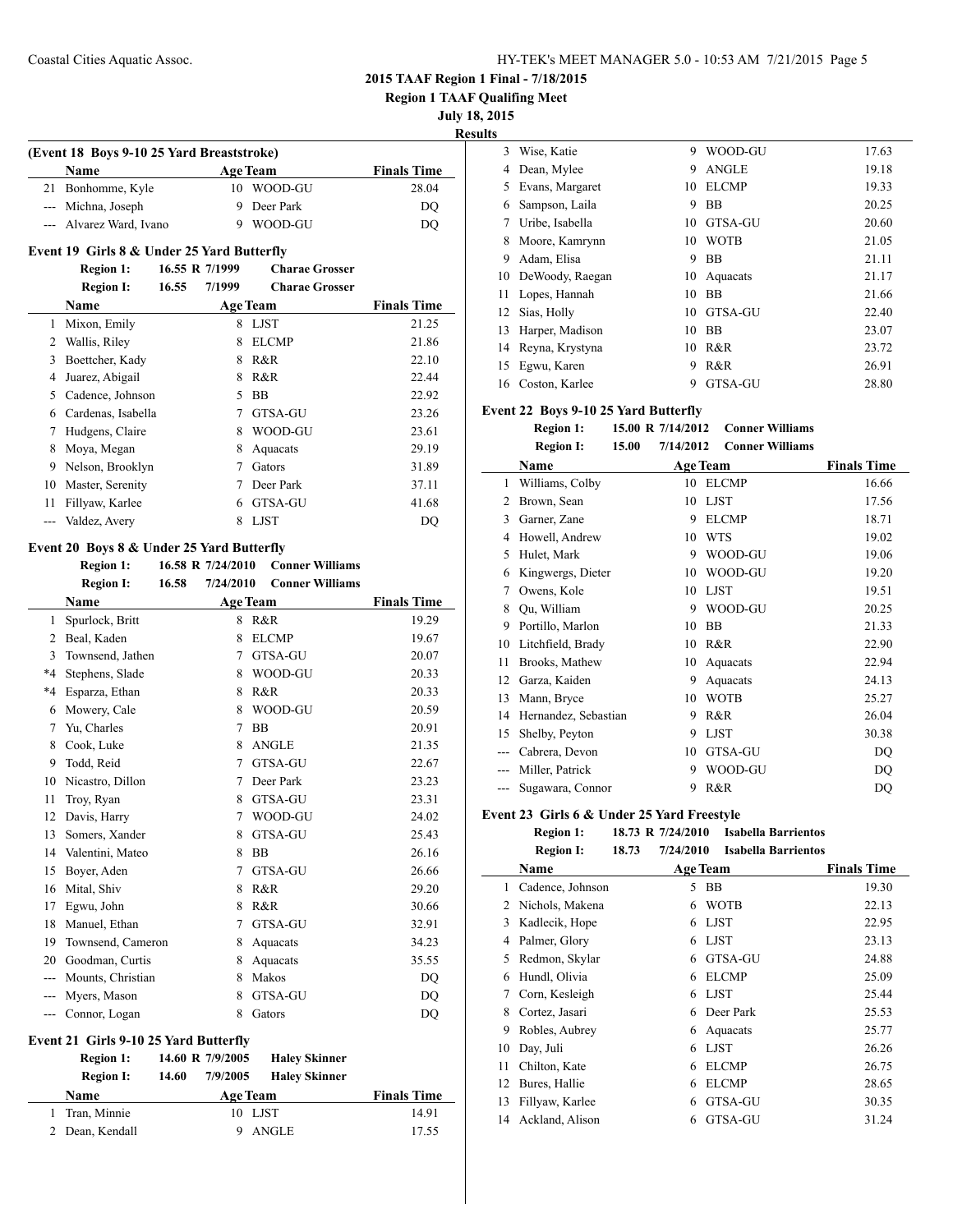**Region 1 TAAF Qualifing Meet**

**July 18, 2015**

**Results**

 $\overline{a}$ 

| (Event 23 Girls 6 & Under 25 Yard Freestyle) |                    |                 |                    |  |  |  |
|----------------------------------------------|--------------------|-----------------|--------------------|--|--|--|
|                                              | <b>Name</b>        | <b>Age Team</b> | <b>Finals Time</b> |  |  |  |
|                                              | 15 Dean, Brett     | 6 ANGLE         | 32.88              |  |  |  |
|                                              | 16 Wallis, Abby    | 6 ELCMP         | 33.43              |  |  |  |
|                                              | 17 Shelton, Jordan | 6 Palacios      | 38.14              |  |  |  |
|                                              | 18 Dick, Marcella  | Gators          | 38.99              |  |  |  |

### **Event 24 Boys 6 & Under 25 Yard Freestyle**

#### **Region 1: 17.22 R 7/14/2012 Luke Johnson Region I: 17.22 7/14/2012 Luke Johnson**

|    | кеgіон і;<br>17.44 | 771472012 | глие зопизоп    |                    |
|----|--------------------|-----------|-----------------|--------------------|
|    | <b>Name</b>        |           | <b>Age Team</b> | <b>Finals Time</b> |
| 1  | Alade, Joshua      | 6         | <b>BB</b>       | 21.87              |
| 2  | Cabrera, Dominic   | 6         | GTSA-GU         | 23.88              |
| 3  | Spencer, Keegan    | 6         | Aquacats        | 24.42              |
| 4  | Koelzer, Drew      | 6         | R&R             | 24.87              |
| 5  | Hillman, Andrew    | 6         | <b>WOTB</b>     | 25.13              |
| 6  | Patel, Talin       | 5         | WOOD-GU         | 25.30              |
| 7  | Crow, Stratton     | 6         | Aquacats        | 25.39              |
| 8  | Wise, Dylan        | 6         | WOOD-GU         | 25.43              |
| 9  | Beal, Konnor       | 5         | <b>ELCMP</b>    | 26.85              |
| 10 | Hill, Aiden        | 6         | <b>ANGLE</b>    | 26.90              |
| 11 | Respondek, Gus     | 5         | <b>ELCMP</b>    | 26.95              |
| 12 | Vasquez, Evan      | 6         | <b>ELCMP</b>    | 26.98              |
| 13 | Hudgens, Adam      | 5         | WOOD-GU         | 27.02              |
| 14 | Velazquez, Javi    | 6         | GTSA-GU         | 27.45              |
| 15 | Ruiz, Alexander    | 6         | R&R             | 30.07              |
| 16 | Harris, Duncan     | 6         | <b>ELCMP</b>    | 31.44              |
| 17 | Tanner, Luke       | 6         | R&R             | 32.13              |
| 18 | Weldon, Kadin      | 6         | <b>BB</b>       | 32.61              |
| 19 | Mize, Nolan        | 6         | <b>LJST</b>     | 32.75              |
| 20 | Palermo, Sebastian | 6         | <b>UNAT</b>     | 32.98              |
| 21 | Rodriguez, Sergio  | 6         | Aquacats        | 33.37              |
| 22 | Sones, Bode        | 6         | Aquacats        | 34.41              |
| 23 | Milton, Zachary    | 5         | <b>GTSA-GU</b>  | 35.27              |
| 24 | Liu, Christopher   | 6         | WOOD-GU         | 37.82              |
| 25 | Valentini, Pablo   | 6         | <b>BB</b>       | 43.33              |
| 26 | Ledman, Jett       | 5         | R&R             | 47.05              |

### **Event 25 Girls 8 & Under 25 Yard Freestyle**

|    | <b>Region 1:</b>  |       | 16.52 R 7/19/2014 | <b>Kendall Dean</b>     |                    |
|----|-------------------|-------|-------------------|-------------------------|--------------------|
|    | <b>Region I:</b>  | 16.66 | 7/14/2012         | <b>AnneMarie Thomet</b> |                    |
|    | Name              |       | <b>Age Team</b>   |                         | <b>Finals Time</b> |
| 1  | Alade, Naomi      |       | 7                 | <b>BB</b>               | 17.24              |
| 2  | Cox, Maeve        |       | 8                 | WOOD-GU                 | 18.18              |
| 3  | Ryman, Nicole     |       | 8                 | Aquacats                | 18.19              |
| 4  | Hudgens, Claire   |       | 8                 | WOOD-GU                 | 18.88              |
| 5  | Trevino, Estela   |       | 8                 | R&R                     | 19.55              |
| 6  | Cook, Julia       |       | 7                 | <b>ANGLE</b>            | 21.04              |
| 7  | Eberspacher, Anna |       | 8                 | <b>ANGLE</b>            | 21.20              |
| 8  | Kubecka, Ansley   |       | 7                 | Palacios                | 21.51              |
| 9  | Hill, Abigail     |       | 8                 | <b>ELCMP</b>            | 21.72              |
| 10 | Moya, Megan       |       | 8                 | Aquacats                | 22.44              |
| 11 | Vo, Taylor        |       | 8                 | GTSA-GU                 | 22.93              |
| 12 | Valchar, Ava      |       | 7                 | R&R                     | 23.78              |
| 13 | Reyes, Emily      |       | 8                 | Aquacats                | 24.29              |
| 14 | Nelson, Brooklyn  |       |                   | Gators                  | 24.84              |
|    |                   |       |                   |                         |                    |

| .  |                               |   |              |       |
|----|-------------------------------|---|--------------|-------|
|    | 15 Egwu, Laurel               |   | R&R          | 24.93 |
| 16 | Milton, Reagan                | 8 | GTSA-GU      | 24.94 |
| 17 | Holden, Jayleen               |   | Aquacats     | 25.09 |
| 18 | Ledman, Jordan                | 8 | R&R          | 25.90 |
| 19 | Shelton, Jazzlyn              | 8 | Palacios     | 26.43 |
| 20 | Morton, Danielle              |   | <b>ANGLE</b> | 26.46 |
| 21 | Master, Serenity              |   | Deer Park    | 27.00 |
|    | 22 Williamson, Melanie        | 8 | Makos        | 28.10 |
| 23 | Miller, Lola                  |   | WOOD-GU      | 30.12 |
|    | 24 Bourgeois-Solomon, Mahogar | 8 | <b>ANGLE</b> | 30.42 |

### **Event 26 Boys 8 & Under 25 Yard Freestyle**

| <b>Region 1:</b> | 16.10 R 7/19/2014  | - Cannon Goudeau   |
|------------------|--------------------|--------------------|
| <b>Region I:</b> | 16.35<br>7/16/2011 | - Rvan Gasiorowski |

|    | Name              |                | <b>Age Team</b> | <b>Finals Time</b> |
|----|-------------------|----------------|-----------------|--------------------|
| 1  | Spencer, Oliver   | 8.             | Aquacats        | 14.81R             |
| 2  | Townsend, Jathen  | 7              | GTSA-GU         | 17.31              |
| 3  | Stephens, Slade   | 8              | WOOD-GU         | 17.42              |
| 4  | Cook, Luke        | 8              | <b>ANGLE</b>    | 17.44              |
| 5  | Nicastro, Dillon  | 7              | Deer Park       | 17.90              |
| 6  | Myers, Mason      | 8              | GTSA-GU         | 17.96              |
| 7  | Mowery, Cale      | 8              | WOOD-GU         | 18.68              |
| 8  | Yu, Charles       | 7              | <b>BB</b>       | 18.77              |
| 9  | Davis, Harry      | 7              | WOOD-GU         | 19.01              |
| 10 | Nguyen, Landyn    | 7              | GTSA-GU         | 19.70              |
| 11 | Taylor, Dax       | 8              | <b>ANGLE</b>    | 20.95              |
| 12 | Valentini, Mateo  | 8              | BB              | 21.15              |
| 13 | Todd, Reid        | $\overline{7}$ | GTSA-GU         | 21.32              |
| 14 | Egwu, John        | 8              | R&R             | 21.40              |
| 15 | Shelby, Collin    | 8              | <b>LJST</b>     | 22.93              |
| 16 | Manuel, Ethan     | 7              | GTSA-GU         | 23.13              |
| 17 | Leach, Jojo       | 7              | R&R             | 23.29              |
| 18 | Jaqua, Bryson     | 8              | WOOD-GU         | 24.00              |
| 19 | Mital, Shiv       | 8              | R&R             | 24.02              |
| 20 | Vrazel, Colton    | 7              | <b>ANGLE</b>    | 24.57              |
| 21 | Connor, Logan     | 8              | Gators          | 24.73              |
| 22 | Sones, Paul Ryan  | 7              | Aquacats        | 25.15              |
| 23 | Arellano, Alwin   | 8              | R&R             | 25.38              |
| 24 | Ayala, Miguel     | 8              | R&R             | 25.95              |
| 25 | Goodman, Curtis   | 8              | Aquacats        | 26.02              |
| 26 | Tribble, Cade     | 8              | <b>ANGLE</b>    | 26.16              |
| 27 | Brown, Nicholas   | 8              | Deer Park       | 26.54              |
| 28 | Rynchek, Evan     | 8              | Palacios        | 27.55              |
| 29 | Singh, Ruhaan     | 8              | <b>BB</b>       | 28.08              |
| 30 | Dick, Travis      | 8              | Gators          | 32.81              |
| 31 | Mounts, Christian | 8              | Makos           | 33.18              |
| 32 | Smith, Eben       | 8              | <b>WOTB</b>     | 34.42              |
| 33 | Achy-Brou, Inkosi | $\overline{7}$ | <b>BB</b>       | 34.94              |

### **Event 27 Girls 9-10 25 Yard Freestyle**

| <b>Region 1:</b> | 13.46 R 7/1999  | Lisa Paul       |                    |
|------------------|-----------------|-----------------|--------------------|
| <b>Region I:</b> | 7/1999<br>13.46 | Lisa Paul       |                    |
| <b>Name</b>      |                 | <b>Age Team</b> | <b>Finals Time</b> |
| Tran, Minnie     |                 | 10 LJST         | 14.15              |
| 2 Jones, Grace   |                 | 10 R&R          | 14.83              |
| Dean, Kendall    |                 | <b>ANGLE</b>    | 15.51              |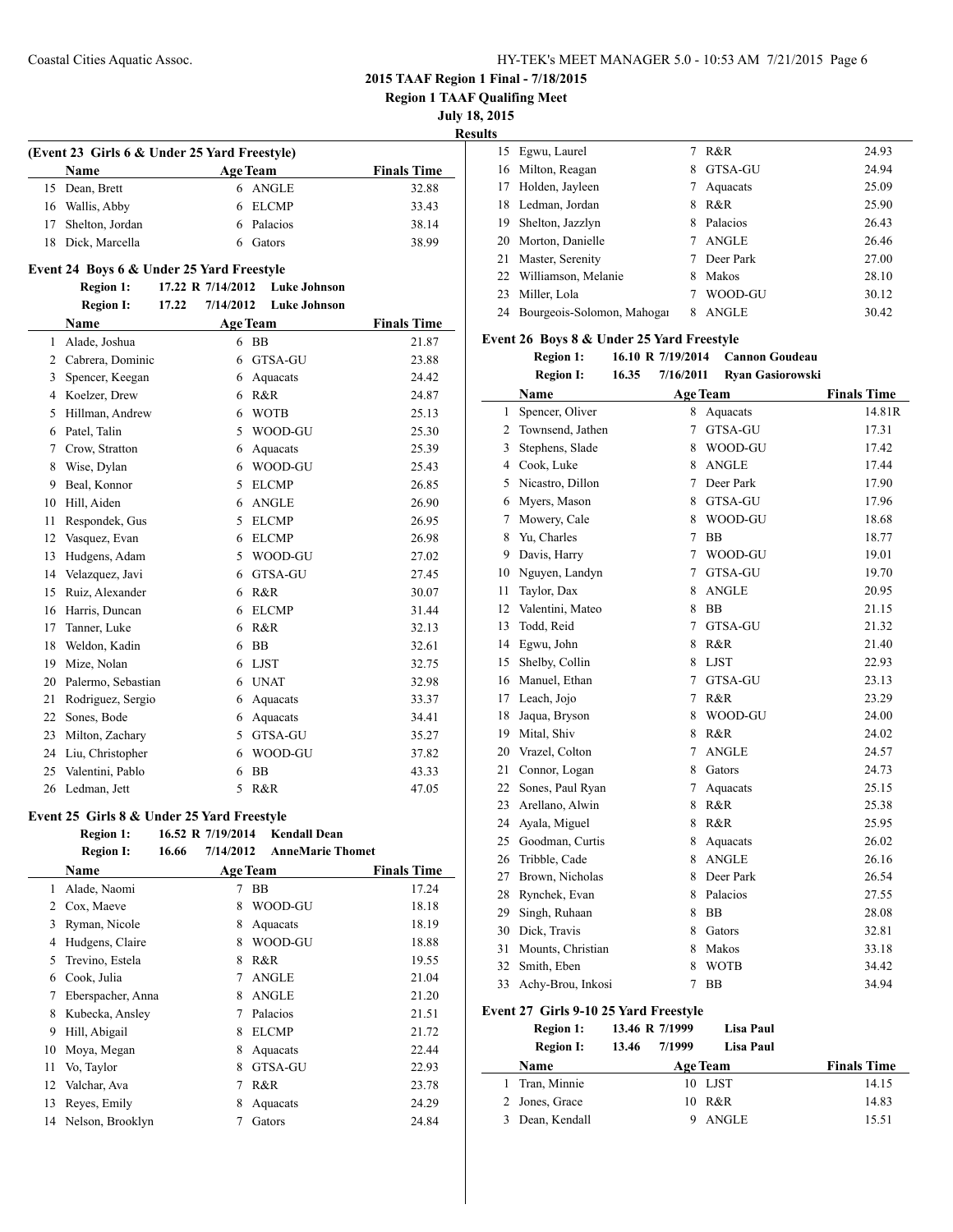**Region 1 TAAF Qualifing Meet**

**July 18, 2015**

**Results**

| (Event 27 Girls 9-10 25 Yard Freestyle) |                             |                 |                |                    |  |  |
|-----------------------------------------|-----------------------------|-----------------|----------------|--------------------|--|--|
|                                         | Name                        | <b>Age Team</b> |                | <b>Finals Time</b> |  |  |
| 4                                       | Troy, Kaitlyn               | 10              | <b>GTSA-GU</b> | 15.71              |  |  |
| 5                                       | Green, Emily                | 10              | <b>ANGLE</b>   | 15.84              |  |  |
| 6                                       | Evans, Rachel               |                 | 10 ELCMP       | 16.14              |  |  |
| 7                                       | Gage, Tess                  | 9               | R&R            | 16.30              |  |  |
| 8                                       | Mize, Madeline              | 10              | <b>LJST</b>    | 16.59              |  |  |
| 9                                       | Gibbens, Alexis             | 9               | Aquacats       | 16.72              |  |  |
| 10                                      | Unger, Madison              | 10              | <b>LJST</b>    | 16.79              |  |  |
| 11                                      | Achy-Brou, Indira           | 10              | BB             | 16.85              |  |  |
| 12                                      | Bourgeois-Solomon, Sovereig | 10              | <b>ANGLE</b>   | 16.89              |  |  |
| 13                                      | Nelson, Raney               | 10              | Gators         | 17.06              |  |  |
| 14                                      | Uribe, Isabella             | 10              | GTSA-GU        | 17.21              |  |  |
| 15                                      | Evans, Margaret             | 10              | <b>ELCMP</b>   | 17.49              |  |  |
| 16                                      | Chandler, Sarah             | 10              | Deer Park      | 17.55              |  |  |
| 17                                      | Evans, Allison              | 10              | <b>ELCMP</b>   | 17.60              |  |  |
| 18                                      | Harper, Madison             | 10              | BB             | 17.61              |  |  |
| 19                                      | DeWoody, Raegan             | 10              | Aquacats       | 18.01              |  |  |
| 20                                      | Sampson, Laila              | 9               | <b>BB</b>      | 18.10              |  |  |
| 21                                      | Hill, Addison               | 9               | <b>ANGLE</b>   | 18.57              |  |  |
| 22                                      | Ayala, Hailey               | 10              | R&R            | 18.59              |  |  |
| 23                                      | Andrews, Kaia               | 9               | <b>ANGLE</b>   | 18.92              |  |  |
| 24                                      | Ledman, Noelle              | 10              | R&R            | 18.95              |  |  |
| 25                                      | Mbaraka, Marya              | 9               | <b>LJST</b>    | 19.05              |  |  |
| 26                                      | Kessler, Susanna            | 10              | Palacios       | 19.19              |  |  |
| 27                                      | Provost, Deanna             | 10              | GTSA-GU        | 19.44              |  |  |
| 28                                      | Edwards, Jordynn            |                 | 10 GTSA-GU     | 19.79              |  |  |
| 29                                      | Demers, Avery               | 9               | Makos          | 20.02              |  |  |
| 30                                      | Crump, Kyara                | 10              | R&R            | 20.68              |  |  |
| 31                                      | Steelman, Meghan            | 9               | LJST           | 20.84              |  |  |
| 32                                      | Wood, Brooklyn              | 10              | WOTB           | 21.88              |  |  |
| 33                                      | Hughes, Kaleigh             | 9               | R&R            | 21.99              |  |  |
| 34                                      | Miller, Zoey                | 10              | WOOD-GU        | 22.79              |  |  |
| 35                                      | Palmer, Grace               | 9               | <b>LJST</b>    | 22.98              |  |  |
| 36                                      | Nichols, Allyson            | 9               | <b>WOTB</b>    | 25.36              |  |  |
| 37                                      | Shelton, Justice            | 10              | Palacios       | 25.58              |  |  |
| 38                                      | Grones, Bethany             | 9               | Palacios       | 25.72              |  |  |
| 39                                      | Tribble, Cori               | 9               | <b>ANGLE</b>   | 25.87              |  |  |
| 40                                      | Nemeth, Laurelie            | 9               | Gators         | 26.89              |  |  |

#### **Event 28 Boys 9-10 25 Yard Freestyle**

|    | <b>Region 1:</b>  |       | 13.49 R 7/14/2012 | <b>Collin Fuchs</b> |                    |
|----|-------------------|-------|-------------------|---------------------|--------------------|
|    | <b>Region I:</b>  | 13.49 | 7/14/2012         | <b>Collin Fuchs</b> |                    |
|    | <b>Name</b>       |       |                   | <b>Age Team</b>     | <b>Finals Time</b> |
| 1  | Howell, Andrew    |       | 10                | WTS                 | 15.34              |
| 2  | Nelson, Joshua    |       | 10                | GTSA-GU             | 15.60              |
| 3  | Ortiz, Andrew     |       | 10                | <b>LJST</b>         | 16.16              |
| 4  | Miller, Patrick   |       | 9                 | WOOD-GU             | 16.79              |
| 5  | Kingwergs, Dieter |       | 10                | WOOD-GU             | 16.93              |
| 6  | Woodson, Walker   |       | 10                | <b>GTSA-GU</b>      | 17.28              |
| 7  | Miller, Ryan      |       | 10                | R&R                 | 17.44              |
| 8  | Spence, Joseph    |       | 10                | R&R                 | 17.51              |
| 9  | Ou, William       |       | 9                 | WOOD-GU             | 17.60              |
| 10 | Ware, Grant       |       | 9                 | <b>WTS</b>          | 17.72              |
| 11 | Vargas, Michael   |       | 10                | Aquacats            | 18.05              |
| 12 | McCullough, John  |       | 10                | WOOD-GU             | 18.08              |
|    |                   |       |                   |                     |                    |

|    | 13 Throne, Keason       | 9  | <b>BB</b>    | 18.29 |
|----|-------------------------|----|--------------|-------|
| 14 | Brooks, Carson          | 10 | Palacios     | 18.32 |
| 15 | Mann, Bryce             | 10 | <b>WOTB</b>  | 19.17 |
| 16 | Stoecker, Austin        | 10 | Palacios     | 19.82 |
| 17 | Rodriguez, Felix        | 10 | Aquacats     | 19.85 |
|    | 18 Hernandez, Sebastian | 9  | R&R          | 19.88 |
| 19 | Bonhomme, Kyle          | 10 | WOOD-GU      | 20.63 |
| 20 | McLellan, Charlie       | 10 | WOOD-GU      | 21.05 |
| 21 | Litchfield, Brady       | 10 | R & R        | 21.92 |
| 22 | Garza, Kaiden           | 9  | Aquacats     | 22.76 |
| 23 | Mosqueda, Luke          | 10 | <b>ANGLE</b> | 23.66 |
|    | 24 San Migel, Cruz      | 9  | Palacios     | 27.94 |
| 25 | Smith, Gage             | 9  | <b>WOTB</b>  | 31.82 |
|    |                         |    |              |       |

#### **Event 29 Girls 8 & Under 100 Yard IM Region 1: 1:31.54 R 7/1986 B. Haschke**

|    | <b>IVEZION 1.</b> | $1.31.37 \, N \, 11700$ |        | р. намикс         |                    |
|----|-------------------|-------------------------|--------|-------------------|--------------------|
|    | <b>Region I:</b>  | 1:31.54                 | 7/1986 | <b>B.</b> Haschke |                    |
|    | Name              |                         |        | <b>Age Team</b>   | <b>Finals Time</b> |
| 1  | Light, Ava        |                         | 8      | R&R               | 1:41.27            |
|    | 46.72             | 54.55                   |        |                   |                    |
| 2  | Mixon, Emily      |                         | 8      | <b>LJST</b>       | 1:48.34            |
|    | 49.84             | 58.50                   |        |                   |                    |
| 3  | Kesler, Mallory   |                         | 8      | <b>LIST</b>       | 1:52.76            |
|    | 46.84             | 1:05.92                 |        |                   |                    |
| 4  | Dagley, Camden    |                         | 8      | R&R               | 2:06.04            |
|    | 1:01.26           | 1:04.78                 |        |                   |                    |
| 5. | Sliva, Victoria   |                         | 8      | Aquacats          | 2:10.02            |
|    | 1:01.46           | 1:08.56                 |        |                   |                    |
|    | Hundl, Adeline    |                         | 8      | ELCMP             | DO                 |
|    |                   |                         |        |                   |                    |

### **Event 30 Boys 8 & Under 100 Yard IM**

 $\overline{\phantom{0}}$ 

**Region 1: 1:28.75 R 7/10/2004 Corey Duke Region I: 1:28.75 7/10/2004 Corey Duke**

|   | Name               |         |   | <b>Age Team</b> | <b>Finals Time</b> |
|---|--------------------|---------|---|-----------------|--------------------|
|   | Spencer, Oliver    |         | 8 | Aquacats        | 1:35.90            |
|   | 42.37              | 53.53   |   |                 |                    |
|   | Corn, Kasen        |         |   | <b>LJST</b>     | 1:42.22            |
|   | 50.96              | 51.26   |   |                 |                    |
| 3 | Gage, Spencer      |         | 8 | R&R             | 1:43.72            |
|   | 46.21              | 57.51   |   |                 |                    |
| 4 | Todd, Reid         |         |   | GTSA-GU         | 2:03.01            |
|   | 52.99              | 1:10.02 |   |                 |                    |
|   | Benalcazar, Julian |         | 6 | Makos           | DQ                 |
|   | --- Mixon, Luke    |         |   | <b>LJST</b>     | DO                 |

### **Event 31 Girls 9-10 100 Yard IM**

**Region 1: 1:14.52 R 7/24/2010 Hope Williams**

**Region I: 1:14.52 7/24/2010 Hope Williams**

| <b>Name</b>       | <b>Age Team</b> | <b>Finals Time</b> |
|-------------------|-----------------|--------------------|
| 1 Ahlberg, Anna   | 10 R&R          | 1:30.49            |
| 41.65             | 48.84           |                    |
| 2 Leach, Julianna | R&R             | 1:33.50            |
| 44.00             | 49.50           |                    |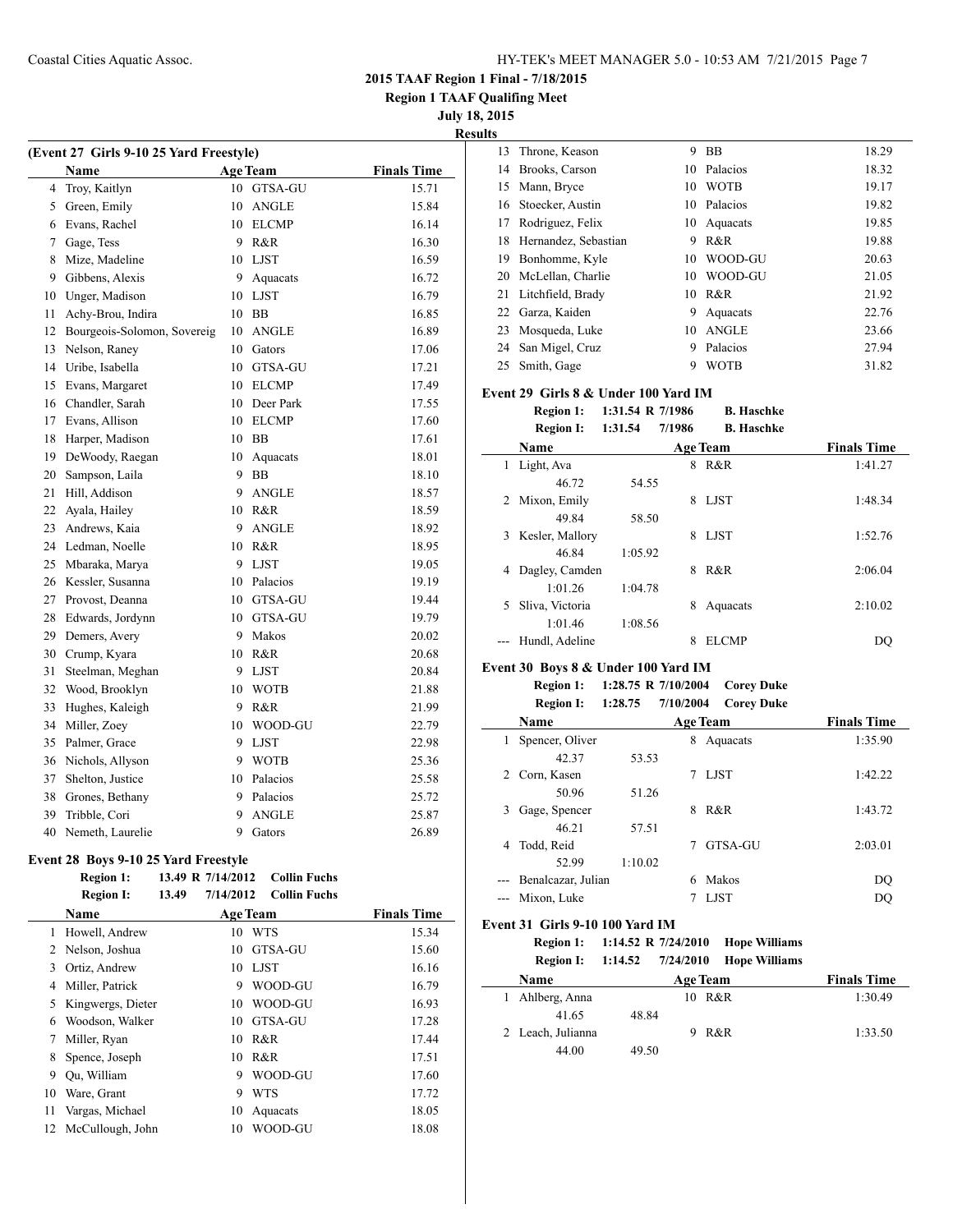| HY-TEK's MEET MANAGER 5.0 - 10:53 AM 7/21/2015 Page 8 |  |
|-------------------------------------------------------|--|
|-------------------------------------------------------|--|

**Region 1 TAAF Qualifing Meet**

**July 18, 2015**

**Results**

 $\sim$ 

 $\overline{\phantom{a}}$ 

| (Event 31 Girls 9-10 100 Yard IM) |                    |         |    |                 |                    |  |
|-----------------------------------|--------------------|---------|----|-----------------|--------------------|--|
|                                   | Name               |         |    | <b>Age Team</b> | <b>Finals Time</b> |  |
| 3                                 | Wise, Katie        |         | 9  | WOOD-GU         | 1:35.50            |  |
|                                   | 43.46              | 52.04   |    |                 |                    |  |
| 4                                 | Church, Lexee      |         | 10 | Deer Park       | 1:35.89            |  |
|                                   | 46.02              | 49.87   |    |                 |                    |  |
| 5                                 | Wise, Lydia        |         | 10 | WOOD-GU         | 1:38.48            |  |
|                                   | 48.44              | 50.04   |    |                 |                    |  |
| 6                                 | Uribe, Isabella    |         | 10 | GTSA-GU         | 1:43.45            |  |
|                                   | 52.55              | 50.90   |    |                 |                    |  |
| 7                                 | Masters, Ann Marie |         | 9  | R&R             | 1:53.59            |  |
|                                   | 49 34              | 1:04.25 |    |                 |                    |  |
| 8                                 | Steelman, Meghan   |         | 9  | <b>LIST</b>     | 2:03.55            |  |
|                                   | 56.47              | 1:07.08 |    |                 |                    |  |
|                                   | Habib, Ava         |         | 10 | WOOD-GU         | DO                 |  |

#### **Event 32 Boys 9-10 100 Yard IM**

### **Region 1: 1:18.39 R 7/13/2013 Thomas Reinholt Region I: 1:18.39 7/13/2013 Thomas Reinholt**

|               | <b>IVERON 1.</b> | 1,10,07 | 77374013 | т пошаз іленной |                    |
|---------------|------------------|---------|----------|-----------------|--------------------|
|               | <b>Name</b>      |         |          | <b>Age Team</b> | <b>Finals Time</b> |
| 1.            | Goodrich, Dustin |         |          | 10 R&R          | 1:28.55            |
|               | 1:28.60          |         |          |                 |                    |
| $\mathcal{L}$ | Brown, Harrison  |         |          | 10 Deer Park    | 1:32.35            |
|               | 43.12            | 49.23   |          |                 |                    |
| 3             | Cabrera, Dylan   |         | 10       | GTSA-GU         | 1:34.78            |
|               | 43.65            | 51.13   |          |                 |                    |
| 4             | Holden, Tristan  |         | 10       | Aquacats        | 1:35.84            |
|               | 47.44            | 48.40   |          |                 |                    |
| 5             | Sugawara, Ian    |         | 9        | R&R             | 1:42.21            |
|               | 46.85            | 55.36   |          |                 |                    |
| 6             | Cabrera, Devon   |         | 10       | GTSA-GU         | 1:44.00            |
|               | 50.94            | 53.06   |          |                 |                    |
| 7             | Wherry, Kyler    |         | 10       | Freeport        | 1:44.70            |
|               | 46.87            | 57.83   |          |                 |                    |
| 8             | Kuhlman, Trevor  |         | 9        | <b>LJST</b>     | 1:52.02            |
|               | 53.32            | 58.70   |          |                 |                    |

### **Event 33 Girls 6 & Under 100 Yard Freestyle Relay**

### **Region 1: 1:43.37 R 7/16/2011 The Woodlands Taaf Team**

**G Freeman, S Lane, H Rees, K Kovin**

**Region I: 1:43.37 7/16/2011 The Woodlands Taaf Team G Freeman, S Lane, H Rees, K Kovin**

| Team                                        | Relay              | <b>Finals Time</b> |
|---------------------------------------------|--------------------|--------------------|
| LIST                                        | A                  | 1:42.29R           |
| 1) Kadlecik, Hope 6                         | 2) Day, Juli 6     |                    |
| 3) Corn, Kesleigh 6                         | 4) Palmer, Glory 6 |                    |
| 50.99                                       | 51.30              |                    |
| <b>ELCMP</b><br>$\mathcal{D}_{\mathcal{L}}$ | A                  | 1:49.29            |
| 1) Chilton, Kate 6                          | 2) Wallis, Abby 6  |                    |
| 3) Bures, Hallie 6                          | 4) Hundl, Olivia 6 |                    |
| 56.02                                       | 53.27              |                    |

|              | Event 34 Boys 6 & Under 100 Yard Freestyle Relay |       |                                               |                    |
|--------------|--------------------------------------------------|-------|-----------------------------------------------|--------------------|
|              | L Danner, J Townsend, T Merrill, A Neireiter     |       | Region 1: 1:34.83 R 7/13/2013 Golden Triangle |                    |
|              |                                                  |       | Region I: 1:34.83 7/13/2013 Golden Triangle   |                    |
|              | L Danner, J Townsend, T Merrill, A Neireiter     |       |                                               |                    |
|              | Team                                             |       | Relay                                         | <b>Finals Time</b> |
| 1            | WOOD-GU                                          |       | A                                             | 1:55.94            |
|              | 1) Liu, Christopher 6                            |       | 2) Wise, Dylan 6                              |                    |
|              | 3) Patel, Talin 5                                |       | 4) Hudgens, Adam 5                            |                    |
|              | 1:02.29                                          | 53.65 |                                               |                    |
| 2            | Aquacats                                         |       | A                                             | 1:57.96            |
|              | 1) Crow, Stratton 6                              |       | 2) Rodriguez, Sergio 6                        |                    |
|              | 3) Sones, Bode 6                                 |       | 4) Spencer, Keegan 6                          |                    |
|              | 1:04.23                                          | 53.73 |                                               |                    |
| $\mathbf{3}$ | <b>ELCMP</b>                                     |       | A                                             | 1:58.46            |
|              | 1) Vasquez, Evan 6                               |       | 2) Harris, Duncan 6                           |                    |
|              | 3) Beal, Konnor 5                                |       | 4) Respondek, Gus 5                           |                    |
| 4            | R&R                                              |       | A                                             | 2:06.75            |
|              | 1) Ruiz, Alexander 6                             |       | 2) Ledman, Jett 5                             |                    |
|              | 3) Tanner, Luke 6                                |       | 4) Koelzer, Drew 6                            |                    |

### 1:00.04 1:06.71

## **Event 35 Girls 8 & Under 100 Yard Freestyle Relay**

**Region 1: 1:12.73 R 7/19/2014 R&R Aquatics**

## **T Gage, K Wheeless, A Light, J Leach**

**Region I: 1:14.80 7/16/2011 Richmond and Rosenberg**

|                | I Perini, K May, D Chancoco, L Jordan |       |                       |                    |  |  |
|----------------|---------------------------------------|-------|-----------------------|--------------------|--|--|
|                | Team                                  |       | Relay                 | <b>Finals Time</b> |  |  |
| 1              | R&R                                   |       | A                     | 1:17.27            |  |  |
|                | 1) Boettcher, Kady 8                  |       | 2) Trevino, Estela 8  |                    |  |  |
|                | 3) Juarez, Abigail 8<br>1:17.27       |       | 4) Light, Ava 8       |                    |  |  |
| $\mathfrak{D}$ | <b>ELCMP</b>                          |       | A                     | 1:19.75            |  |  |
|                | 1) Wallis, Riley 8                    |       | 2) Croix, Jillian 8   |                    |  |  |
|                | 3) Vasquez, Juliana 8                 |       | 4) Hundl, Adeline 8   |                    |  |  |
|                | 40.55                                 | 39.20 |                       |                    |  |  |
| 3              | Aquacats                              |       | A                     | 1:22.60            |  |  |
|                | 1) Ryman, Nicole 8                    |       | 2) Sliva, Victoria 8  |                    |  |  |
|                | 3) Moya, Megan 8                      |       | 4) Gibbens, Iralynn 7 |                    |  |  |
|                | 41.14                                 | 41.46 |                       |                    |  |  |
| 4              | <b>ANGLE</b>                          |       | A                     | 1:37.48            |  |  |
|                | 1) Eberspacher, Anna 8                |       | 2) Dean, Brett 6      |                    |  |  |
|                | 3) Morton, Danielle 7                 |       | 4) Cook, Julia 7      |                    |  |  |
|                | 51.13                                 | 46.35 |                       |                    |  |  |
| 5              | LJST                                  |       | A                     | 1:48.36            |  |  |
|                | 1) Kadlecik, Grace 8                  |       | 2) Gilliam, Callie 7  |                    |  |  |
|                | 3) Mbaraka, Naila 7                   |       | 4) Valdez, Avery 8    |                    |  |  |
|                | 54.97                                 | 53.39 |                       |                    |  |  |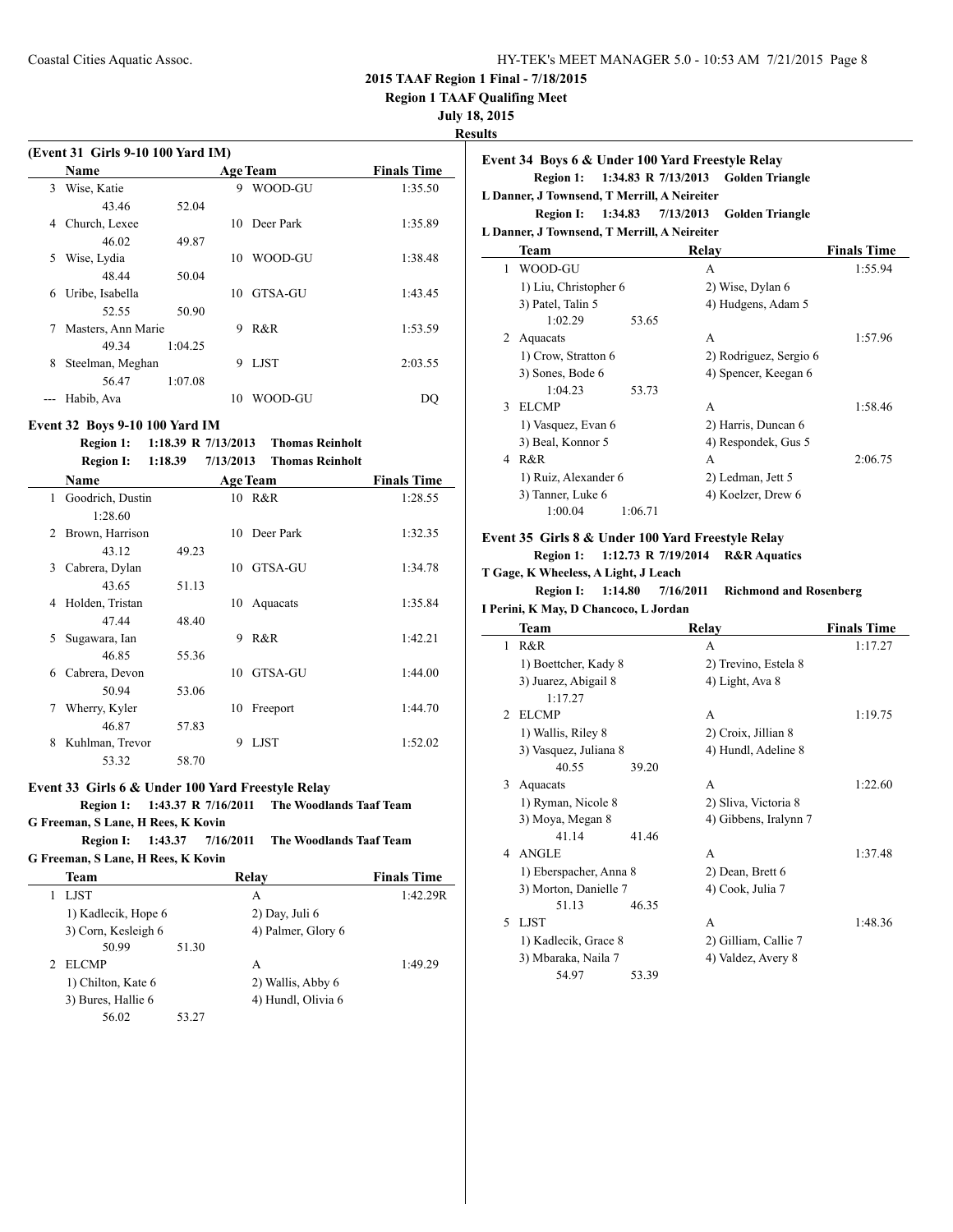**Region 1 TAAF Qualifing Meet**

#### **July 18, 2015**

### **Results**

### **Event 36 Boys 8 & Under 100 Yard Freestyle Relay Region 1: 1:13.26 R 7/14/2012 R&R Aquatics Dzierzanowski, Ordonez, Montgomery, Wheeless**

### **Region I: 1:13.26 7/14/2012 R&R Aquatics**

### **Dzierzanowski, Ordonez, Montgomery, Wheeless**

|                | Team                 |       | Relay                | <b>Finals Time</b> |
|----------------|----------------------|-------|----------------------|--------------------|
| 1              | R&R                  |       | А                    | 1:10.45R           |
|                | 1) Masters, George 8 |       | 2) Gage, Spencer 8   |                    |
|                | 3) Dagley, Paxton 8  |       | 4) Spurlock, Britt 8 |                    |
|                | 34.82                | 35.63 |                      |                    |
| $\mathfrak{D}$ | <b>ANGLE</b>         |       | A                    | 1:34.73            |
|                | 1) Taylor, Dax 8     |       | 2) Tribble, Cade 8   |                    |
|                | 3) Vrazel, Colton 7  |       | 4) Cook, Luke 8      |                    |
|                | 52.46                | 42.27 |                      |                    |
| 3              | LJST                 |       | A                    | 1:35.41            |
|                | 1) Mixon, Luke 7     |       | 2) Mize, Nolan 6     |                    |
|                | 3) Shelby, Collin 8  |       | 4) Corn, Kasen 7     |                    |
| 4              | R&R                  |       | B                    | 1:40.70            |
|                | 1) Leach, Jojo 7     |       | 2) Mital, Shiv 8     |                    |
|                | 3) Ayala, Miguel 8   |       | 4) Egwu, John 8      |                    |
|                | 49.99                | 50.71 |                      |                    |

#### **Event 37 Girls 9-10 100 Yard Freestyle Relay**

**Region 1: 58.94 R 7/1999 Lake Jackson**

|                | inegion 1.                        | $30.77 \, \text{K}$ 111777 | L'ARC J'ACR3UII         |                    |
|----------------|-----------------------------------|----------------------------|-------------------------|--------------------|
|                | <b>Region I:</b>                  | 58.94<br>7/1999            | <b>Lake Jackson</b>     |                    |
|                | Team                              |                            | Relay                   | <b>Finals Time</b> |
| 1              | <b>ANGLE</b>                      |                            | A                       | 1:01.37            |
|                | 1) Bourgeois-Solomon, Sovereign 1 |                            | 2) Vrazel, Elizabeth 10 |                    |
|                | 3) Green, Emily 10                |                            | 4) Dean, Kendall 9      |                    |
|                | 31.28                             | 30.09                      |                         |                    |
| $\mathfrak{D}$ | <b>LJST</b>                       |                            | A                       | 1:02.75            |
|                | 1) Gambrel, Sarah 9               |                            | 2) Mize, Madeline 10    |                    |
|                | 3) Agan, Emily 10                 |                            | 4) Tran, Minnie 10      |                    |
|                | 32.13                             | 30.62                      |                         |                    |
| 3              | <b>BB</b>                         |                            | A                       | 1:09.52            |
|                | 1) Achy-Brou, Indira 10           |                            | 2) Harpavat, Mayas 10   |                    |
|                | 3) Lopes, Hannah 10               |                            | 4) Sampson, Laila 9     |                    |
|                | 33.56                             | 35.96                      |                         |                    |
| 4              | R&R                               |                            | A                       | 1:14.47            |
|                | 1) Ayala, Hailey 10               |                            | 2) Egwu, Karen 9        |                    |
|                | 3) Garza, Ruby 10                 |                            | 4) Ledman, Noelle 10    |                    |
|                | 36.27                             | 38.20                      |                         |                    |
| 5              | <b>WOTB</b>                       |                            | A                       | 1:19.02            |
|                | 1) Moore, Kamrynn 10              |                            | 2) Bower, Ella 10       |                    |
|                | 3) Wood, Brooklyn 10              |                            | 4) Bible, Gracie 10     |                    |
|                | 38.38                             | 40.64                      |                         |                    |
| 6              | R&R                               |                            | B                       | 1:23.53            |
|                | 1) Hughes, Kaleigh 9              |                            | 2) Crump, Kyara 10      |                    |
|                | 3) Dagley, Tegan 10               |                            | 4) Reyna, Krystyna 10   |                    |

### **Event 38 Boys 9-10 100 Yard Freestyle Relay Region 1: 58.17 R 7/1997 Wharton Region I: 58.17 7/1997 Wharton Team Relay Finals Time** 1 ELCMP A 1:05.23 1) Jansky, Logan 10 2) Garner, Zane 9 3) Williams, Colby 10 4) Bures, Luke 9 32.24 32.99 2 LJST A 1:09.07 1) Ortiz, Andrew 10 2) Shelby, Peyton 9 3) Owens, Kole 10 4) Brown, Sean 10 36.09 32.98 3 R&R 1:12.78 1) Sugawara, Connor 9 2) Tran, Preston 10 3) Litchfield, Brady 10 4) Spence, Joseph 10 35.94 36.84 4 Palacios A 1:29.21 1) Brooks, Carson 10 2) San Migel, Cruz 9 3) Stoecker, Austin 10 4) Kubecka, Mark 10 47.78 41.43 **Event 39 Girls 11-12 200 Yard Medley Relay Region 1: 2:11.99 R 7/13/2013 El Campo Red Wave C Jansky, C McComb, C Thrash, E Wilson Region I: 2:11.99 7/13/2013 El Campo Red Wave C Jansky, C McComb, C Thrash, E Wilson Team Relay Finals Time** 1 R&R 2:20.28 1) Jordan, Logan 12 2) Egwu, Joy 12 3) May, Kenedy 12 4) Chancoco, Deanna 11 36.74 40.11 32.77 30.66 2 Gators **A** 2:21.22 1) Waldrop, Emiko 12 2) Peterson, Victoria 12 3) Murdie, Aria 12 4) Rogan, Shelby 12 34.81 40.47 33.60 32.34 3 ELCMP A 2:28.80 1) Hailey, Kyana 12 2) Gutierrez, Jacklyn 12 3) Respondek, Riley 12 4) Beal, Kendall 11 34.83 46.65 36.47 30.85 4 LJST A 2:32.54 1) Gambrel, Kathryn 12 2) Thompson, Sloane 12 3) Sanders, Summer 11 4) Strawn, Megan 11 37.54 43.17 34.90 36.93 5 R&R B 2:33.98 1) Malone, Bailey 11 2) Dronova, Sophia 11 3) Malit, Kelsie 12 4) Roe, Clara 11 42.17 42.59 34.69 34.53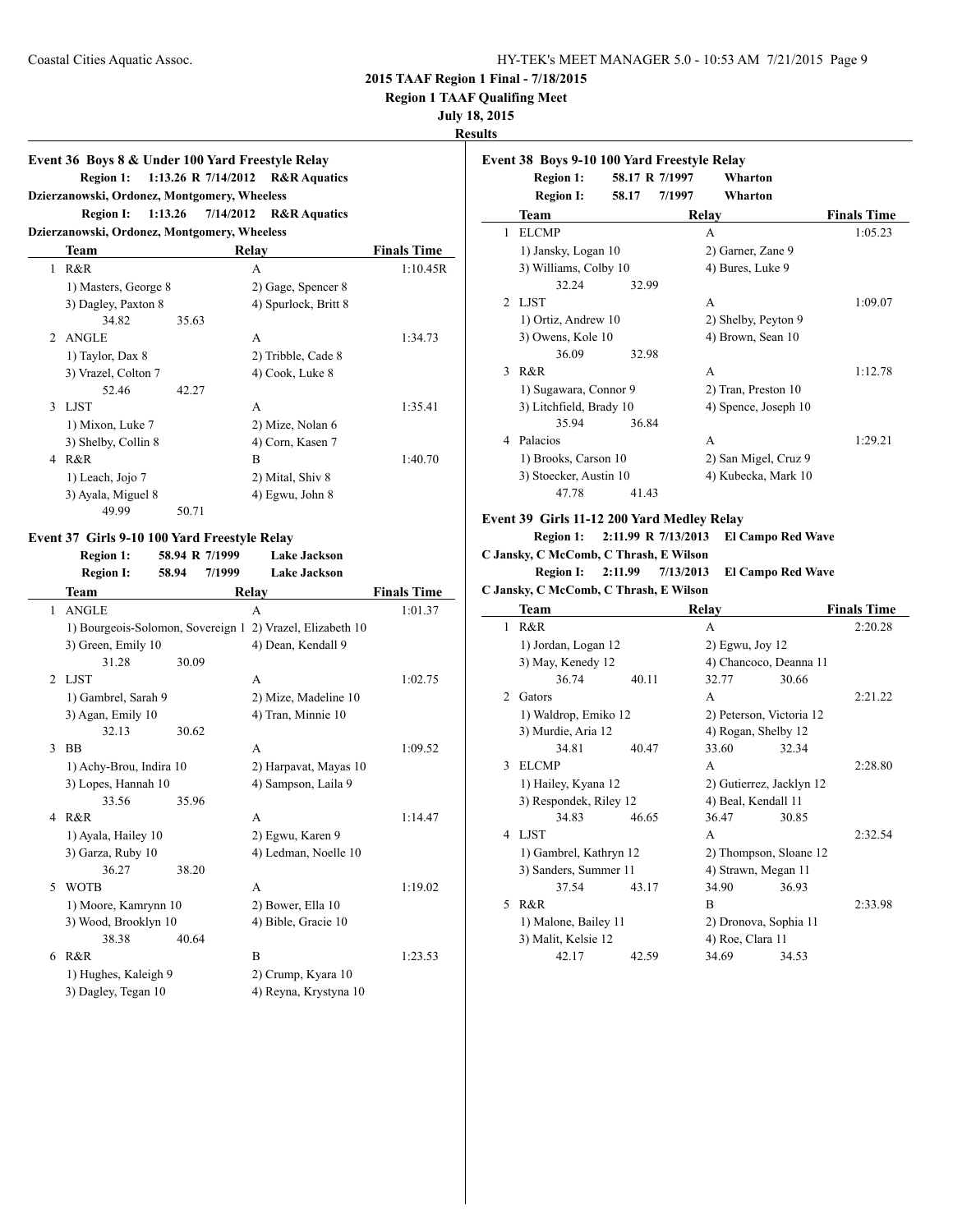#### **Region 1 TAAF Qualifing Meet**

#### **July 18, 2015**

### **Results**

### **Event 40 Boys 11-12 200 Yard Medley Relay Region 1: 1:55.02 R 7/12/2008 R&R Aquatics R Kempisty, S Mangel, C Garza, M Burditt Region I: 1:55.02 7/12/2008 R&R Aquatics R Kempisty, S Mangel, C Garza, M Burditt**

|   | <b>Team</b>            |       | Relav                        |                         | <b>Finals Time</b> |
|---|------------------------|-------|------------------------------|-------------------------|--------------------|
| 1 | <b>LJST</b>            |       | A                            |                         | 2:22.17            |
|   | 1) Kesler, Mason 12    |       |                              | 2) deValcourt, Myles 12 |                    |
|   | 3) Trihus, Micah 11    |       | 4) Fugler, Zane 12           |                         |                    |
|   | 41.83                  | 34.48 | 1:05.86                      |                         |                    |
|   | 2 R&R                  |       | A                            |                         | 2:27.38            |
|   | 1) Boettcher, Kase 11  |       | 2) Tran, Ryan 11             |                         |                    |
|   | 3) Litchfield, Jake 12 |       | 4) Dzierzanowski, Matthew 11 |                         |                    |
|   | 37.22                  | 41.52 | 35.52                        | 33.12                   |                    |
| 3 | Aquacats               |       | A                            |                         | 2:40.67            |
|   | 1) Mackebon, Will 12   |       | 2) Orsak, Nathan 11          |                         |                    |
|   | 3) Blackmon, Brysen 11 |       | 4) Crow, Logan 11            |                         |                    |
|   | 40.49                  | 47.15 | 41.05                        | 31.98                   |                    |

### **Event 41 Girls 13-14 200 Yard Medley Relay**

**Region 1: 1:59.53 R 7/20/2014 El Campo**

### **K Espinoza, H Williams, I Willis, E Wilson**

| <b>Region I:</b>                        | 2:02.61 | 7/14/2012 | Lake Jackson Swim Team |
|-----------------------------------------|---------|-----------|------------------------|
| K Owens. M Kuettel. A Robbins. T Neelv. |         |           |                        |

|                                          | Team                                                              |                      | Relay                   |                           | <b>Finals Time</b> |  |
|------------------------------------------|-------------------------------------------------------------------|----------------------|-------------------------|---------------------------|--------------------|--|
| 1                                        | <b>ELCMP</b>                                                      |                      | A                       |                           | 2:05.82            |  |
|                                          | 1) Slattery, Sydney 14                                            |                      | 2) McComb, Cailyn 13    |                           |                    |  |
|                                          | 3) Jansky, Camryn 13                                              |                      | 4) Wilson, Emily 14     |                           |                    |  |
|                                          | 35.16                                                             | 33.09                | 29.32                   | 28.25                     |                    |  |
| $\mathfrak{D}$                           | LJST                                                              |                      | A                       |                           | 2:06.71            |  |
|                                          | 1) deValcourt, Ellie 14                                           |                      | 2) Tran, Vivie 14       |                           |                    |  |
|                                          | 3) Gambrel, Rachel 14                                             |                      | 4) Monical, Hallie 13   |                           |                    |  |
|                                          | 32.81                                                             | 33.15                | 33.93                   | 26.82                     |                    |  |
| $\mathcal{F}$                            | R&R                                                               |                      | A                       |                           | 2:14.71            |  |
|                                          | 1) Gage, Sarita 13                                                |                      | 2) Garriga, Isabella 13 |                           |                    |  |
|                                          | 3) Portie, Mackenzie 13                                           |                      | 4) Turner, Ashlan 14    |                           |                    |  |
|                                          | 34.45                                                             | 36.67                | 35.80                   | 27.79                     |                    |  |
| 4                                        | WOOD-GU                                                           |                      | A                       |                           | 2:18.59            |  |
|                                          | 1) Marquez, Rachel 13                                             |                      | 2) Wise, Shayna 13      |                           |                    |  |
|                                          | 3) Marquez, Zoe 13                                                |                      | 4) Marquez, Miranda 13  |                           |                    |  |
|                                          | 32.49                                                             | 40.98                | 36.13                   | 28.99                     |                    |  |
| 5                                        | <b>ANGLE</b>                                                      |                      | A                       |                           | 2:42.65            |  |
|                                          | 1) Garza, Skye 13                                                 |                      | 2) Foshee, Kiersten 13  |                           |                    |  |
|                                          | 3) Black, Avary 14                                                |                      | 4) Taylor, Ashton 13    |                           |                    |  |
|                                          | 43.46                                                             | 45.53                | 38.94                   | 34.72                     |                    |  |
|                                          | Event 42 Boys 13-14 200 Yard Medley Relay                         |                      |                         |                           |                    |  |
|                                          | 1:51.28 R 7/20/2014<br><b>Region 1:</b><br>Lake Jackson Swim Team |                      |                         |                           |                    |  |
| N Harpham, C Yates, K Johnson, J Kuettel |                                                                   |                      |                         |                           |                    |  |
|                                          | <b>Region I:</b>                                                  | 1:53.25<br>7/24/2010 |                         | <b>Alvin Aquatic Club</b> |                    |  |
|                                          | C Alderman, I Means, D Willey, D Cusen                            |                      |                         |                           |                    |  |

**G Alderman, J Moore, D WIley, D Greer**

|     | Team                      |       | Relay               |       | <b>Finals Time</b> |
|-----|---------------------------|-------|---------------------|-------|--------------------|
| R&R |                           |       | А                   |       | 2:02.70            |
|     | 1) Colmenares, Michael 13 |       | 2) Jacks, Josh 14   |       |                    |
|     | 3) Koelzer, Nikolas 13    |       | 4) Ahlberg, John 13 |       |                    |
|     | 32.95                     | 33.01 | 30.58               | 26.16 |                    |

| . |                    |       |                       |       |         |
|---|--------------------|-------|-----------------------|-------|---------|
|   | 2 R&R              |       | В                     |       | 2:09.06 |
|   | 1) Miller, Drew 13 |       | 2) Alaniz, Brandon 13 |       |         |
|   | 3) Tee, Jan 14     |       | 4) Cook, Trent 14     |       |         |
|   | 36.85              | 34.49 | 30.96                 | 26.76 |         |

### **Event 43 Women 15-17 200 Yard Medley Relay**

### **Region 1: 1:56.77 R 7/10/2004 Richmond/Rosenberg Team C PHILLIPS, J ROTH, H D'Antoni, J Louvier**

### **Region I: 1:56.77 7/10/2004 Richmond/Rosenberg Team C PHILLIPS, J ROTH, H D'Antoni, J Louvier**

|    | C FHILLIFS, J ROTH, H D Alltoni, J Louvier   |       |                        |       |                    |  |  |
|----|----------------------------------------------|-------|------------------------|-------|--------------------|--|--|
|    | Team                                         |       | Relay                  |       | <b>Finals Time</b> |  |  |
|    | R&R                                          |       | A                      |       | 2:06.28            |  |  |
|    | 1) Turner, Carlynne 16                       |       | 2) Chancoco, Gemini 15 |       |                    |  |  |
|    | 3) Spence, Abby 17                           |       | 4) Langdon, Shelby 17  |       |                    |  |  |
|    | 32.14                                        | 35.04 | 31.46                  | 27.64 |                    |  |  |
| 2. | Gators                                       |       | A                      |       | 2:10.73            |  |  |
|    | 1) Burt, Samantha 17<br>3) Rogan, Lindsey 15 |       | 2) Burt, Camberon 15   |       |                    |  |  |
|    |                                              |       | 4) Clark, Rebekah 16   |       |                    |  |  |
|    | 34.57                                        | 42.27 | 23.26                  | 30.63 |                    |  |  |
|    |                                              |       |                        |       |                    |  |  |

### **Event 44 Men 15-17 200 Yard Medley Relay**

**Region 1: 1:42.32 R 7/16/2011 Golden Triangle**

### **P Qin, M Stockmann, D White, C Stockmann**

#### **Region I: 1:42.32 7/16/2011 Golden Triangle P Qin, M Stockmann, D White, C Stockmann**

|   | $\mathsf{O}_{\mathsf{H}}$ in stockmann, $\mathsf{D}$ and $\mathsf{C}$ stockmann |       |                       |       |                    |  |  |  |  |
|---|---------------------------------------------------------------------------------|-------|-----------------------|-------|--------------------|--|--|--|--|
|   | Team                                                                            |       | Relav                 |       | <b>Finals Time</b> |  |  |  |  |
| 1 | GTSA-GU                                                                         |       | A                     |       | 1:46.74            |  |  |  |  |
|   | 1) Youngblood, Mason 17                                                         |       | 2) Satre, Alec 15     |       |                    |  |  |  |  |
|   | 3) Contreras, Salvador 15                                                       |       | 4) Dyess, Glen 16     |       |                    |  |  |  |  |
|   |                                                                                 |       | 25.39                 | 22.97 |                    |  |  |  |  |
|   | 2 LIST                                                                          |       | A                     |       | 1:47.01            |  |  |  |  |
|   | 1) Harpham, Nicholas 15                                                         |       | 2) Yates, Cameron 15  |       |                    |  |  |  |  |
|   | 3) Johnson, Kane 15                                                             |       | 4) Kuettel, Jack 15   |       |                    |  |  |  |  |
|   | 28.65                                                                           | 29.00 | 26.11                 | 23.25 |                    |  |  |  |  |
| 3 | R&R                                                                             |       | A                     |       | 1:49.78            |  |  |  |  |
|   | 1) Koelzer, William 15                                                          |       | 2) Priest, Joe 16     |       |                    |  |  |  |  |
|   | 3) Perez, William 15                                                            |       | 4) Miller, Brayden 15 |       |                    |  |  |  |  |
|   | 29.32                                                                           | 29.92 | 27.00                 | 23.54 |                    |  |  |  |  |

### **Event 45 Girls 11-12 100 Yard Freestyle**

|              | <b>Region 1:</b> | 58.67 R 7/1996 |        | <b>Jessica Lovorn</b> |                    |
|--------------|------------------|----------------|--------|-----------------------|--------------------|
|              | <b>Region I:</b> | 58.67          | 7/1996 | <b>Jessica Lovorn</b> |                    |
|              | Name             |                |        | <b>Age Team</b>       | <b>Finals Time</b> |
| 1            | Murdie, Aria     |                |        | 12 Gators             | 1:05.37            |
|              | 31.37            | 34.00          |        |                       |                    |
| 2            | Grigar, Valerie  |                |        | 12 WTS                | 1:06.51            |
|              | 32.91            | 33.60          |        |                       |                    |
| $\mathbf{3}$ | Sanders, Summer  |                | 11     | LJST                  | 1:09.60            |
|              | 33.43            | 36.17          |        |                       |                    |
| 4            | Chancoco, Deanna |                | 11     | R&R                   | 1:10.58            |
|              | 33.12            | 37.46          |        |                       |                    |
| 5            | Jordan, Logan    |                |        | 12 R&R                | 1:12.47            |
|              | 32.19            | 40.28          |        |                       |                    |
| 6            | Parker, Paige    |                | 11     | <b>ANGLE</b>          | 1:13.65            |
|              | 35.29            | 38.36          |        |                       |                    |
| 7            | Respondek, Riley |                | 12     | <b>ELCMP</b>          | 1:15.06            |
|              | 36.45            | 38.61          |        |                       |                    |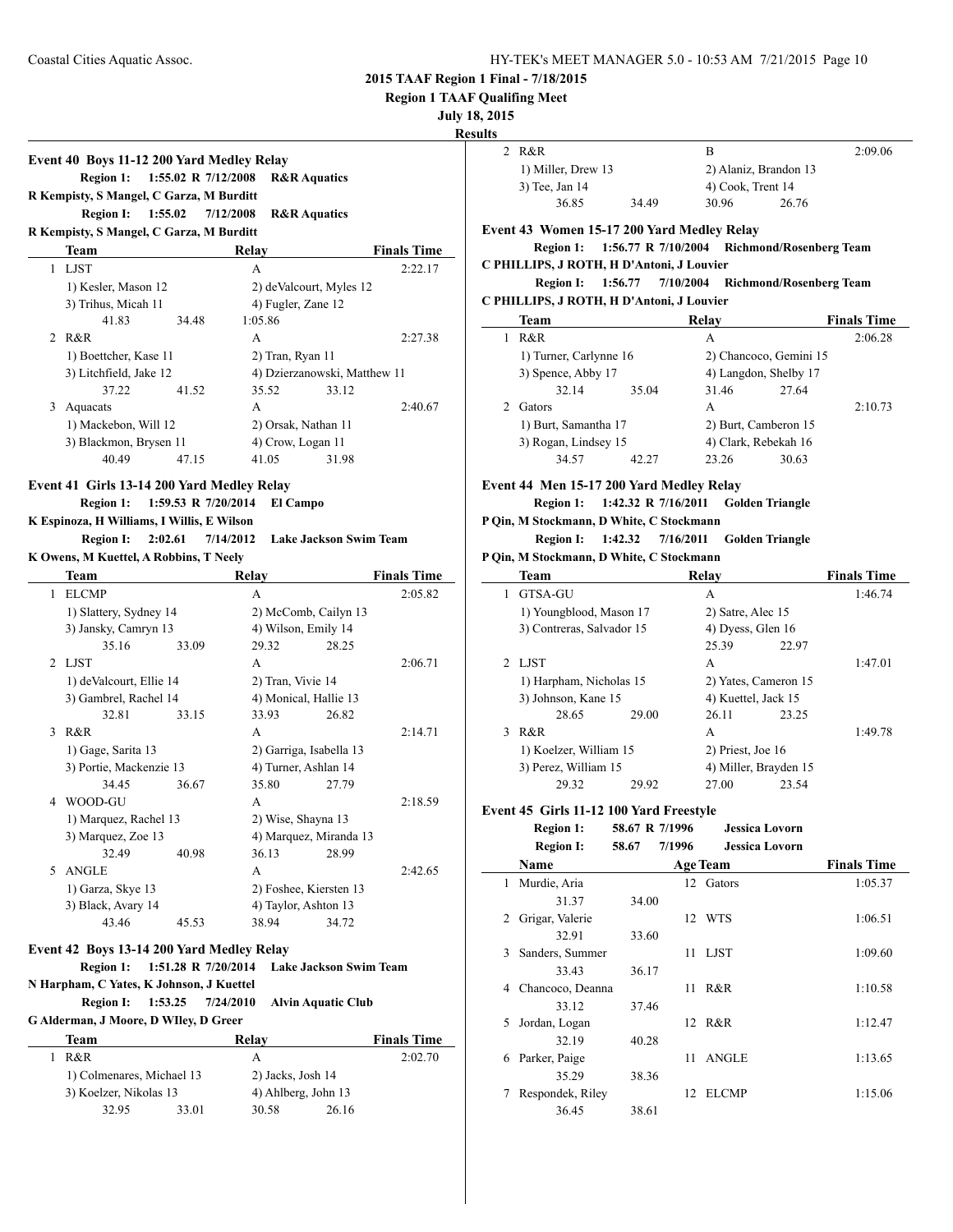**Region 1 TAAF Qualifing Meet**

**July 18, 2015**

**Results**

| (Event 45 Girls 11-12 100 Yard Freestyle) |                      |       |    |                 |                    |  |
|-------------------------------------------|----------------------|-------|----|-----------------|--------------------|--|
|                                           | <b>Name</b>          |       |    | <b>Age Team</b> | <b>Finals Time</b> |  |
|                                           | 8 Fillyaw, Karrenton |       | 11 | GTSA-GU         | 1:16.72            |  |
|                                           | 35.11                | 41.61 |    |                 |                    |  |
| 9                                         | Satre, Julia         |       | 11 | GTSA-GU         | 1:17.24            |  |
|                                           | 36.31                | 40.93 |    |                 |                    |  |
| 10                                        | Vargas, Glory        |       | 11 | Aquacats        | 1:17.83            |  |
|                                           | 36.02                | 41.81 |    |                 |                    |  |
| 11                                        | Malone, Bailey       |       | 11 | R&R             | 1:20.86            |  |
|                                           | 36.49                | 44.37 |    |                 |                    |  |
| 12                                        | Gutierrez, Jacklyn   |       | 12 | ELCMP           | 1:21.50            |  |
| 13                                        | Rogan, Shelby        |       | 12 | Gators          | 1:21.90            |  |
|                                           | 40.27                | 41.63 |    |                 |                    |  |
| 14                                        | Juarez, Mercedes     |       |    | 12 R&R          | 1:22.64            |  |
|                                           | 40.05                | 42.59 |    |                 |                    |  |
| 15                                        | Grones, Brooke       |       | 11 | Palacios        | 1:22.82            |  |
|                                           | 39.13                | 43.69 |    |                 |                    |  |
|                                           | 16 Miller, Miranda   |       | 11 | R&R             | 1:26.12            |  |
|                                           | 42.06                | 44.06 |    |                 |                    |  |
| 17                                        | Perez, Auxil         |       | 11 | R&R             | 1:33.24            |  |
|                                           | 43.11                | 50.13 |    |                 |                    |  |
| 18                                        | Reyes, Celine        |       | 12 | Aquacats        | 1:37.63            |  |
|                                           | 44.79                | 52.84 |    |                 |                    |  |
|                                           | 19 Collins, Maddie   |       |    | 12 Freeport     | 1:37.81            |  |
|                                           | 41.95                | 55.86 |    |                 |                    |  |
| 20                                        | Isbell, Caitlyn      |       | 12 | <b>WOTB</b>     | 1:37.85            |  |
|                                           | 44.09                | 53.76 |    |                 |                    |  |
| 21                                        | Schober, Shelby      |       | 11 | <b>ANGLE</b>    | 1:47.45            |  |
|                                           | 50.26                | 57.19 |    |                 |                    |  |
| 22                                        | Zuniga, Hailey       |       | 11 | LJST            | 1:47.90            |  |
|                                           | 50.62                | 57.28 |    |                 |                    |  |

### **Event 46 Boys 11-12 100 Yard Freestyle**

### **Region 1: 56.28 R 7/9/2005 Cody Armstrong**

|    | <b>Region I:</b>       | 56.28 | 7/9/2005        | <b>Cody Armstrong</b> |                    |
|----|------------------------|-------|-----------------|-----------------------|--------------------|
|    | <b>Name</b>            |       | <b>Age Team</b> |                       | <b>Finals Time</b> |
| 1  | deValcourt, Myles      |       |                 | 12 LJST               | 1:04.33            |
|    | 30.28                  | 34.05 |                 |                       |                    |
|    | 2 Leach, Caleb         |       |                 | 12 R&R                | 1:06.57            |
|    | 31.43                  | 35.14 |                 |                       |                    |
| 3  | Uribe, Ezequiel        |       |                 | 12 GTSA-GU            | 1:07.59            |
|    | 31.08                  | 36.51 |                 |                       |                    |
| 4  | Mackebon, Will         |       |                 | 12 Aquacats           | 1:08.28            |
|    | 32.41                  | 35.87 |                 |                       |                    |
| 5  | Orsak, Lathon          |       |                 | 12 WTS                | 1:09.89            |
|    | 31.47                  | 38.42 |                 |                       |                    |
| 6  | Williams, Reid         |       | 11              | <b>ELCMP</b>          | 1:11.83            |
|    | 34.51                  | 37.32 |                 |                       |                    |
| 7  | Crow, Logan            |       |                 | 11 Aquacats           | 1:12.20            |
|    | 34.18                  | 38.02 |                 |                       |                    |
| 8  | Chilek, Colby          |       |                 | 12 WTS                | 1:12.54            |
|    | 34.27                  | 38.27 |                 |                       |                    |
| 9  | Dzierzanowski, Matthew |       | 11              | R&R                   | 1:16.37            |
|    | 35.44                  | 40.93 |                 |                       |                    |
| 10 | Sierra, David          |       | 12              | R&R                   | 1:21.01            |
|    | 37.43                  | 43.58 |                 |                       |                    |

| ıэ |                       |       |          |         |
|----|-----------------------|-------|----------|---------|
|    | 11 Andrews, Fynn      |       | 12 ANGLE | 1:25.43 |
|    | 39.81                 | 45.62 |          |         |
|    | 12 Buentello, Enrique |       | 11 ANGLE | 1:38.97 |
|    | 45.85                 | 53.12 |          |         |
|    | 13 Mosqueda, Matthew  |       | 12 ANGLE | 1:43.31 |
|    | 45.38                 | 57.93 |          |         |

### **Event 47 Girls 13-14 100 Yard Freestyle**

| Event 47 Girls 13-14 100 Yard Freestyle |                   |                   |           |                      |                    |  |
|-----------------------------------------|-------------------|-------------------|-----------|----------------------|--------------------|--|
|                                         | <b>Region 1:</b>  | 56.89 R 7/14/2012 |           | <b>Molly Kuettel</b> |                    |  |
|                                         | <b>Region I:</b>  | 56.89             | 7/14/2012 | <b>Molly Kuettel</b> |                    |  |
|                                         | Name              |                   |           | <b>Age Team</b>      | <b>Finals Time</b> |  |
| 1                                       | Garriga, Isabella |                   |           | 13 R&R               | 59.00              |  |
|                                         | 28.12             | 30.88             |           |                      |                    |  |
| 2                                       | Torres, Grace     |                   | 13        | <b>ANGLE</b>         | 1:01.60            |  |
|                                         | 28.94             | 32.66             |           |                      |                    |  |
| 3                                       | Moralez, Sierra   |                   | 13        | Deer Park            | 1:02.74            |  |
|                                         | 29.39             | 33.35             |           |                      |                    |  |
| 4                                       | Wilson, Emily     |                   | 14        | <b>ELCMP</b>         | 1:02.77            |  |
|                                         | 30.17             | 32.60             |           |                      |                    |  |
| 5                                       | deValcourt, Ellie |                   |           | 14 LJST              | 1:02.87            |  |
|                                         | 29.91             | 32.96             |           |                      |                    |  |
| 6                                       | Turner, Ashlan    |                   |           | 14 R&R               | 1:04.08            |  |
|                                         | 30.86             | 33.22             |           |                      |                    |  |
| 7                                       | Wheeler, Emma     |                   | 14        | Deer Park            | 1:04.46            |  |
|                                         | 31.06             | 33.40             |           |                      |                    |  |
| 8                                       | Rocha, Veronica   |                   | 13        | GTSA-GU              | 1:06.82            |  |
|                                         | 31.73             | 35.09             |           |                      |                    |  |
| 9                                       | Fierro, Erica     |                   | 14        | WOOD-GU              | 1:07.24            |  |
|                                         | 31.31             | 35.93             |           |                      |                    |  |
| 10                                      | Monical, Hallie   |                   | 13        | LJST                 | 1:08.54            |  |
|                                         | 31.36             | 37.18             |           |                      |                    |  |
| 11                                      | Sliva, Hannah     |                   | 14        | Aquacats             | 1:09.09            |  |
|                                         | 33.21             | 35.88             |           |                      |                    |  |
| 12                                      | Wright, Cassie    |                   | 14        | GTSA-GU              | 1:09.81            |  |
|                                         | 32.24             | 37.57             |           |                      |                    |  |
| 13                                      | Vargas, Faith     |                   | 14        | Aquacats             | 1:10.48            |  |
|                                         | 33.75             | 36.73             |           |                      |                    |  |
| 14                                      | Cornett, Anisa    |                   | 14        | Palacios             | 1:11.41            |  |
|                                         | 34.18             | 37.23             |           |                      |                    |  |
| 15                                      | Marquez, Zoe      |                   | 13        | WOOD-GU              | 1:12.31            |  |
|                                         | 33.56             | 38.75             |           |                      |                    |  |
|                                         | 16 Cantu, Malerie |                   |           | 14 LJST              | 1:13.56            |  |
|                                         | 34.92             | 38.64             |           |                      |                    |  |
| 17                                      | Holt, Michaela    |                   | 13        | <b>ELCMP</b>         | 1:14.19            |  |
|                                         | 34.73             | 39.46             |           |                      |                    |  |
| 18                                      | Randall, Natane   |                   | 13        | GTSA-GU              | 1:15.59            |  |
|                                         | 35.60             | 39.99             |           |                      |                    |  |
| 19                                      | Bone, Lindsey     |                   |           | 14 R&R               | 1:16.32            |  |
|                                         | 35.11             | 41.21             |           |                      |                    |  |
| 20                                      | Garza, Skye       |                   | 13        | <b>ANGLE</b>         | 1:16.52            |  |
|                                         | 36.99             | 39.53             |           |                      |                    |  |
| 21                                      | Fails, Meagen     |                   | 13        | <b>LJST</b>          | 1:17.50            |  |
|                                         | 36.35             | 41.15             |           |                      |                    |  |
| 22                                      | Taylor, Ashton    |                   | 13        | <b>ANGLE</b>         | 1:19.97            |  |
|                                         | 37.90             | 42.07             |           |                      |                    |  |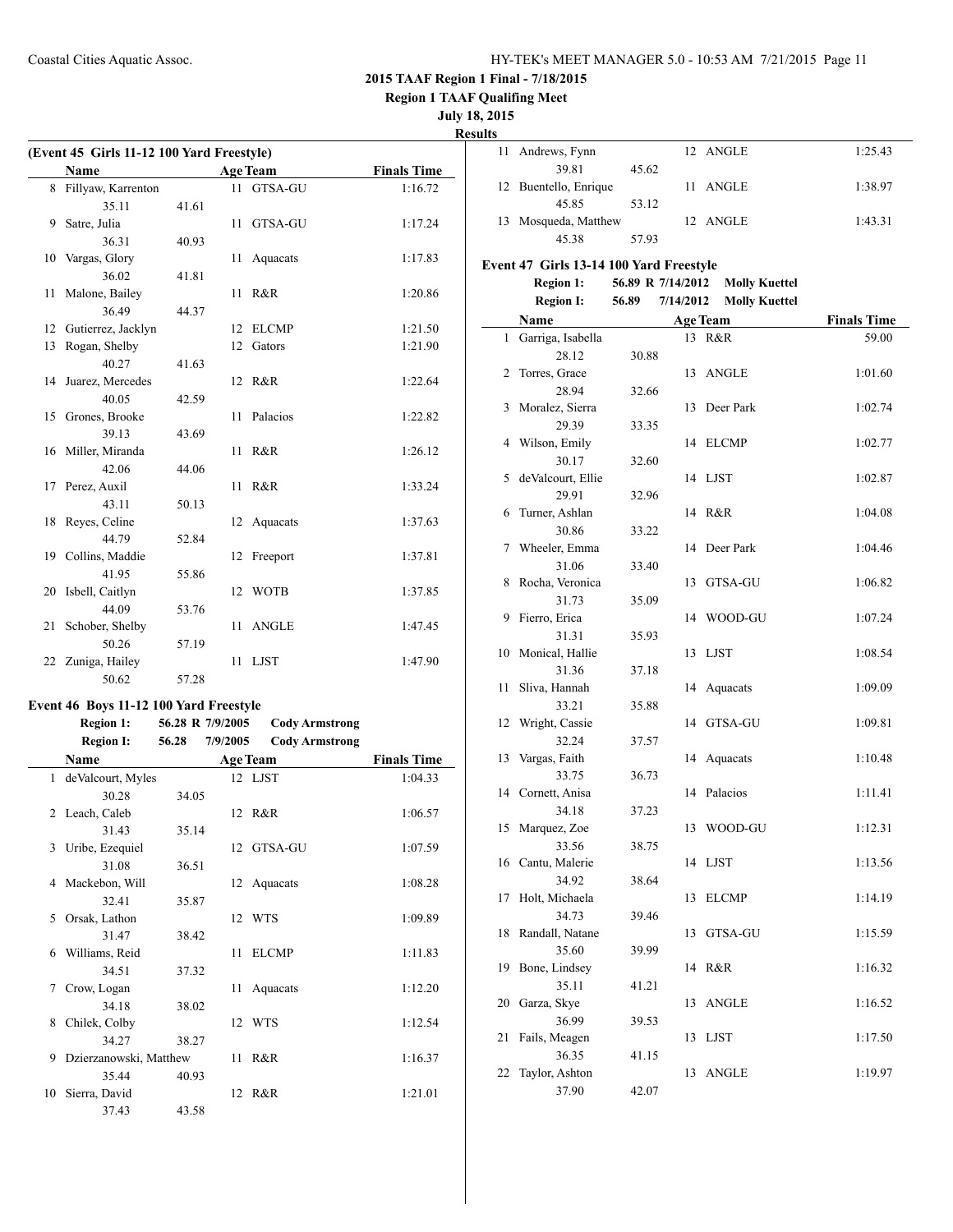**Region 1 TAAF Qualifing Meet**

### **July 18, 2015**

### **Results**

 $\overline{\phantom{a}}$ 

| (Event 47 Girls 13-14 100 Yard Freestyle) |                    |       |                 |                    |  |  |  |
|-------------------------------------------|--------------------|-------|-----------------|--------------------|--|--|--|
|                                           | <b>Name</b>        |       | <b>Age Team</b> | <b>Finals Time</b> |  |  |  |
|                                           | 23 Webb, Hannah    |       | 14 R&R          | 1:34.11            |  |  |  |
|                                           | 43.87              | 50.24 |                 |                    |  |  |  |
|                                           | 24 Romero, Lindsey |       | 13 GTSA-GU      | 1:37.67            |  |  |  |
|                                           | 45 25              | 52.42 |                 |                    |  |  |  |

### **Event 48 Boys 13-14 100 Yard Freestyle**

### **Region 1: 50.56 R 7/14/2007 Cody Armstrong Region I: 50.56 7/14/2007 Cody Armstrong**

|              | Name                                         |       |    | <b>Age Team</b> | <b>Finals Time</b> |
|--------------|----------------------------------------------|-------|----|-----------------|--------------------|
| $\mathbf{1}$ | Fletcher, Vincent                            |       |    | 14 GTSA-GU      | 52.35              |
|              | 24.64                                        | 27.71 |    |                 |                    |
| 2            | Clark, Zack                                  |       | 14 | <b>ANGLE</b>    | 54.88              |
|              | 25.71                                        | 29.17 |    |                 |                    |
| 3            | Williams, Conner                             |       | 13 | <b>ELCMP</b>    | 55.19              |
|              | 25.92                                        | 29.27 |    |                 |                    |
| 4            | Peterson, Kyle                               |       | 14 | <b>ELCMP</b>    | 56.60              |
|              | 27.35                                        | 29.25 |    |                 |                    |
| 5            | Byers, Logan                                 |       | 14 | Deer Park       | 56.88              |
|              | 27.54                                        | 29.34 |    |                 |                    |
| 6            | Fenner, Drew                                 |       | 14 | WOOD-GU         | 56.98              |
|              | 26.87                                        | 30.11 |    |                 |                    |
| 7            | Tee, Jan                                     |       | 14 | R&R             | 57.34              |
|              | 27.37                                        | 29.97 |    |                 |                    |
| 8            | Colmenares, Michael                          |       | 13 | R&R             | 57.66              |
|              | 27.51                                        | 30.15 |    |                 |                    |
| 9            | Steelman, Josh                               |       | 13 | <b>LJST</b>     | 59.28              |
|              | 28.67                                        | 30.61 |    |                 |                    |
| 10           | Gibson, Joseph                               |       | 14 | Deer Park       | 59.75              |
|              | 28.77                                        | 30.98 |    |                 |                    |
| 11           | Cook, Trent                                  |       |    | 14 R&R          | 1:00.12            |
|              | 28.57                                        | 31.55 |    |                 |                    |
| 12           | Ahlberg, John                                |       | 13 | R&R             | 1:00.54            |
|              | 28.60                                        | 31.94 |    |                 |                    |
| 13           | Logan, Landon                                |       | 13 | <b>ANGLE</b>    | 1:01.89            |
|              | 29.07                                        | 32.82 |    |                 |                    |
| 14           | Nagata, Reona<br>30.08                       |       | 14 | LJST            | 1:03.21            |
|              |                                              | 33.13 | 14 | Palacios        |                    |
|              | 15 Kessler, Timothy<br>16 Valladares, Bryant |       | 13 | R&R             | 1:03.75<br>1:04.37 |
|              | 30.18                                        | 34.19 |    |                 |                    |
| 17           | Vasquez, Peyton                              |       | 13 | Deer Park       | 1:06.37            |
|              | 31.28                                        | 35.09 |    |                 |                    |
| 18           | Mann, Dakota                                 |       | 13 | <b>WOTB</b>     | 1:07.89            |
|              | 30.13                                        | 37.76 |    |                 |                    |
| 19           | Morgan, Darian                               |       | 14 | GTSA-GU         | 1:10.31            |
|              | 33.63                                        | 36.68 |    |                 |                    |
| 20           | Prescod, Esai                                |       | 13 | GTSA-GU         | 1:10.91            |
|              | 32.89                                        | 38.02 |    |                 |                    |

| Event 49 Women 15-17 100 Yard Freestyle |                   |                   |           |                     |                    |  |
|-----------------------------------------|-------------------|-------------------|-----------|---------------------|--------------------|--|
|                                         | Region 1:         | 52.56 R 7/12/2008 |           | <b>Skylar Smith</b> |                    |  |
|                                         | <b>Region I:</b>  | 52.56             | 7/12/2008 | <b>Skylar Smith</b> |                    |  |
|                                         | Name              |                   |           | <b>Age Team</b>     | <b>Finals Time</b> |  |
| $\mathbf{1}$                            | Thompson, Karley  |                   |           | 15 GTSA-GU          | 53.05              |  |
|                                         | 25.77             | 27.28             |           |                     |                    |  |
| 2                                       | Rogan, Lindsey    |                   |           | 15 Gators           | 57.63              |  |
|                                         | 28.28             | 29.35             |           |                     |                    |  |
| 3                                       | Langdon, Shelby   |                   |           | 17 R&R              | 1:00.93            |  |
|                                         | 29.13             | 31.80             |           |                     |                    |  |
| 4                                       | Tedore, Audrey    |                   | 17        | BB                  | 1:01.80            |  |
|                                         | 28.89             | 32.91             |           |                     |                    |  |
| 5                                       | Attaway, Sarah    |                   |           | 15 Aquacats         | 1:06.72            |  |
|                                         | 31.73             | 34.99             |           |                     |                    |  |
| 6                                       | Roddy, Montie     |                   |           | 16 WTS              | 1:06.87            |  |
|                                         | 30.09             | 36.78             |           |                     |                    |  |
| 7                                       | May, Haley        |                   |           | 15 R&R              | 1:08.91            |  |
|                                         | 33.05             | 35.86             |           |                     |                    |  |
| 8                                       | Wilson, Elizabeth |                   |           | 16 ELCMP            | 1:08.92            |  |
|                                         | 32.50             | 36.42             |           |                     |                    |  |
| 9                                       | Tee, Ellaine      |                   |           | 16 R&R              | 1:10.38            |  |
|                                         | 33.49             | 36.89             |           |                     |                    |  |
|                                         | 10 Masters, Lydia |                   | 17        | R&R                 | 1:11.58            |  |
|                                         | 32.48             | 39.10             |           |                     |                    |  |
| 11                                      | Eads, Nikki       |                   |           | 15 GTSA-GU          | 1:12.71            |  |
|                                         | 34.66             | 38.05             |           |                     |                    |  |
|                                         | 12 Lopez, Alyssa  |                   |           | 16 Aquacats         | 1:23.26            |  |
|                                         | 37.99             | 45.27             |           |                     |                    |  |
| 13                                      | Rangel, Shumani   |                   | 17        | Freeport            | 1:43.16            |  |
|                                         | 44.78             | 58.38             |           |                     |                    |  |

### **Event 50 Men 15-17 100 Yard Freestyle**

#### **Region 1: 47.75 R 7/9/2005 Nicholas Ward**

| <b>Region I:</b> | 47.75 | 7/9/2005 | <b>Nicholas Ward</b> |
|------------------|-------|----------|----------------------|
|------------------|-------|----------|----------------------|

|              | Name                |       |    | <b>Age Team</b> | <b>Finals Time</b> |
|--------------|---------------------|-------|----|-----------------|--------------------|
| $\mathbf{1}$ | Contreras, Salvador |       |    | 15 GTSA-GU      | 50.39              |
|              | 24.58               | 25.81 |    |                 |                    |
| 2            | Chandler, Matthew   |       |    | 17 Deer Park    | 51.81              |
|              | 25.05               | 26.76 |    |                 |                    |
| 3            | Green, Casey        |       |    | 16 ELCMP        | 52.18              |
|              | 25.21               | 26.97 |    |                 |                    |
| 4            | Burke, Jimmy        |       |    | 16 Deer Park    | 52.30              |
|              | 24.91               | 27.39 |    |                 |                    |
| 5            | Harpham, Nicholas   |       |    | 15 LJST         | 52.89              |
|              | 25.37               | 27.52 |    |                 |                    |
| 6            | Miller, Brayden     |       |    | 15 R&R          | 53.23              |
|              | 24.85               | 28.38 |    |                 |                    |
| 7            | Durio, Trey         |       | 15 | Palacios        | 53.25              |
|              | 24.99               | 28.26 |    |                 |                    |
| 8            | Hernandez, Josue    |       |    | 16 Deer Park    | 55.02              |
|              | 26.61               | 28.41 |    |                 |                    |
| 9            | Yates, Cameron      |       |    | 15 LJST         | 55.12              |
|              | 26.55               | 28.57 |    |                 |                    |
| 10           | Kuettel, Jack       |       |    | 15 LJST         | 55.83              |
|              | 27.32               | 28.51 |    |                 |                    |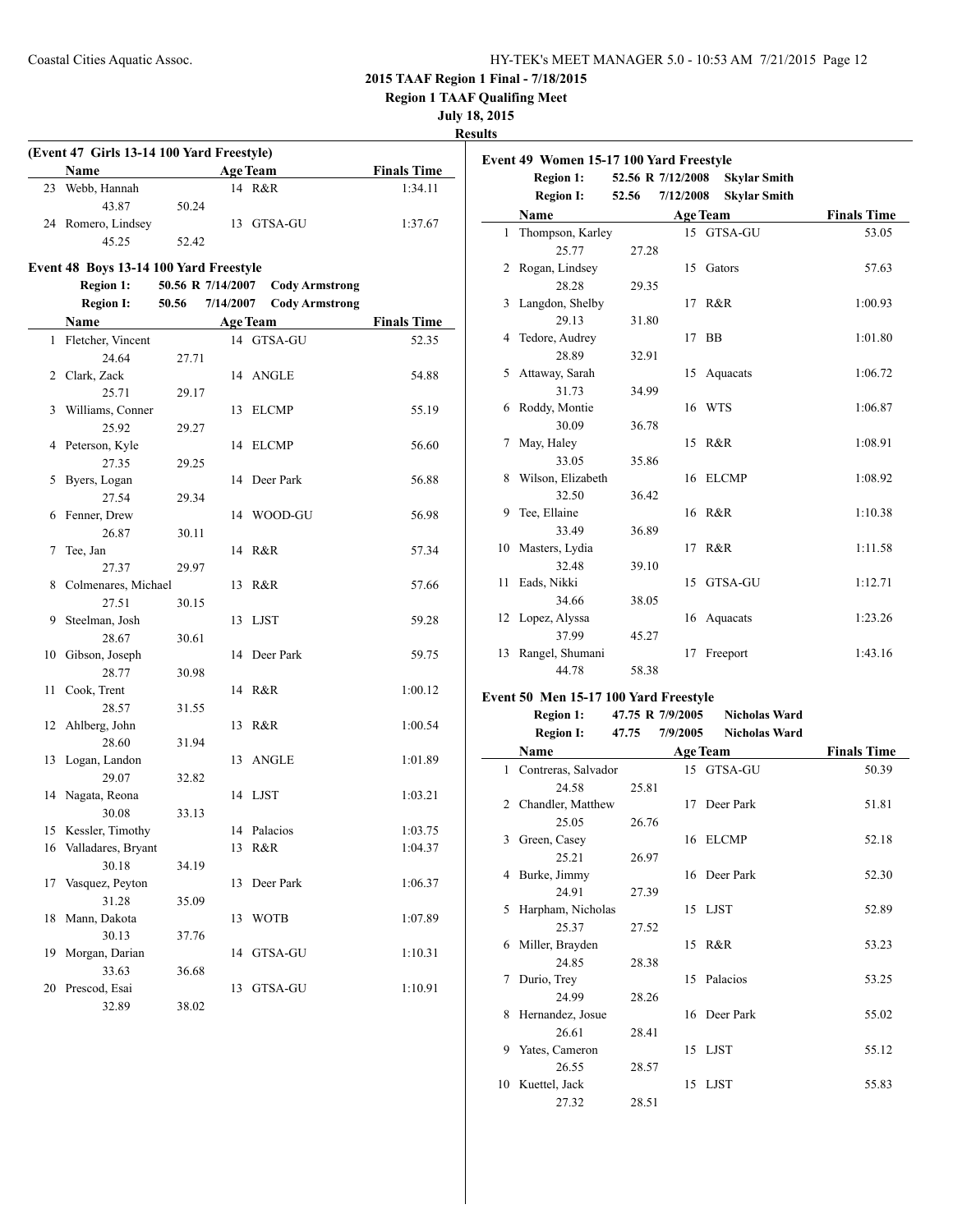**Region 1 TAAF Qualifing Meet**

**July 18, 2015**

**Results**

|    | (Event 50 Men 15-17 100 Yard Freestyle) |       |    |                 |                    |  |  |
|----|-----------------------------------------|-------|----|-----------------|--------------------|--|--|
|    | <b>Name</b>                             |       |    | <b>Age Team</b> | <b>Finals Time</b> |  |  |
|    | 11 Leach, Reid                          |       |    | 15 R&R          | 56.88              |  |  |
|    | 26.43                                   | 30.45 |    |                 |                    |  |  |
|    | 12 Yang, Sonny                          |       |    | 17 GTSA-GU      | 57.06              |  |  |
|    | 26.89                                   | 30.17 |    |                 |                    |  |  |
|    | 13 Perez, William                       |       |    | 15 R&R          | 57.51              |  |  |
|    | 27.24                                   | 30.27 |    |                 |                    |  |  |
|    | 14 Jarvela, Anthony                     |       |    | 16 WTS          | 59.38              |  |  |
|    | 27.42                                   | 31.96 |    |                 |                    |  |  |
|    | 15 Gilliam, John                        |       |    | 16 Deer Park    | 59.95              |  |  |
|    | 27.52                                   | 32.43 |    |                 |                    |  |  |
|    | 16 Sheffield, Cameron                   |       |    | 16 ANGLE        | 1:04.14            |  |  |
|    | 29.97                                   | 34.17 |    |                 |                    |  |  |
| 17 | Brown, Kyle                             |       |    | 15 LJST         | 1:04.29            |  |  |
|    | 30.94                                   | 33.35 |    |                 |                    |  |  |
|    | 18 Fanette, Grayson                     |       |    | 16 GTSA-GU      | 1:04.42            |  |  |
|    | 30.42                                   | 34.00 |    |                 |                    |  |  |
| 19 | Thomson, Cole                           |       |    | 16 BB           | 1:08.84            |  |  |
|    | 32.03                                   | 36.81 |    |                 |                    |  |  |
|    | 20 Landry, Noah                         |       | 15 | GTSA-GU         | 1:09.71            |  |  |
|    | 32.79                                   | 36.92 |    |                 |                    |  |  |

### **Event 51 Girls 11-12 50 Yard Backstroke**

|                | <b>Region 1:</b>     |       | 30.63 R 7/20/2014 | <b>Camryn Jansky</b>  |                    |
|----------------|----------------------|-------|-------------------|-----------------------|--------------------|
|                | <b>Region I:</b>     | 31.15 | 7/1996            | <b>Jessica Lovorn</b> |                    |
|                | <b>Name</b>          |       |                   | <b>Age Team</b>       | <b>Finals Time</b> |
| $\mathbf{1}$   | Irani, Isabelle      |       | 11                | WOOD-GU               | 33.01              |
| $\overline{2}$ | Urbani, Cate         |       | 12                | <b>BB</b>             | 33.82              |
| 3              | Waldrop, Emiko       |       | 12                | Gators                | 34.51              |
| $\overline{4}$ | Hailey, Kyana        |       | 12                | <b>ELCMP</b>          | 35.15              |
| 5              | Egwu, Joy            |       | 12                | R&R                   | 37.08              |
| 6              | Beal, Kendall        |       | 11                | <b>ELCMP</b>          | 37.67              |
| 7              | Kuchera, Colbye      |       | 11                | GTSA-GU               | 40.09              |
| 8              | Malone, Bailey       |       | 11                | R&R                   | 40.78              |
| 9              | Sambirsky, Kylie     |       | 12                | WOOD-GU               | 40.85              |
| 10             | Peterson, Victoria   |       | 12                | Gators                | 41.07              |
| 11             | Jordan, Raven        |       | 11                | R&R                   | 41.08              |
| 12             | Rockenbaugh, Savanna |       | 12                | Deer Park             | 41.13              |
| 13             | Velazquez, Kelly     |       | 11                | GTSA-GU               | 41.63              |
| 14             | Cooper, Kaylee       |       | 12                | <b>WOTB</b>           | 41.98              |
| 15             | Harvey, Allie        |       | 11                | Gators                | 43.08              |
| 16             | Whitson, Lulu        |       | 11                | WOOD-GU               | 43.12              |
| 17             | Satre, Julia         |       | 11                | GTSA-GU               | 43.52              |
| 18             | Reitenour, Danielle  |       | 11                | Deer Park             | 44.69              |
| 19             | Lampasas, Eva        |       | 11                | Deer Park             | 45.53              |
| 20             | Woodson, Sera        |       | 11                | GTSA-GU               | 46.10              |
| 21             | Grones, Brooke       |       | 11                | Palacios              | 46.36              |
| 22             | Strawn, Megan        |       | 11                | <b>LJST</b>           | 46.83              |
| $*23$          | Croix, Marin         |       | 11                | <b>ELCMP</b>          | 47.19              |
| $*23$          | Lechman, Robyn       |       | 11                | Makos                 | 47.19              |
| 25             | Alvarez Ward, Inez   |       | 12                | WOOD-GU               | 47.26              |
| 26             | Isbell, Caitlyn      |       | 12                | <b>WOTB</b>           | 47.34              |
| 27             | Perez, Auxil         |       | 11                | R&R                   | 48.80              |
| 28             | Guajardo, Ashley     |       | 11                | <b>WTS</b>            | 49.10              |
| 29             | Ware, Lauren         |       | 11                | <b>WTS</b>            | 49.25              |
|                |                      |       |                   |                       |                    |

| llS   |                   |    |              |         |
|-------|-------------------|----|--------------|---------|
|       | 30 Perez, Yvonne  | 12 | R&R          | 49.64   |
| 31    | Egwu, Sophie      | 11 | R&R          | 49.74   |
| 32    | Hartzog, Madison  | 11 | BB           | 50.34   |
| 33    | Schober, Shelby   | 11 | <b>ANGLE</b> | 52.87   |
| 34    | Reyes, Celine     | 12 | Aquacats     | 53.58   |
| 35    | Arar, Jamie       | 11 | Aquacats     | 55.44   |
|       | 36 Zuniga, Hailey | 11 | <b>LIST</b>  | 1:01.43 |
| 37    | Dike, Skye        | 12 | <b>WOTB</b>  | 1:05.10 |
| 38    | Dozier, Jaileigh  | 11 | <b>ANGLE</b> | 1:08.39 |
| 39.   | Davalos, Allison  | 12 | R&R          | 1:09.49 |
| $---$ | Cooper, Morgan    | 12 | Deer Park    | DQ      |
|       | Ledman, Amber     | 12 | R&R          | DO      |
|       | Crunk, Ashlynn    | 11 | <b>WOTB</b>  | DO      |

### **Event 52 Boys 11-12 50 Yard Backstroke**

|     | <b>Region 1:</b>   |       | 31.04 R 7/20/2014 | <b>Conner Williams</b> |                    |
|-----|--------------------|-------|-------------------|------------------------|--------------------|
|     | <b>Region I:</b>   | 31.73 | 7/1999            | <b>Ryan Barcot</b>     |                    |
|     | Name               |       | <b>Age Team</b>   |                        | <b>Finals Time</b> |
| 1   | Duncan, Jett       |       | 12                | WOOD-GU                | 33.60              |
| 2   | Williams, Reid     |       | 11                | <b>ELCMP</b>           | 36.89              |
| 3   | Boettcher, Kase    |       | 11                | R&R                    | 37.15              |
| 4   | Chilek, Colby      |       | 12                | <b>WTS</b>             | 38.73              |
| 5   | Kesler, Mason      |       | 12                | <b>LJST</b>            | 38.92              |
| 6   | Landry, Luke       |       | 11                | GTSA-GU                | 40.64              |
| 7   | Blackmon, Brysen   |       | 11                | Aquacats               | 41.88              |
| 8   | Guido, Zachary     |       | 12                | WOOD-GU                | 41.90              |
| 9   | Mcclanahan, Tucker |       | 12                | Gators                 | 42.12              |
| 10  | Townsend, Tyler    |       | 12                | GTSA-GU                | 42.40              |
| 11  | Derleth, Cameron   |       | 12                | <b>ANGLE</b>           | 42.73              |
| 12  | Miller, Tobin      |       | 12                | WOOD-GU                | 42.90              |
| 13  | Nguyen, Dylan      |       | 12                | GTSA-GU                | 43.16              |
| 14  | Rocha, Emmanuel    |       | 11                | GTSA-GU                | 43.40              |
| 15  | Lopez, Dylan       |       | 12                | Aquacats               | 45.42              |
| 16  | Sierra, David      |       | 12                | R&R                    | 45.56              |
| 17  | Debbs, Chance      |       | 11                | R&R                    | 46.00              |
| 18  | Haynes, Gary       |       | 12                | Palacios               | 46.45              |
| 19  | Bogomolny, Natan   |       | 11                | <b>BB</b>              | 48.52              |
| 20  | Mosqueda, Matthew  |       | 12                | <b>ANGLE</b>           | 50.12              |
| 21  | Spencer, Austin    |       | 11                | R&R                    | 52.43              |
| 22  | Bogomalny, Elan    |       | 11                | <b>BB</b>              | 1:03.39            |
| 23  | Hebert, Lucas      |       | 11                | <b>ANGLE</b>           | 1:05.63            |
| --- | Gaona, Gage        |       | 11                | <b>WTS</b>             | DO                 |

### **Event 53 Girls 13-14 50 Yard Backstroke**

 $\frac{1}{2}$ 

**Region 1: 29.16 R 7/20/2014 Ivy Willis**

|   | <b>Region 1:</b>     |       | 29.16 R 7/20/2014 | <b>IVV WILLIS</b>   |                    |
|---|----------------------|-------|-------------------|---------------------|--------------------|
|   | <b>Region I:</b>     | 29.61 | 7/24/2010         | <b>Kari Wilkins</b> |                    |
|   | Name                 |       |                   | <b>Age Team</b>     | <b>Finals Time</b> |
| 1 | Jansky, Camryn       |       | 13                | ELCMP               | 30.29              |
|   | 2 Boudreaux, Jasmine |       |                   | 13 Aquacats         | 30.42              |
| 3 | Marquez, Rachel      |       | 13                | WOOD-GU             | 32.18              |
| 4 | de Valcourt, Ellie   |       |                   | 14 LJST             | 32.83              |
|   | Gage, Sarita         |       | 13                | R&R                 | 34.44              |
| 6 | Ngo, Nicole          |       | 13                | GTSA-GU             | 35.06              |
|   | Slattery, Sydney     |       | 14                | <b>ELCMP</b>        | 35.15              |
|   |                      |       |                   |                     |                    |

8 Marquez, Miranda 13 WOOD-GU 35.61 Wright, Cassie 14 GTSA-GU 37.29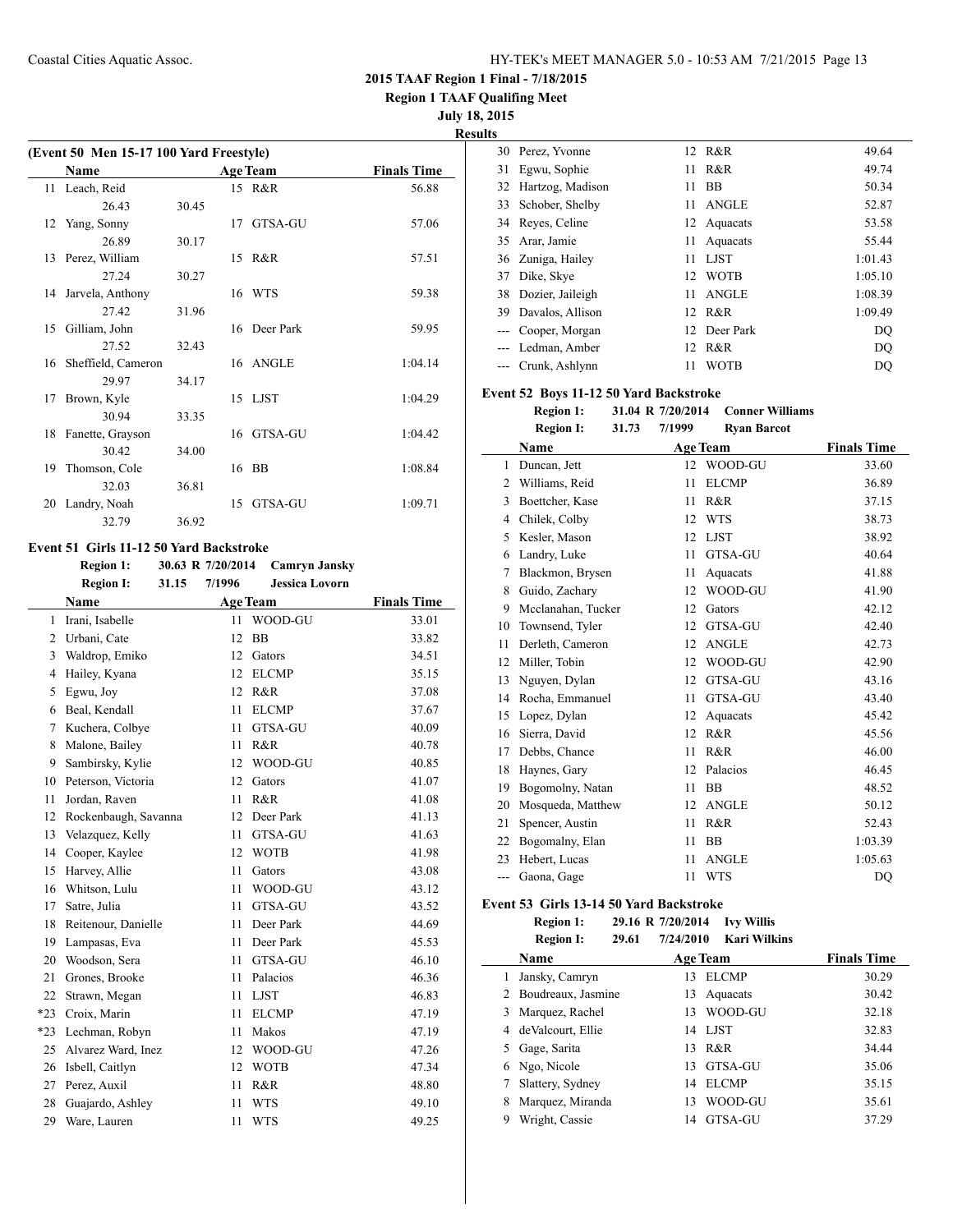**Region 1 TAAF Qualifing Meet**

**July 18, 2015**

### **Results**

| (Event 53 Girls 13-14 50 Yard Backstroke) |                   |    |                 |                    |  |  |
|-------------------------------------------|-------------------|----|-----------------|--------------------|--|--|
|                                           | Name              |    | <b>Age Team</b> | <b>Finals Time</b> |  |  |
| 10                                        | Rocha, Veronica   | 13 | GTSA-GU         | 38.46              |  |  |
| 11                                        | Jaime, Summer     | 14 | R&R             | 38.50              |  |  |
| 12                                        | Black, Avary      | 14 | ANGLE           | 38.57              |  |  |
| 13                                        | Holt, Michaela    | 13 | <b>ELCMP</b>    | 38.78              |  |  |
| 14                                        | Cornett, Anisa    | 14 | Palacios        | 39.56              |  |  |
| 15                                        | Bone, Lindsey     | 14 | R&R             | 39.57              |  |  |
| 16                                        | Garza, Skye       | 13 | <b>ANGLE</b>    | 40.87              |  |  |
| 17                                        | Fails, Meagen     | 13 | <b>LJST</b>     | 42.71              |  |  |
| 18                                        | Hartzog, Abigail  | 13 | <b>BB</b>       | 44.71              |  |  |
| 19                                        | Burnette, Cameryn | 14 | BB              | 44.90              |  |  |
| 20                                        | Webb, Hannah      | 14 | R&R             | 47.71              |  |  |
| 21                                        | O'Tool, Hannah    | 13 | <b>BB</b>       | 49.18              |  |  |
| 22                                        | Allen, Angela     | 13 | BB              | 49.67              |  |  |
| 23                                        | Romero, Lindsey   | 13 | GTSA-GU         | 52.19              |  |  |
|                                           | Turner, Tasha     | 13 | Palacios        | DQ                 |  |  |
|                                           |                   |    |                 |                    |  |  |

### **Event 54 Boys 13-14 50 Yard Backstroke**

|       | <b>Region 1:</b>   | 28.83 R 7/11/2009  | <b>Eddie Scott</b> |                    |
|-------|--------------------|--------------------|--------------------|--------------------|
|       | <b>Region I:</b>   | 28.83<br>7/11/2009 | <b>Eddie Scott</b> |                    |
|       | Name               |                    | <b>Age Team</b>    | <b>Finals Time</b> |
| 1     | Fletcher, Vincent  |                    | 14 GTSA-GU         | 28.94              |
| 2     | Byers, Logan       | 14                 | Deer Park          | 29.92              |
| 3     | Peterson, Kyle     | 14                 | <b>ELCMP</b>       | 30.46              |
| 4     | Clark, Zack        | 14                 | <b>ANGLE</b>       | 30.77              |
| 5     | Tullos, Paul       | 13                 | GTSA-GU            | 31.23              |
| 6     | Gibson, Joseph     | 14                 | Deer Park          | 31.35              |
| 7     | Anthony, Nicholas  | 14                 | GTSA-GU            | 31.74              |
| 8     | Howell, Zackary    | 14                 | <b>WTS</b>         | 34.13              |
| 9     | Nagata, Reona      | 14                 | <b>LJST</b>        | 36.02              |
| 10    | Miller, Drew       | 13                 | R&R                | 38.02              |
| 11    | Tee, Elian         | 13                 | R&R                | 38.74              |
| 12    | Smith, Clinton     | 13                 | GTSA-GU            | 38.88              |
| 13    | Kesseler, Scott    | 14                 | <b>LJST</b>        | 39.82              |
| 14    | Alvarez Ward, Ian  | 14                 | WOOD-GU            | 41.91              |
| 15    | Carter, Frost      | 14                 | Gators             | 43.87              |
| 16    | Peterson, Zachary  | 14                 | Gators             | 44.43              |
| 17    | Brown, Christopher | 13                 | Deer Park          | 48.55              |
| $---$ | Steele, Jared      | 14                 | Makos              | DQ                 |

### **Event 55 Women 15-17 50 Yard Backstroke**

**Region 1: 28.74 R 7/12/2003 Kristine Kelly**

| 28.74<br><b>Region I:</b> | 7/12/2003<br><b>Kristine Kelly</b> |                    |
|---------------------------|------------------------------------|--------------------|
| Name                      | <b>Age Team</b>                    | <b>Finals Time</b> |
| Thompson, Karley<br>1     | GTSA-GU<br>15                      | 28.19R             |
| Black, Alaura             | <b>ANGLE</b><br>15                 | 29.87              |
| Turner, Carlynne          | 16 R&R                             | 31.50              |
| Orsak, Mehgan             | 16 Aquacats                        | 31.86              |
| Burt, Samantha            | Gators<br>17                       | 35.21              |
| Portillo, Sylvia          | <b>BB</b><br>15                    | 35.22              |
| Wilson, Elizabeth         | ELCMP<br>16                        | 36.30              |
| Tee, Ellaine              | R&R<br>16                          | 36.34              |
| Masters, Lydia            | R&R<br>17                          | 38.57              |
| Rodriguez, Valeria        | <b>WTS</b><br>16                   | 38.98              |
| Lopez, Alyssa             | Aquacats<br>16                     | 43.02              |
|                           |                                    |                    |

|    | <b>Region 1:</b>   | 25.33 R 7/14/2012 |           | <b>Carter Wallace</b> |                    |
|----|--------------------|-------------------|-----------|-----------------------|--------------------|
|    | <b>Region I:</b>   | 25.33             | 7/14/2012 | <b>Carter Wallace</b> |                    |
|    | Name               |                   |           | <b>Age Team</b>       | <b>Finals Time</b> |
| 1  | Youngblood, Mason  |                   | 17        | GTSA-GU               | 26.62              |
| 2  | Herdejurgen, Jack  |                   | 16        | WOOD-GU               | 27.69              |
| 3  | Harpham, Nicholas  |                   | 15        | LJST                  | 29.56              |
| 4  | Johnson, Kane      |                   | 15        | LJST                  | 29.93              |
| 5. | Wilson, James      |                   | 15        | GTSA-GU               | 30.06              |
| 6  | Koelzer, William   |                   | 15        | R&R                   | 30.50              |
| 7  | Leach, Jonathan    |                   | 17        | R & R                 | 30.94              |
| 8  | Voth, Alexander    |                   | 16        | GTSA-GU               | 31.03              |
| 9  | Gilliam, John      |                   | 16        | Deer Park             | 31.06              |
| 10 | Sheffield, Cameron |                   |           | 16 ANGLE              | 32.43              |
| 11 | Wright, Mason      |                   | 16        | Deer Park             | 32.49              |
| 12 | Biehle, Aaron      |                   | 17        | GTSA-GU               | 32.75              |
| 13 | Landry, Noah       |                   | 15        | GTSA-GU               | 36.46              |
| 14 | Gallinat, John     |                   | 15        | WOOD-GU               | 39.18              |

#### **Event 57 Girls 11-12 50 Yard Breaststroke**

**Event 56 Men 15-17 50 Yard Backstroke**

| <b>Region 1:</b> |       | 33.90 R 7/20/2014 | <b>Cailyn McComb</b> |
|------------------|-------|-------------------|----------------------|
| <b>Region I:</b> | 35.22 | 7/12/2008         | Kari Wilkins         |

|         | Name                   |    | <b>Age Team</b> | <b>Finals Time</b> |
|---------|------------------------|----|-----------------|--------------------|
| 1       | Nakata, Amelie         |    | 12 WOOD-GU      | 37.46              |
| 2       | Urbani, Cate           | 12 | <b>BB</b>       | 38.54              |
| 3       | Gambrel, Kathryn       | 12 | <b>LJST</b>     | 39.07              |
| 4       | Waldrop, Emiko         | 12 | Gators          | 40.15              |
| 5       | Baker, Ashlyn          | 12 | <b>GTSA-GU</b>  | 40.20              |
| $*6$    | Egwu, Joy              | 12 | R&R             | 40.36              |
| $*_{6}$ | Hailey, Kyana          | 12 | <b>ELCMP</b>    | 40.36              |
| 8       | Peterson, Victoria     | 12 | Gators          | 41.56              |
| 9       | Whitson, Lulu          | 11 | WOOD-GU         | 44.28              |
| 10      | Thompson, Sloane       | 12 | <b>LJST</b>     | 44.77              |
| 11      | Gonzalez-Yanni, Gracyn | 11 | Makos           | 44.98              |
| 12      | Dronova, Sophia        | 11 | R&R             | 45.11              |
| 13      | Fillyaw, Karrenton     | 11 | GTSA-GU         | 45.39              |
| 14      | Satre, Julia           | 11 | GTSA-GU         | 45.96              |
| 15      | Gutierrez, Jacklyn     | 12 | <b>ELCMP</b>    | 47.14              |
| 16      | Miller, Miranda        | 11 | R&R             | 48.41              |
| 17      | Egwu, Sophie           | 11 | R&R             | 48.51              |
| 18      | Juarez, Melody         | 12 | R&R             | 49.82              |
| 19      | Harvey, Allie          | 11 | Gators          | 50.43              |
| 20      | Juarez, Mercedes       | 12 | R&R             | 50.96              |
| 21      | Ware, Lauren           | 11 | <b>WTS</b>      | 51.51              |
| 22      | Rockenbaugh, Savanna   | 12 | Deer Park       | 52.14              |
| 23      | Guajardo, Ashley       | 11 | <b>WTS</b>      | 52.99              |
| 24      | Crunk, Ashlynn         | 11 | <b>WOTB</b>     | 53.01              |
| 25      | Hartzog, Madison       | 11 | <b>BB</b>       | 54.52              |
| 26      | Lampasas, Eva          | 11 | Deer Park       | 54.56              |
| 27      | Perez, Auxil           | 11 | R&R             | 55.16              |
| 28      | Zuniga, Hailey         | 11 | <b>LJST</b>     | 59.11              |
| 29      | Alvarez Ward, Inez     | 12 | WOOD-GU         | 59.19              |
| 30      | Collins, Maddie        | 12 | Freeport        | 1:01.68            |
| 31      | Croix, Marin           | 11 | <b>ELCMP</b>    | 1:03.02            |
| 32      | Dozier, Jaileigh       | 11 | <b>ANGLE</b>    | 1:13.80            |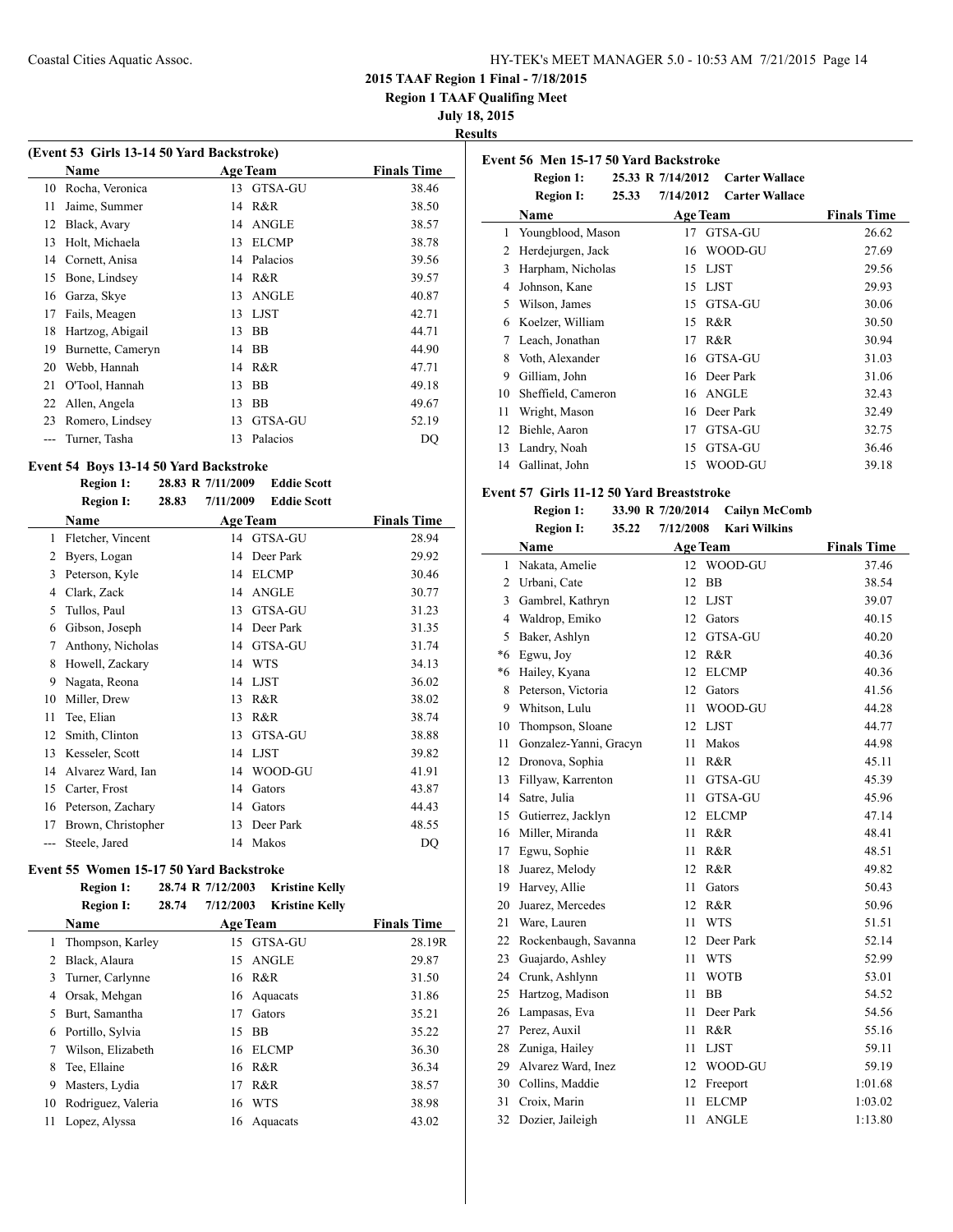**Region 1 TAAF Qualifing Meet**

### **July 18, 2015**

**Results**

 $\overline{\phantom{a}}$ 

| . |                        |             |         |
|---|------------------------|-------------|---------|
|   | 22 O'Tool, Hannah      | 13 BB       | 54.43   |
|   | 23 Richardson, Mandy   | 13 R&R      | 1:00.02 |
|   | --- Stoecker, Taylor   | 13 Palacios | DO      |
|   | --- Blackmon, Chynelle | 13 Aquacats | DO      |
|   | --- Romero, Lindsey    | 13 GTSA-GU  | DO      |

#### **Event 60 Boys 13-14 50 Yard Breaststroke**

### **Region 1: 29.69 R 7/16/2011 Jacob Moore**

|    | <b>Region I:</b>   | 29.69 | 7/16/2011       | <b>Jacob Moore</b> |                    |
|----|--------------------|-------|-----------------|--------------------|--------------------|
|    | Name               |       | <b>Age Team</b> |                    | <b>Finals Time</b> |
| 1  | Tullos, Paul       |       | 13              | GTSA-GU            | 31.86              |
| 2  | Jacks, Josh        |       | 14              | R&R                | 32.36              |
| 3  | Byers, Logan       |       | 14              | Deer Park          | 33.24              |
| 4  | Williams, Conner   |       | 13              | <b>ELCMP</b>       | 34.08              |
| 5  | Kesseler, Scott    |       | 14              | <b>LJST</b>        | 34.21              |
| 6  | Miller, Ethan      |       | 14              | WOOD-GU            | 35.42              |
| 7  | Alaniz, Brandon    |       | 13              | R&R                | 35.56              |
| 8  | Nagata, Reona      |       | 14              | <b>LJST</b>        | 35.63              |
| 9  | Kessler, Timothy   |       | 14              | Palacios           | 35.79              |
| 10 | Anthony, Nicholas  |       | 14              | GTSA-GU            | 35.81              |
| 11 | Liu, Henry         |       | 13              | WOOD-GU            | 37.55              |
| 12 | Morgan, Darian     |       | 14              | GTSA-GU            | 39.11              |
| 13 | Steele, Jared      |       | 14              | Makos              | 40.36              |
| 14 | Valladares, Bryant |       | 13              | R&R                | 42.32              |
| 15 | Peterson, Zachary  |       | 14              | Gators             | 43.00              |
| 16 | Prescod, Esai      |       | 13              | GTSA-GU            | 43.09              |
| 17 | Alvarez Ward, Ian  |       | 14              | WOOD-GU            | 45.72              |
| 18 | Hebert, Mario      |       | 13              | <b>ANGLE</b>       | 47.99              |
|    | Engel, Jackson     |       | 14              | Palacios           | DQ                 |

### **Event 61 Women 15-17 50 Yard Breaststroke**

|    | <b>Region 1:</b>  |       | 30.98 R 7/12/2008 | <b>Skylar Smith</b> |                    |
|----|-------------------|-------|-------------------|---------------------|--------------------|
|    | <b>Region I:</b>  | 30.98 | 7/12/2008         | <b>Skylar Smith</b> |                    |
|    | <b>Name</b>       |       |                   | <b>Age Team</b>     | <b>Finals Time</b> |
|    | Chancoco, Gemini  |       |                   | 15 R&R              | 35.95              |
|    | Burt, Camberon    |       | 15                | Gators              | 36.01              |
|    | Tedore, Audrey    |       | 17                | <b>BB</b>           | 36.77              |
|    | 4 Kessler, Audry  |       |                   | 16 Palacios         | 37.89              |
| 5. | Roddy, Montie     |       | 16                | <b>WTS</b>          | 40.27              |
| 6  | Eads, Nikki       |       |                   | 15 GTSA-GU          | 40.83              |
|    | Wilson, Elizabeth |       | 16                | <b>ELCMP</b>        | 42.68              |
| 8  | Rangel, Shumani   |       | 17                | Freeport            | 51.94              |

### **Event 62 Men 15-17 50 Yard Breaststroke**

**Region 1: 28.31 R 7/10/2004 Chris Hughes Region I: 28.31 7/10/2004 Chris Hughes**

|    | Name                |    | <b>Age Team</b> | <b>Finals Time</b> |
|----|---------------------|----|-----------------|--------------------|
|    | Priest, Joe         |    | 16 R&R          | 29.44              |
|    | 2 Yates, Cameron    |    | 15 LJST         | 29.82              |
|    | 3 Chandler, Matthew |    | 17 Deer Park    | 30.06              |
| 4  | Dyess, Glen         |    | 16 GTSA-GU      | 31.24              |
|    | 5 Herdejurgen, Jack |    | 16 WOOD-GU      | 31.98              |
| 6  | Satre, Alec         |    | 15 GTSA-GU      | 32.71              |
|    | 7 Ahlberg, Steven   |    | 15 R&R          | 34.53              |
| 8  | Leach, Jonathan     | 17 | R&R             | 35.42              |
| 9  | Yang, Sonny         | 17 | GTSA-GU         | 36.44              |
| 10 | Fanette, Grayson    | 16 | GTSA-GU         | 37.02              |
|    |                     |    |                 |                    |

|     | (Event 57 Girls 11-12 50 Yard Breaststroke)     |                   |           |                        |                    |  |  |  |
|-----|-------------------------------------------------|-------------------|-----------|------------------------|--------------------|--|--|--|
|     | <b>Name</b>                                     |                   |           | <b>Age Team</b>        | <b>Finals Time</b> |  |  |  |
| --- | Roe, Clara                                      |                   | 11        | R&R                    | DQ                 |  |  |  |
|     | Davalos, Allison                                |                   | 12        | R&R                    | DQ                 |  |  |  |
|     | <b>Event 58 Boys 11-12 50 Yard Breaststroke</b> |                   |           |                        |                    |  |  |  |
|     | <b>Region 1:</b>                                | 32.21 R 7/24/2010 |           | <b>Matthew Wilkins</b> |                    |  |  |  |
|     | <b>Region I:</b>                                | 32.21             | 7/24/2010 | <b>Matthew Wilkins</b> |                    |  |  |  |
|     | <b>Name</b>                                     |                   |           | <b>Age Team</b>        | <b>Finals Time</b> |  |  |  |
| 1   | Michna, Brandon                                 |                   |           | 12 Deer Park           | 36.44              |  |  |  |
| 2   | deValcourt, Myles                               |                   | 12        | <b>LJST</b>            | 38.01              |  |  |  |
| 3   | Staten, Jamil                                   |                   | 11        | WOOD-GU                | 38.09              |  |  |  |
| 4   | Uribe, Ezequiel                                 |                   | 12        | GTSA-GU                | 38.87              |  |  |  |
| 5   | Hillman, Mark                                   |                   | 12        | <b>WOTB</b>            | 40.53              |  |  |  |
| 6   | Tran, Ryan                                      |                   | 11        | R&R                    | 41.93              |  |  |  |
| 7   | Stewart, Taylor                                 |                   | 12        | <b>ANGLE</b>           | 47.05              |  |  |  |
| 8   | Landry, Luke                                    |                   | 11        | GTSA-GU                | 47.35              |  |  |  |
| 9   | Derleth, Cameron                                |                   | 12        | <b>ANGLE</b>           | 48.89              |  |  |  |

 Guido, Zachary 12 WOOD-GU 49.25 Nguyen, Dylan 12 GTSA-GU 49.58 12 Mcclanahan, Tucker 12 Gators 50.62 13 Bogomolny, Natan 11 BB 51.54 14 Andrews, Fynn 12 ANGLE 51.97 Hillman, Joshua 11 WOTB 54.18 Buentello, Enrique 11 ANGLE 1:01.63 17 Bogomalny, Elan 11 BB 1:06.81 Rynchek, Eric 12 Palacios 1:07.00 --- Sierra, David 12 R&R DQ --- Garza, Damien 12 Aquacats DQ --- Lopez, Dylan 12 Aquacats DQ

#### **Event 59 Girls 13-14 50 Yard Breaststroke**

#### **Region 1: 32.09 R 7/24/2010 Kari Wilkins Region I: 32.09 7/24/2010 Kari Wilkins**

|    | Name              |    | <b>Age Team</b> | <b>Finals Time</b> |
|----|-------------------|----|-----------------|--------------------|
| 1  | Tran, Vivie       |    | 14 LJST         | 33.87              |
| 2  | McComb, Cailyn    | 13 | <b>ELCMP</b>    | 35.01              |
| 3  | Torres, Grace     | 13 | <b>ANGLE</b>    | 36.98              |
| 4  | Jaime, Summer     | 14 | R&R             | 38.03              |
| 5  | Kubecka, Avery    | 13 | Palacios        | 40.30              |
| 6  | Bible, Katie      | 13 | <b>WOTB</b>     | 40.53              |
| 7  | Bonhomme, Kendall | 14 | WOOD-GU         | 40.66              |
| 8  | Wise, Shayna      | 13 | WOOD-GU         | 41.66              |
| 9  | Bone, Lindsey     | 14 | R&R             | 42.08              |
| 10 | Sliva, Hannah     | 14 | Aquacats        | 42.72              |
| 11 | Holt, Michaela    | 13 | <b>ELCMP</b>    | 43.45              |
| 12 | Marquez, Zoe      | 13 | WOOD-GU         | 44.33              |
| 13 | Wright, Cassie    | 14 | GTSA-GU         | 44.46              |
| 14 | Cantu, Malerie    | 14 | <b>LJST</b>     | 44.83              |
| 15 | Randall, Natane   | 13 | GTSA-GU         | 47.00              |
| 16 | Foshee, Kiersten  | 13 | <b>ANGLE</b>    | 47.15              |
| 17 | Steward, Jessica  | 14 | WOOD-GU         | 47.61              |
| 18 | Burnette, Cameryn | 14 | <b>BB</b>       | 48.07              |
| 19 | Fails, Meagen     | 13 | <b>LJST</b>     | 48.24              |
| 20 | Allen, Angela     | 13 | BB              | 51.27              |
| 21 | Hartzog, Abigail  | 13 | <b>BB</b>       | 51.96              |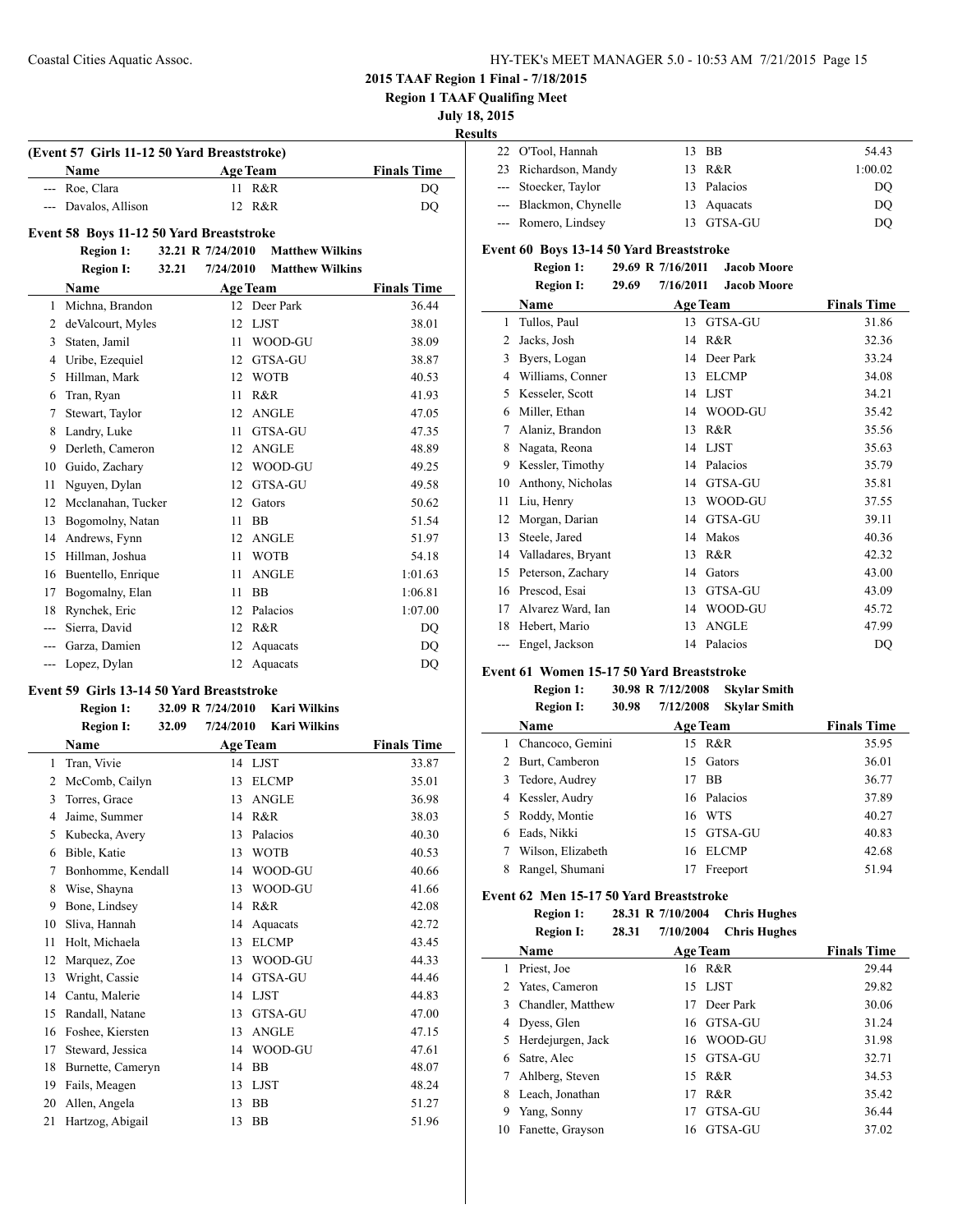**Region 1 TAAF Qualifing Meet**

 $\overline{\phantom{0}}$ 

 $\overline{\phantom{0}}$ 

**July 18, 2015**

**Results**

| (Event 62 Men 15-17 50 Yard Breaststroke) |                   |  |                 |                    |  |  |
|-------------------------------------------|-------------------|--|-----------------|--------------------|--|--|
|                                           | <b>Name</b>       |  | <b>Age Team</b> | <b>Finals Time</b> |  |  |
|                                           | 11 Pena, Gavin    |  | 16 LJST         | 37.20              |  |  |
|                                           | 12 Landry, Noah   |  | 15 GTSA-GU      | 40.74              |  |  |
|                                           | 13 Gallinat, John |  | 15 WOOD-GU      | 43.62              |  |  |
|                                           | --- Hodge, Hunter |  | 15 Palacios     | DO                 |  |  |

### **Event 63 Girls 11-12 50 Yard Butterfly**

### **Region 1: 28.39 R 7/20/2014 Savannah Goudeau Region I: 29.22 7/15/2006 Kaleigh Kacal**

|       | кедин 1.<br><i>LJ</i> .LL |    | 7713/2000 — IXAICIGH IXAVAI |                    |
|-------|---------------------------|----|-----------------------------|--------------------|
|       | <b>Name</b>               |    | <b>Age Team</b>             | <b>Finals Time</b> |
| 1     | Irani, Isabelle           | 11 | WOOD-GU                     | 31.29              |
| 2     | Murdie, Aria              | 12 | Gators                      | 32.39              |
| 3     | Pierce, Morgan            | 12 | <b>WTS</b>                  | 33.91              |
| 4     | May, Kenedy               | 12 | R&R                         | 34.35              |
| 5     | Sanders, Summer           | 11 | <b>LJST</b>                 | 34.93              |
| 6     | Malit, Kelsie             | 12 | R&R                         | 35.00              |
| 7     | Beal, Kendall             | 11 | <b>ELCMP</b>                | 35.22              |
| 8     | Respondek, Riley          | 12 | <b>ELCMP</b>                | 35.47              |
| 9     | Parker, Paige             | 11 | <b>ANGLE</b>                | 37.38              |
| 10    | Cooper, Kaylee            | 12 | <b>WOTB</b>                 | 37.49              |
| 11    | Vargas, Glory             | 11 | Aquacats                    | 38.22              |
| 12    | Baker, Ashlyn             | 12 | <b>GTSA-GU</b>              | 39.34              |
| 13    | Jordan, Raven             | 11 | R&R                         | 40.15              |
| 14    | Velazquez, Kelly          | 11 | <b>GTSA-GU</b>              | 40.52              |
| 15    | Kuchera, Colbye           | 11 | <b>GTSA-GU</b>              | 41.56              |
| 16    | Woodson, Sera             | 11 | GTSA-GU                     | 41.71              |
| $*17$ | Sambirsky, Kylie          | 12 | WOOD-GU                     | 42.08              |
| $*17$ | Rogan, Shelby             | 12 | Gators                      | 42.08              |
| 19    | Dronova, Sophia           | 11 | R&R                         | 42.78              |
| 20    | Rockenbaugh, Savanna      | 12 | Deer Park                   | 43.44              |
| 21    | Cooper, Morgan            | 12 | Deer Park                   | 45.36              |
| 22    | Lampasas, Eva             | 11 | Deer Park                   | 48.27              |
| 23    | Lechman, Robyn            | 11 | Makos                       | 49.74              |
| 24    | Reitenour, Danielle       | 11 | Deer Park                   | 52.57              |
| 25    | Hartzog, Madison          | 11 | <b>BB</b>                   | 54.70              |
| 26    | Perez, Yvonne             | 12 | R&R                         | 1:00.69            |
| 27    | Miller, Hannah Jane       | 12 | WOOD-GU                     | 1:14.05            |

### **Event 64 Boys 11-12 50 Yard Butterfly**

|                | $E$ , ent o : boys 11 12 co 181 a batterny |       |                   |                       |                    |
|----------------|--------------------------------------------|-------|-------------------|-----------------------|--------------------|
|                | <b>Region 1:</b>                           |       | 29.06 R 7/12/2008 | Logan Campbell        |                    |
|                | <b>Region I:</b>                           | 29.06 | 7/12/2008         | <b>Logan Campbell</b> |                    |
|                | Name                                       |       |                   | <b>Age Team</b>       | <b>Finals Time</b> |
| 1              | Staten, Jamil                              |       | 11                | WOOD-GU               | 31.86              |
| $\overline{c}$ | Duncan, Jett                               |       | 12                | WOOD-GU               | 34.28              |
| 3              | Trihus, Micah                              |       | 11                | <b>LJST</b>           | 34.35              |
| 4              | Michna, Brandon                            |       | 12                | Deer Park             | 34.78              |
| 5              | Orsak, Lathon                              |       | 12                | <b>WTS</b>            | 35.22              |
| 6              | Williams, Reid                             |       | 11                | <b>ELCMP</b>          | 35.23              |
| 7              | Uribe, Ezequiel                            |       | 12                | GTSA-GU               | 36.03              |
| 8              | Fugler, Zane                               |       | 12                | LJST                  | 36.46              |
| 9              | Litchfield, Jake                           |       | 12                | R&R                   | 36.63              |
| 10             | Orsak, Nathan                              |       | 11                | Aquacats              | 37.10              |
| 11             | Stewart, Taylor                            |       | 12                | <b>ANGLE</b>          | 40.99              |
| 12             | Dzierzanowski, Matthew                     |       | 11                | R&R                   | 41.82              |
| 13             | Reves, Jacob                               |       | 11                | Deer Park             | 42.65              |
|                |                                            |       |                   |                       |                    |

|    | 14 Nguyen, Dylan     |     | 12 GTSA-GU  | 43.36   |
|----|----------------------|-----|-------------|---------|
| 15 | Miller, Tobin        | 12  | WOOD-GU     | 44.95   |
|    | 16 Landry, Luke      | 11. | GTSA-GU     | 47.68   |
|    | 17 Townsend, Tyler   |     | 12 GTSA-GU  | 48.39   |
| 18 | Garza, Damien        |     | 12 Aquacats | 48.80   |
| 19 | Debbs, Chance        | 11  | R&R         | 51.10   |
|    | 20 Bogomalny, Elan   | 11  | <b>BB</b>   | 59.17   |
| 21 | Spencer, Austin      | 11  | R&R         | 1:01.61 |
|    | --- Bogomolny, Natan | 11  | <b>BB</b>   | DO      |
|    |                      |     |             |         |

### **Event 65 Girls 13-14 50 Yard Butterfly**

|    | <b>Region I:</b><br>28.20 | 7/14/2012<br><b>Annie Robbins</b> |                    |
|----|---------------------------|-----------------------------------|--------------------|
|    | Name                      | <b>Age Team</b>                   | <b>Finals Time</b> |
| 1  | Boudreaux, Jasmine        | 13<br>Aquacats                    | 29.03              |
| 2  | Wheeler, Emma             | Deer Park<br>14                   | 30.16              |
| 3  | Gambrel, Rachel           | 14 LJST                           | 31.23              |
| 4  | Moralez, Sierra           | Deer Park<br>13                   | 31.56              |
| 5  | Rocha, Veronica           | GTSA-GU<br>13                     | 32.78              |
| 6  | Jaime, Summer             | R&R<br>14                         | 35.40              |
| 7  | Portie, Mackenzie         | R&R<br>13                         | 36.14              |
| 8  | Bonhomme, Kendall         | WOOD-GU<br>14                     | 37.46              |
| 9  | Clark, Faith              | 14<br>Gators                      | 37.67              |
| 10 | Cantu, Malerie            | 14 LJST                           | 38.36              |
| 11 | Burnette, Cameryn         | <b>BB</b><br>14                   | 45.95              |
| 12 | Taylor, Ashton            | ANGLE<br>13                       | 48.22              |
| 13 | O'Tool, Hannah            | 13<br>BB                          | 48.66              |
| 14 | Allen, Angela             | BB<br>13                          | 52.76              |
| 15 | Webb, Hannah              | 14 R&R                            | 54.87              |

### **Event 66 Boys 13-14 50 Yard Butterfly**

|                                        | <b>Region 1:</b>   | 24.59 R 7/24/2010 |           | <b>Logan Sheffield</b> |                    |
|----------------------------------------|--------------------|-------------------|-----------|------------------------|--------------------|
|                                        | <b>Region I:</b>   | 24.59             | 7/24/2010 | <b>Logan Sheffield</b> |                    |
|                                        | Name               |                   |           | <b>Age Team</b>        | <b>Finals Time</b> |
| 1                                      | Fletcher, Vincent  |                   |           | 14 GTSA-GU             | 25.94              |
| 2                                      | Peterson, Kyle     |                   | 14        | <b>ELCMP</b>           | 27.33              |
| 3                                      | Williams, Conner   |                   | 13        | <b>ELCMP</b>           | 28.42              |
| 4                                      | Anthony, Nicholas  |                   | 14        | GTSA-GU                | 29.27              |
| 5                                      | Koelzer, Nikolas   |                   | 13        | R&R                    | 29.65              |
| 6                                      | Howell, Zackary    |                   | 14        | <b>WTS</b>             | 30.24              |
| 7                                      | Byers, Logan       |                   | 14        | Deer Park              | 30.50              |
| 8                                      | Gibson, Joseph     |                   | 14        | Deer Park              | 30.63              |
| 9                                      | Logan, Landon      |                   | 13        | <b>ANGLE</b>           | 30.77              |
| 10                                     | Tee, Jan           |                   | 14        | R&R                    | 30.93              |
| 11                                     | Steelman, Josh     |                   | 13        | <b>LJST</b>            | 32.22              |
| 12                                     | Vasquez, Peyton    |                   | 13        | Deer Park              | 32.43              |
| 13                                     | Kesseler, Scott    |                   | 14        | <b>LJST</b>            | 32.70              |
| 14                                     | Liu, Henry         |                   | 13        | WOOD-GU                | 34.55              |
| 15                                     | Tee, Elian         |                   | 13        | R&R                    | 35.48              |
| 16                                     | Brown, Christopher |                   | 13        | Deer Park              | 52.96              |
| Event 67 Women 15-17 50 Yard Butterfly |                    |                   |           |                        |                    |

### **Region 1: 27.32 R 7/24/2010 Blythe Nava**

| <b>Region I:</b> | 27.32 |                 | $7/24/2010$ Blythe Nava |                    |
|------------------|-------|-----------------|-------------------------|--------------------|
| <b>Name</b>      |       | <b>Age Team</b> |                         | <b>Finals Time</b> |
| Samhouri, Mona   |       | 17 WTS          |                         | 28.52              |
| 2 Black, Alaura  |       |                 | 15 ANGLE                | 28.62              |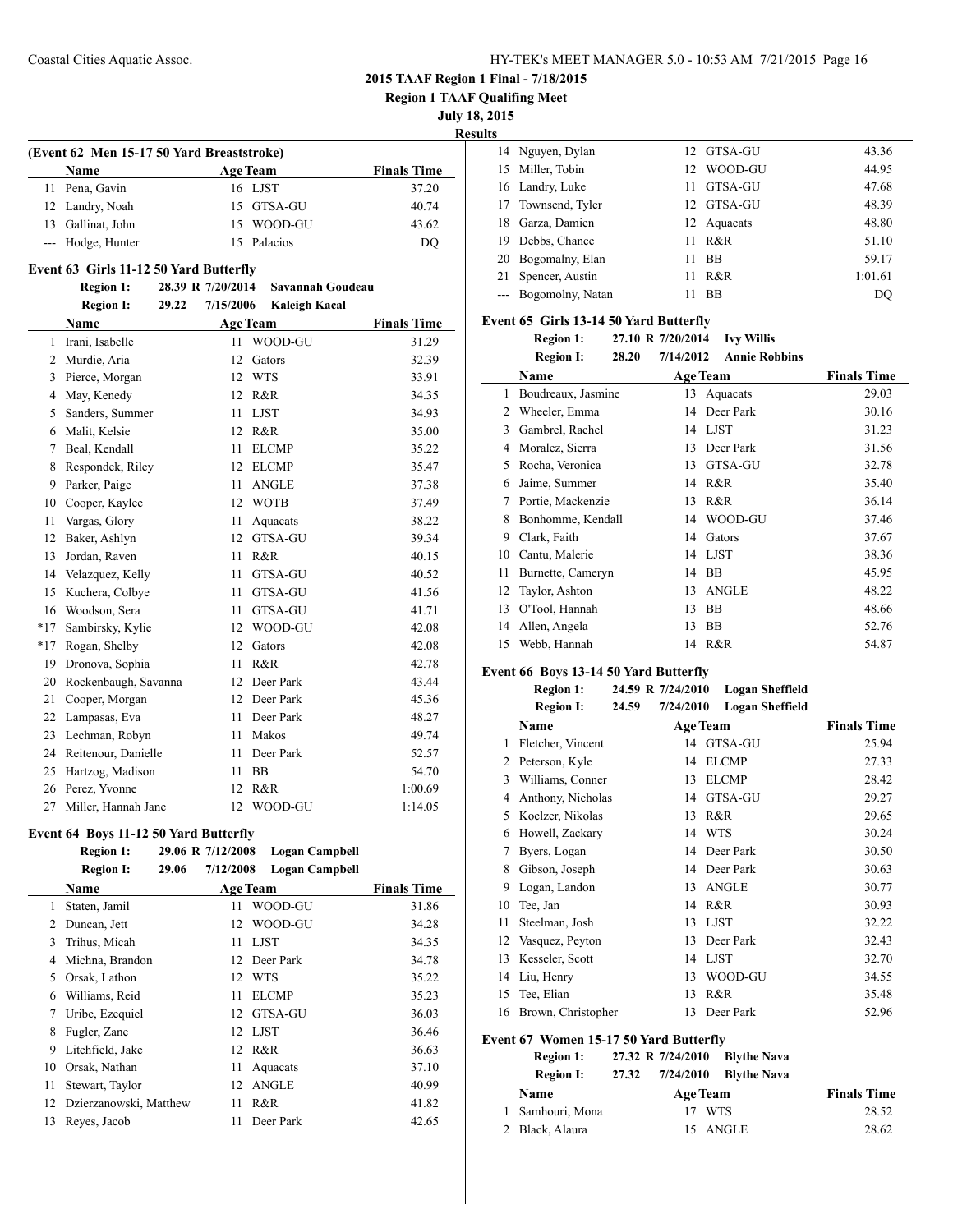**Region 1 TAAF Qualifing Meet**

**July 18, 2015**

**Results**

|    | (Event 67 Women 15-17 50 Yard Butterfly) |     |                 |                    |
|----|------------------------------------------|-----|-----------------|--------------------|
|    | <b>Name</b>                              |     | <b>Age Team</b> | <b>Finals Time</b> |
| 3  | Teel, Kennedy                            | 17  | BB              | 28.99              |
| 4  | Orsak, Mehgan                            |     | 16 Aquacats     | 29.31              |
| 5  | Tedore, Audrey                           | 17  | <b>BB</b>       | 31.62              |
| 6  | Turner, Carlynne                         |     | 16 R&R          | 31.70              |
| 7  | Spence, Abby                             | 17  | R&R             | 32.08              |
| 8  | Clark, Rebekah                           | 16. | Gators          | 33.29              |
| 9  | Rodriguez, Valeria                       |     | 16 WTS          | 36.07              |
| 10 | Richardson, Kaylee                       |     | 16 R&R          | 36.40              |
| 11 | May, Haley                               | 15  | R&R             | 37.84              |
| 12 | Eads, Nikki                              | 15  | GTSA-GU         | 39.51              |
|    | Portillo, Sylvia                         | 15  | BB              | DO                 |
|    |                                          |     |                 |                    |

### **Event 68 Men 15-17 50 Yard Butterfly**

|    | <b>Region 1:</b>   | 24.00 R 7/15/2006  |    | <b>Roel Rivera</b> |                    |
|----|--------------------|--------------------|----|--------------------|--------------------|
|    | <b>Region I:</b>   | 7/15/2006<br>24.00 |    | <b>Roel Rivera</b> |                    |
|    | Name               |                    |    | <b>Age Team</b>    | <b>Finals Time</b> |
| 1  | Youngblood, Mason  |                    | 17 | GTSA-GU            | 25.64              |
| 2  | Durio, Trey        |                    | 15 | Palacios           | 25.65              |
| 3  | Hernandez, Josue   |                    | 16 | Deer Park          | 26.01              |
| 4  | Green, Casey       |                    | 16 | <b>ELCMP</b>       | 26.71              |
| 5  | Johnson, Kane      |                    | 15 | <b>LJST</b>        | 27.25              |
| 6  | Koelzer, William   |                    | 15 | R&R                | 27.35              |
| 7  | Kuettel, Jack      |                    | 15 | <b>LJST</b>        | 27.53              |
| 8  | Perez, William     |                    | 15 | R&R                | 27.67              |
| 9  | Voth, Alexander    |                    | 16 | GTSA-GU            | 29.13              |
| 10 | Leach, Reid        |                    | 15 | R&R                | 29.35              |
| 11 | Jarvela, Anthony   |                    | 16 | <b>WTS</b>         | 29.44              |
| 12 | Wilson, James      |                    | 15 | GTSA-GU            | 29.63              |
| 13 | Sheffield, Cameron |                    | 16 | <b>ANGLE</b>       | 29.69              |
| 14 | Ahlberg, Steven    |                    | 15 | R&R                | 29.90              |
| 15 | Biehle, Aaron      |                    | 17 | GTSA-GU            | 30.10              |
| 16 | Wright, Mason      |                    | 16 | Deer Park          | 32.38              |
| 17 | Brown, Kyle        |                    | 15 | <b>LJST</b>        | 34.59              |
| 18 | Thomson, Cole      |                    | 16 | <b>BB</b>          | 34.70              |
| 19 | Landry, Noah       |                    | 15 | GTSA-GU            | 34.86              |

### **Event 69 Girls 11-12 50 Yard Freestyle**

|    | <b>Region 1:</b>   |       | 26.73 R 7/2000 | L Paul          |                    |
|----|--------------------|-------|----------------|-----------------|--------------------|
|    | <b>Region I:</b>   | 26.73 | 7/2000         | L Paul          |                    |
|    | <b>Name</b>        |       |                | <b>Age Team</b> | <b>Finals Time</b> |
| 1  | Nakata, Amelie     |       | 12             | WOOD-GU         | 28.63              |
| 2  | Irani, Isabelle    |       | 11             | WOOD-GU         | 29.50              |
| 3  | Grigar, Valerie    |       | 12             | <b>WTS</b>      | 29.90              |
| 4  | Murdie, Aria       |       | 12             | Gators          | 30.10              |
| 5  | Jordan, Logan      |       | 12             | R&R             | 30.41              |
| 6  | May, Kenedy        |       | 12             | R&R             | 30.75              |
| 7  | Pierce, Morgan     |       | 12             | <b>WTS</b>      | 30.79              |
| 8  | Peterson, Victoria |       | 12             | Gators          | 32.48              |
| 9  | Fillyaw, Karrenton |       | 11             | GTSA-GU         | 33.25              |
| 10 | Parker, Paige      |       | 11             | <b>ANGLE</b>    | 33.79              |
| 11 | Cooper, Kaylee     |       | 12             | <b>WOTB</b>     | 34.04              |
| 12 | Harvey, Allie      |       | 11             | Gators          | 34.17              |
| 13 | Vargas, Glory      |       | 11             | Aquacats        | 34.20              |
| 14 | Roe, Clara         |       | 11             | R&R             | 34.23              |
|    |                    |       |                |                 |                    |

| 15 | Sambirsky, Kylie       | 12 | WOOD-GU      | 34.44 |
|----|------------------------|----|--------------|-------|
| 16 | Whitson, Lulu          | 11 | WOOD-GU      | 34.86 |
| 17 | Grones, Brooke         | 11 | Palacios     | 34.95 |
| 18 | Kuchera, Colbye        | 11 | GTSA-GU      | 35.81 |
| 19 | Rogan, Shelby          | 12 | Gators       | 35.85 |
| 20 | Gonzalez-Yanni, Gracyn | 11 | Makos        | 36.44 |
| 21 | Cooper, Morgan         | 12 | Deer Park    | 37.06 |
| 22 | Strawn, Megan          | 11 | <b>LJST</b>  | 37.29 |
| 23 | Woodson, Sera          | 11 | GTSA-GU      | 37.56 |
| 24 | Miller, Miranda        | 11 | R&R          | 37.64 |
| 25 | Lampasas, Eva          | 11 | Deer Park    | 37.72 |
| 26 | Ledman, Amber          | 12 | R&R          | 37.88 |
| 27 | Velazquez, Kelly       | 11 | GTSA-GU      | 38.41 |
| 28 | Reitenour, Danielle    | 11 | Deer Park    | 38.58 |
| 29 | Juarez, Mercedes       | 12 | R&R          | 38.64 |
| 30 | Alvarez Ward, Inez     | 12 | WOOD-GU      | 39.05 |
| 31 | Juarez, Melody         | 12 | R&R          | 39.17 |
| 32 | Lechman, Robyn         | 11 | Makos        | 39.29 |
| 33 | Crunk, Ashlynn         | 11 | <b>WOTB</b>  | 39.76 |
| 34 | Perez, Auxil           | 11 | R&R          | 41.72 |
| 35 | Miller, Hannah Jane    | 12 | WOOD-GU      | 42.28 |
| 36 | Perez, Yvonne          | 12 | R&R          | 42.78 |
|    | 37 Croix, Marin        | 11 | <b>ELCMP</b> | 43.96 |
| 38 | Isbell, Caitlyn        | 12 | <b>WOTB</b>  | 44.52 |
| 39 | Hartzog, Madison       | 11 | <b>BB</b>    | 45.19 |
| 40 | Reyes, Celine          | 12 | Aquacats     | 45.36 |
| 41 | Egwu, Sophie           | 11 | R&R          | 45.86 |
| 42 | Arar, Jamie            | 11 | Aquacats     | 46.52 |
| 43 | Collins, Maddie        | 12 | Freeport     | 47.23 |
| 44 | Zuniga, Hailey         | 11 | <b>LJST</b>  | 47.90 |
| 45 | Schober, Shelby        | 11 | <b>ANGLE</b> | 48.19 |
| 46 | Davalos, Allison       | 12 | R&R          | 54.37 |
| 47 | Dozier, Jaileigh       | 11 | <b>ANGLE</b> | 56.12 |
| 48 | Dike, Skye             | 12 | <b>WOTB</b>  | 59.55 |

### **Event 70 Boys 11-12 50 Yard Freestyle**

 $\frac{1}{2}$ 

| <b>Region 1:</b> | 25.32 R 7/9/2005 |          | Cody Armstrong |
|------------------|------------------|----------|----------------|
| Region I.        | 25 32            | 7/9/2005 | Cody Armstrong |

|    | Region 1.<br>29.JZ | 11212003<br>COUY AT ILISLI ON 2 |                    |
|----|--------------------|---------------------------------|--------------------|
|    | Name               | <b>Age Team</b>                 | <b>Finals Time</b> |
| 1  | Staten, Jamil      | WOOD-GU<br>11                   | 28.53              |
| 2  | Duncan, Jett       | WOOD-GU<br>12                   | 28.55              |
| 3  | Orsak, Lathon      | <b>WTS</b><br>12                | 28.90              |
| 4  | Leach, Caleb       | R&R<br>12                       | 30.06              |
| 5  | Tran, Ryan         | R&R<br>11                       | 30.53              |
| 6  | Mackebon, Will     | 12<br>Aquacats                  | 30.60              |
| 7  | Fugler, Zane       | <b>LJST</b><br>12               | 30.95              |
| 8  | Trihus, Micah      | <b>LJST</b><br>11               | 31.00              |
| 9  | Michna, Brandon    | Deer Park<br>12                 | 31.05              |
| 10 | Crow, Logan        | 11<br>Aquacats                  | 31.17              |
| 11 | Orsak, Nathan      | 11<br>Aquacats                  | 31.76              |
| 12 | Chilek, Colby      | WTS<br>12                       | 32.46              |
| 13 | Mcclanahan, Tucker | 12<br>Gators                    | 33.06              |
| 14 | Litchfield, Jake   | 12<br>R&R                       | 33.40              |
| 15 | Boettcher, Kase    | R&R<br>11                       | 33.42              |
| 16 | Townsend, Tyler    | 12<br>GTSA-GU                   | 34.51              |
| 17 | Lopez, Dylan       | 12<br>Aquacats                  | 34.53              |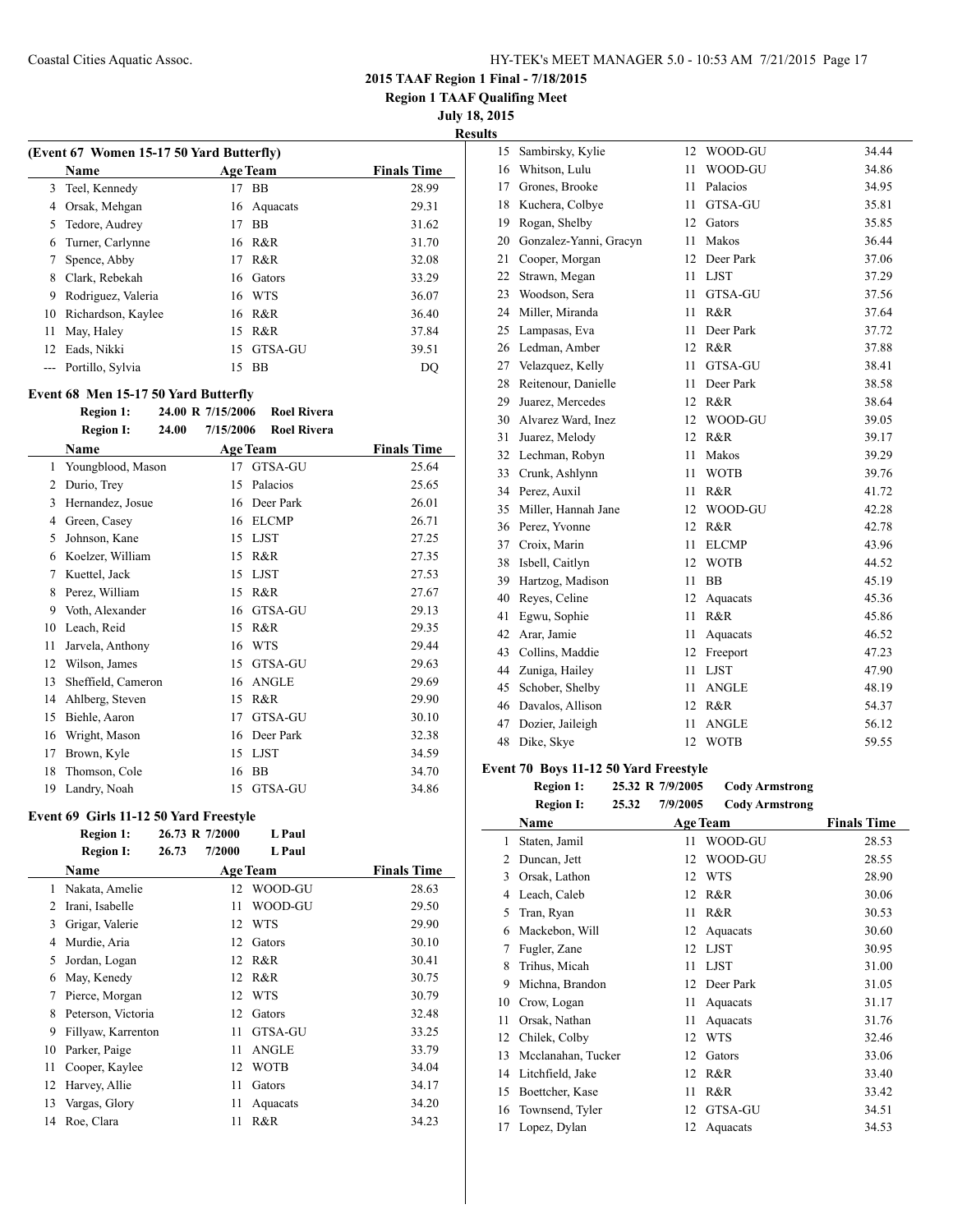**Region 1 TAAF Qualifing Meet**

**July 18, 2015**

**Results**

|    | (Event 70 Boys 11-12 50 Yard Freestyle) |    |                 |                    |
|----|-----------------------------------------|----|-----------------|--------------------|
|    | Name                                    |    | <b>Age Team</b> | <b>Finals Time</b> |
| 18 | Blackmon, Brysen                        | 11 | Aquacats        | 34.77              |
| 19 | Bogomolny, Natan                        | 11 | <b>BB</b>       | 35.13              |
| 20 | Miller, Tobin                           | 12 | WOOD-GU         | 36.22              |
| 21 | Guido, Zachary                          | 12 | WOOD-GU         | 36.95              |
| 22 | Garza, Damien                           | 12 | Aquacats        | 37.00              |
| 23 | Derleth, Cameron                        | 12 | <b>ANGLE</b>    | 37.02              |
| 24 | Debbs, Chance                           | 11 | R&R             | 37.67              |
| 25 | Reyes, Jacob                            | 11 | Deer Park       | 37.77              |
| 26 | Gaona, Gage                             | 11 | <b>WTS</b>      | 37.97              |
| 27 | Nguyen, Dylan                           | 12 | <b>GTSA-GU</b>  | 38.15              |
| 28 | Andrews, Fynn                           | 12 | <b>ANGLE</b>    | 38.51              |
| 29 | Rocha, Emmanuel                         | 11 | <b>GTSA-GU</b>  | 40.07              |
| 30 | Haynes, Gary                            | 12 | Palacios        | 42.03              |
| 31 | Buentello, Enrique                      | 11 | <b>ANGLE</b>    | 42.93              |
| 32 | Spencer, Austin                         | 11 | R&R             | 43.26              |
| 33 | Bogomalny, Elan                         | 11 | <b>BB</b>       | 47.56              |
| 34 | Rynchek, Eric                           | 12 | Palacios        | 48.63              |
| 35 | Hebert, Lucas                           | 11 | <b>ANGLE</b>    | 1:02.48            |
|    | Mosqueda, Matthew                       | 12 | <b>ANGLE</b>    | DQ                 |
|    |                                         |    |                 |                    |

### **Event 71 Girls 13-14 50 Yard Freestyle**

**Region 1: 25.27 R 7/20/2014 Hope Williams Region I: 25.90 7/14/2012 Molly Kuettel Name Age Team Finals Time** 1 Tran, Vivie 14 LJST 25.92 Garriga, Isabella 13 R&R 26.71 Jansky, Camryn 13 ELCMP 26.74 Marquez, Rachel 13 WOOD-GU 28.40 5 Torres, Grace 13 ANGLE 28.69 Wilson, Emily 14 ELCMP 28.83 Moralez, Sierra 13 Deer Park 28.90 8 Gage, Sarita 13 R&R 29.61 Marquez, Miranda 13 WOOD-GU 29.73 Monical, Hallie 13 LJST 29.76 11 Slattery, Sydney 14 ELCMP 29.81 Fierro, Erica 14 WOOD-GU 30.11 Blackmon, Chynelle 13 Aquacats 30.92 Bonhomme, Kendall 14 WOOD-GU 31.09 Wise, Shayna 13 WOOD-GU 31.55 Ngo, Nicole 13 GTSA-GU 31.61 Holt, Michaela 13 ELCMP 31.79 Marquez, Zoe 13 WOOD-GU 31.97 Randall, Natane 13 GTSA-GU 32.71 Clark, Faith 14 Gators 32.92 Garza, Skye 13 ANGLE 33.55 Cornett, Anisa 14 Palacios 33.70 Bible, Katie 13 WOTB 33.85 Burnette, Cameryn 14 BB 34.33 Foshee, Kiersten 13 ANGLE 34.99 Steward, Jessica 14 WOOD-GU 35.14 27 Fails, Meagen 13 LJST 35.87 O'Tool, Hannah 13 BB 36.89 Hartzog, Abigail 13 BB 38.34 Allen, Angela 13 BB 38.43

| . . |                      |             |       |
|-----|----------------------|-------------|-------|
|     | 31 Turner, Tasha     | 13 Palacios | 41.67 |
|     | 32 Stoecker, Taylor  | 13 Palacios | 41.88 |
|     | 33 Webb, Hannah      | 14 R&R      | 43.99 |
|     | 34 Richardson, Mandy | 13 R&R      | 49.89 |

### **Event 72 Boys 13-14 50 Yard Freestyle**

**Region 1: 23.36 R 7/14/2007 Cody Armstrong Region I: 23.36 7/14/2007 Cody Armstrong**

|                | negion 1.           | 111112001 | Couy in mou ong |                    |
|----------------|---------------------|-----------|-----------------|--------------------|
|                | Name                |           | <b>Age Team</b> | <b>Finals Time</b> |
| 1              | Fletcher, Vincent   |           | 14 GTSA-GU      | 23.66              |
| $\overline{2}$ | Clark, Zack         | 14        | <b>ANGLE</b>    | 24.71              |
| 3              | Williams, Conner    | 13        | <b>ELCMP</b>    | 25.37              |
| $\overline{4}$ | Fenner, Drew        | 14        | WOOD-GU         | 25.50              |
| 5              | Colmenares, Michael | 13        | R&R             | 25.96              |
| 6              | Miller, Ethan       | 14        | WOOD-GU         | 26.02              |
| 7              | Howell, Zackary     | 14        | <b>WTS</b>      | 26.25              |
| 8              | Anthony, Nicholas   | 14        | GTSA-GU         | 26.86              |
| 9              | Ahlberg, John       | 13        | R&R             | 26.89              |
| 10             | Cook, Trent         | 14        | R&R             | 27.13              |
| 11             | Steelman, Josh      | 13        | <b>LJST</b>     | 27.37              |
| 12             | Logan, Landon       | 13        | <b>ANGLE</b>    | 27.40              |
| 13             | Nagata, Reona       | 14        | <b>LJST</b>     | 27.70              |
| 14             | Mann, Dakota        | 13        | <b>WOTB</b>     | 27.88              |
| 15             | Kessler, Timothy    | 14        | Palacios        | 27.93              |
| 16             | Engel, Jackson      | 14        | Palacios        | 29.20              |
| 17             | Liu, Henry          | 13        | WOOD-GU         | 29.27              |
| 18             | Valladares, Bryant  | 13        | R&R             | 29.50              |
| 19             | Vasquez, Peyton     | 13        | Deer Park       | 29.62              |
| 20             | Steele, Jared       | 14        | Makos           | 30.47              |
| 21             | Prescod, Esai       | 13        | GTSA-GU         | 31.29              |
| 22             | Smith, Clinton      | 13        | GTSA-GU         | 31.79              |
| 23             | Tee, Elian          | 13        | R&R             | 32.08              |
| 24             | Peterson, Zachary   | 14        | Gators          | 32.20              |
| 25             | Miller, Drew        | 13        | R&R             | 34.02              |
| 26             | Alvarez Ward, Ian   | 14        | WOOD-GU         | 35.13              |
| 27             | Hebert, Mario       | 13        | <b>ANGLE</b>    | 36.31              |
| 28             | Brown, Christopher  | 13        | Deer Park       | 39.99              |
| 29             | Carter, Frost       | 14        | Gators          | 40.47              |

### **Event 73 Women 15-17 50 Yard Freestyle**

| <b>Region 1:</b> |       | 24.34 R 7/12/2008 | <b>Skylar Smith</b> |
|------------------|-------|-------------------|---------------------|
| <b>Region I:</b> | 24.34 | 7/12/2008         | <b>Skylar Smith</b> |

|    |                |    | $11.247 - 0.000$ . $0.001$ $0.0001$ $0.0001$ |                    |
|----|----------------|----|----------------------------------------------|--------------------|
|    | Name           |    | <b>Age Team</b>                              | <b>Finals Time</b> |
| 1  | Rogan, Lindsey | 15 | Gators                                       | 26.15              |
| 2  | Black, Alaura  | 15 | <b>ANGLE</b>                                 | 26.52              |
| 3  | Samhouri, Mona | 17 | <b>WTS</b>                                   | 26.66              |
| 4  | Teel, Kennedy  | 17 | BB                                           | 27.28              |
| 5  | Orsak, Mehgan  |    | 16 Aquacats                                  | 27.91              |
| 6  | Neimeyer, Chae | 15 | Palacios                                     | 28.78              |
| 7  | Burt, Samantha | 17 | Gators                                       | 29.05              |
| 8  | Roddy, Montie  | 16 | <b>WTS</b>                                   | 29.37              |
| 9  | Burt, Camberon | 15 | Gators                                       | 30.12              |
| 10 | Clark, Rebekah | 16 | Gators                                       | 30.52              |
| 11 | Attaway, Sarah | 15 | Aquacats                                     | 30.61              |
| 12 | Masters, Lydia | 17 | R&R                                          | 30.76              |
| 13 | Kessler, Audry |    | 16 Palacios                                  | 31.16              |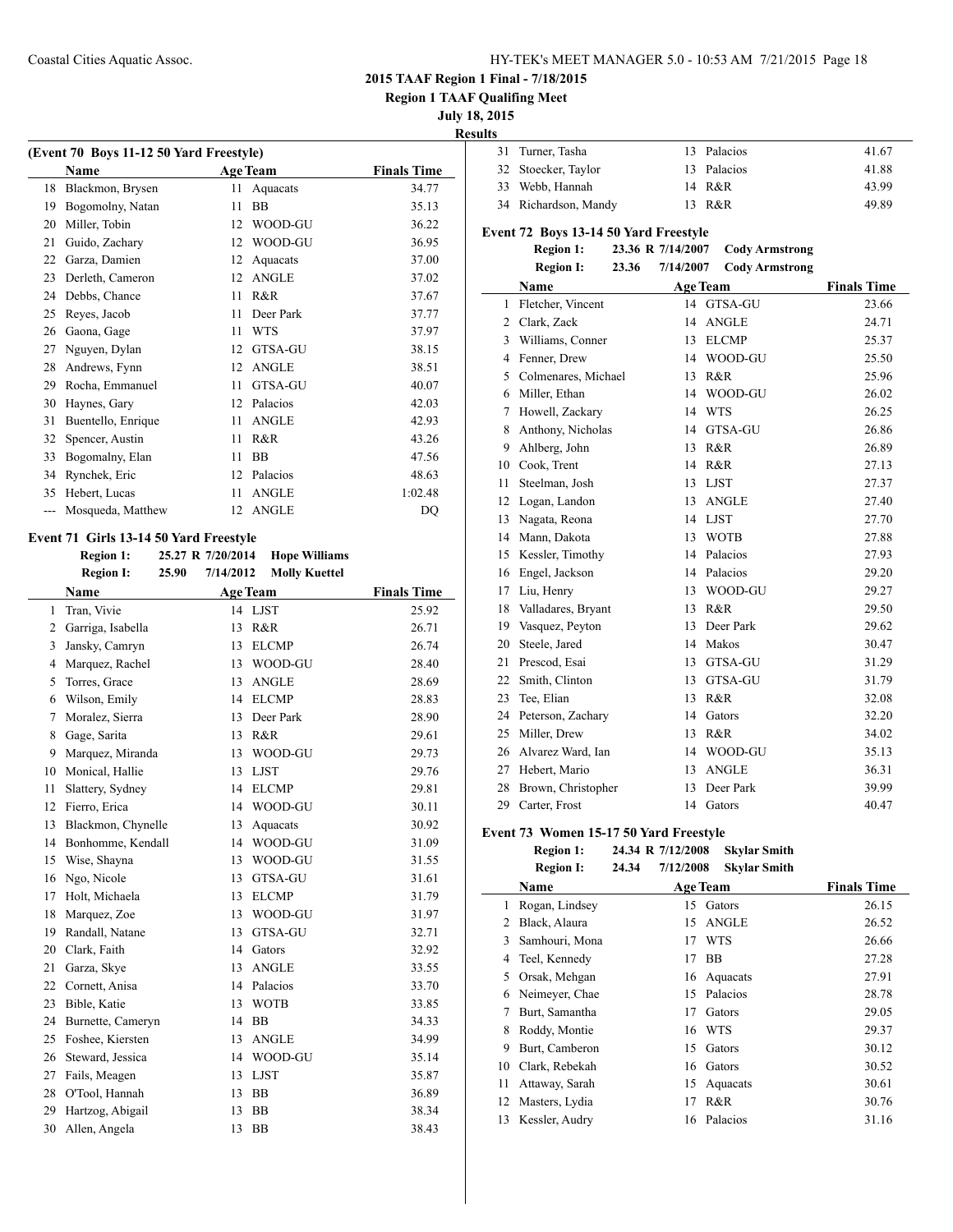**Region 1 TAAF Qualifing Meet**

**July 18, 2015**

**Results**

| <b>Name</b>           | <b>Age Team</b> | <b>Finals Time</b> |
|-----------------------|-----------------|--------------------|
| 14 Richardson, Kaylee | 16 R&R          | 31.50              |
| 15 Portillo, Sylvia   | 15 BB           | 31.75              |
| 16 Rangel, Shumani    | 17 Freeport     | 42.24              |

### **Region 1: 21.81 R 7/9/2005 Nicholas Ward Region I: 21.81 7/9/2005 Nicholas Ward Name Age Team Finals Time** 1 Priest, Joe 16 R&R 23.32 2 Durio, Trey 15 Palacios 23.76 3 Dyess, Glen 16 GTSA-GU 23.87 4 Miller, Brayden 15 R&R 23.94 5 Kuettel, Jack 15 LJST 24.04 6 Chandler, Matthew 17 Deer Park 24.08 7 Satre, Alec 15 GTSA-GU 24.15 8 Herdejurgen, Jack 16 WOOD-GU 24.23 9 Burke, Jimmy 16 Deer Park 24.36 10 Perez, William 15 R&R 25.12 11 Hernandez, Josue 16 Deer Park 25.37 12 Leach, Reid 15 R&R 25.38 13 Koelzer, William 15 R&R 25.56 14 Gilliam, John 16 Deer Park 25.90 15 Jarvela, Anthony 16 WTS 25.94 16 Voth, Alexander 16 GTSA-GU 26.48 17 Yang, Sonny 17 GTSA-GU 26.64 18 Wilson, James 15 GTSA-GU 27.10 19 Biehle, Aaron 17 GTSA-GU 27.20 20 Pena, Gavin 16 LJST 27.62 21 Ahlberg, Steven 15 R&R 27.99 22 Thomson, Cole 16 BB 31.31 23 Hodge, Hunter 15 Palacios 33.18 --- Gallinat, John 15 WOOD-GU DQ

#### **Event 75 Girls 11-12 100 Yard IM**

|   | <b>Region 1:</b><br><b>Region I:</b> | 1:09.25 R $7/20/2014$<br>1:09.58 | 7/24/2010       | <b>Camryn Jansky</b><br><b>Rachel Dixon</b> |                    |
|---|--------------------------------------|----------------------------------|-----------------|---------------------------------------------|--------------------|
|   | <b>Name</b>                          |                                  |                 | <b>Age Team</b>                             | <b>Finals Time</b> |
| 1 | Irani, Isabelle                      |                                  | 11              | WOOD-GU                                     | 1:13.88            |
|   | 33.68                                | 40.20                            |                 |                                             |                    |
| 2 | Urbani, Cate                         |                                  |                 | 12 BB                                       | 1:16.34            |
|   | 35.74                                | 40.60                            |                 |                                             |                    |
| 3 | Nakata, Amelie                       |                                  | 12              | WOOD-GU                                     | 1:17.42            |
|   | 36.30                                | 41.12                            |                 |                                             |                    |
| 4 | Waldrop, Emiko                       |                                  | 12              | Gators                                      | 1:18.05            |
|   | 35.85                                | 42.20                            |                 |                                             |                    |
| 5 | Gambrel, Kathryn                     |                                  |                 | 12 LJST                                     | 1:19.96            |
|   | 39.63                                | 40.33                            |                 |                                             |                    |
| 6 | Chancoco, Deanna                     |                                  | 11              | R&R                                         | 1:21.50            |
|   | 38.91                                | 42.59                            |                 |                                             |                    |
| 7 | Grigar, Valerie                      |                                  |                 | 12 WTS                                      | 1:21.53            |
|   | 37.29                                | 44.24                            |                 |                                             |                    |
| 8 | Pierce, Morgan                       |                                  | 12 <sub>1</sub> | WTS                                         | 1:22.72            |
|   | 36.80                                | 45.92                            |                 |                                             |                    |

|    | 9 Malit, Kelsie         |         |      | 12 R&R       | 1:24.83 |
|----|-------------------------|---------|------|--------------|---------|
|    | 37.28                   | 47.55   |      |              |         |
|    | 10 Baker, Ashlyn        |         |      | 12 GTSA-GU   | 1:25.04 |
|    | 40.17                   | 44.87   |      |              |         |
| 11 | Satre, Julia            |         | 11 - | GTSA-GU      | 1:27.77 |
|    | 43.01                   | 44.76   |      |              |         |
| 12 | Thompson, Sloane        |         |      | 12 LJST      | 1:30.94 |
|    | 42.50                   | 48.44   |      |              |         |
|    | 13 Parker, Paige        |         | 11.  | <b>ANGLE</b> | 1:31.69 |
|    | 41.18                   | 50.51   |      |              |         |
|    | 14 Whitson, Lulu        |         | 11   | WOOD-GU      | 1:33.69 |
|    | 47.36                   | 46.33   |      |              |         |
|    | 15 Velazquez, Kelly     |         | 11   | GTSA-GU      | 1:34.95 |
|    | 42.44                   | 52.51   |      |              |         |
|    | 16 Sambirsky, Kylie     |         |      | 12 WOOD-GU   | 1:35.27 |
|    | 44.18                   | 51.09   |      |              |         |
| 17 | Jordan, Raven           |         | 11   | R&R          | 1:35.30 |
|    | 42.13                   | 53.17   |      |              |         |
|    | 18 Fillyaw, Karrenton   |         | 11   | GTSA-GU      | 1:37.04 |
|    | 46.78                   | 50.26   |      |              |         |
|    | 19 Rockenbaugh, Savanna |         |      | 12 Deer Park | 1:38.60 |
|    | 41.49                   | 57.11   |      |              |         |
| 20 | Cooper, Morgan          |         |      | 12 Deer Park | 1:43.44 |
|    | 47.23                   | 56.21   |      |              |         |
| 21 | Juarez, Melody          |         |      | 12 R&R       | 1:48.00 |
|    | 54.56                   | 53.44   |      |              |         |
|    | 22 Miller, Hannah Jane  |         |      | 12 WOOD-GU   | 2:04.42 |
|    | 1:01.09                 | 1:03.33 |      |              |         |

### **Event 76 Boys 11-12 100 Yard IM**

| <b>Region 1:</b> |         | 1:06.60 R $7/24/2010$ | Jordan Kacko |
|------------------|---------|-----------------------|--------------|
| Dogion I.        | 1.06.60 | 7/24/2010             | Jordan Kaeko |

|    | <b>ITCEION 1.</b> | 1.00.00 |    | $112712010$ JUIUAH IXAVNU |                    |
|----|-------------------|---------|----|---------------------------|--------------------|
|    | Name              |         |    | <b>Age Team</b>           | <b>Finals Time</b> |
| 1  | Staten, Jamil     |         |    | 11 WOOD-GU                | 1:14.68            |
|    | 34.50             | 40.18   |    |                           |                    |
| 2  | Uribe, Ezequiel   |         |    | 12 GTSA-GU                | 1:17.82            |
|    | 36.26             | 41.56   |    |                           |                    |
| 3  | Michna, Brandon   |         |    | 12 Deer Park              | 1:18.72            |
|    | 37.46             | 41.26   |    |                           |                    |
| 4  | Duncan, Jett      |         |    | 12 WOOD-GU                | 1:19.21            |
|    | 35.01             | 44.20   |    |                           |                    |
| 5. | Williams, Reid    |         | 11 | <b>ELCMP</b>              | 1:19.44            |
|    | 36.29             | 43.15   |    |                           |                    |
|    | 6 Leach, Caleb    |         |    | 12 R&R                    | 1:19.93            |
|    | 38.09             | 41.84   |    |                           |                    |
| 7  | Kesler, Mason     |         |    | 12 LJST                   | 1:25.62            |
|    | 38.05             | 47.57   |    |                           |                    |
| 8  | Landry, Luke      |         | 11 | GTSA-GU                   | 1:28.51            |
|    | 41.50             | 47.01   |    |                           |                    |
| 9  | Stewart, Taylor   |         |    | 12 ANGLE                  | 1:31.58            |
|    | 42.64             | 48.94   |    |                           |                    |
| 10 | Guido, Zachary    |         | 12 | WOOD-GU                   | 1:35.07            |
|    | 41.80             | 53.27   |    |                           |                    |
| 11 | Reyes, Jacob      |         | 11 | Deer Park                 | 1:41.90            |
|    | 47.19             | 54.71   |    |                           |                    |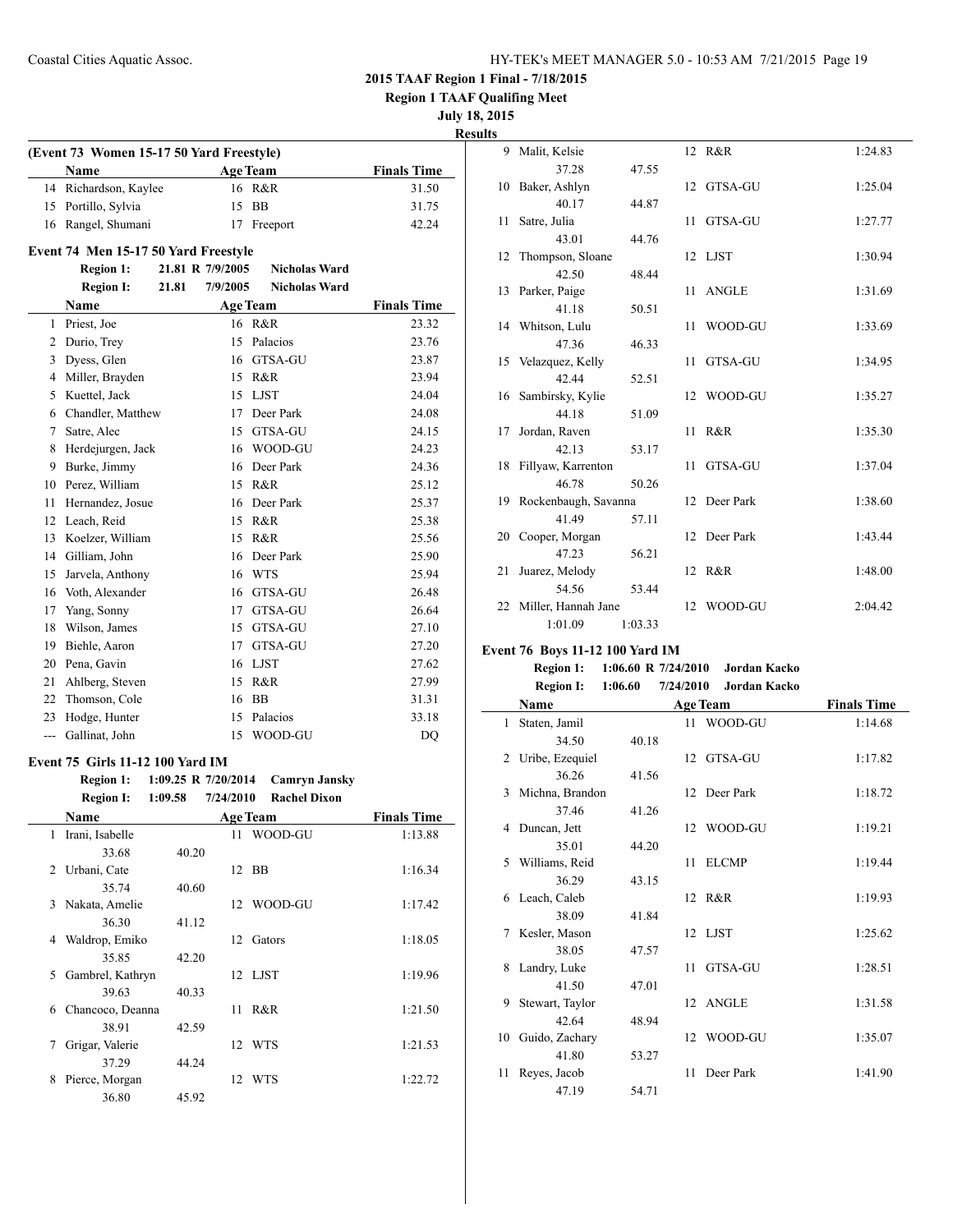**Region 1 TAAF Qualifing Meet**

### **July 18, 2015**

| 1<br>2<br>3<br>4 | 1:06.10<br><b>Region I:</b><br><b>Name</b><br>Wheeler, Emma<br>31.95<br>Boudreaux, Jasmine<br>31.16<br>Gambrel, Rachel<br>32.50 | 37.52<br>38.79 | 7/13/2013<br>13 | <b>Hope Williams</b><br><b>Age Team</b><br>14 Deer Park | <b>Finals Time</b><br>1:09.47 |
|------------------|---------------------------------------------------------------------------------------------------------------------------------|----------------|-----------------|---------------------------------------------------------|-------------------------------|
|                  |                                                                                                                                 |                |                 |                                                         |                               |
|                  |                                                                                                                                 |                |                 |                                                         |                               |
|                  |                                                                                                                                 |                |                 |                                                         |                               |
|                  |                                                                                                                                 |                |                 |                                                         |                               |
|                  |                                                                                                                                 |                |                 | Aquacats                                                | 1:09.95                       |
|                  |                                                                                                                                 |                |                 |                                                         |                               |
|                  |                                                                                                                                 |                |                 | 14 LJST                                                 | 1:11.05                       |
|                  |                                                                                                                                 | 38.55          |                 |                                                         |                               |
|                  | Moralez, Sierra                                                                                                                 |                | 13              | Deer Park                                               | 1:13.81                       |
|                  | 33.15                                                                                                                           | 40.66          |                 |                                                         |                               |
| 5                | Marquez, Rachel                                                                                                                 |                |                 | 13 WOOD-GU                                              | 1:15.63                       |
|                  | 33.01                                                                                                                           | 42.62          |                 |                                                         |                               |
| 6                | Sliva, Hannah                                                                                                                   |                | 14              | Aquacats                                                | 1:19.61                       |
|                  | 1:19.61                                                                                                                         |                |                 |                                                         |                               |
| 7                | Turner, Ashlan                                                                                                                  |                | 14              | R&R                                                     | 1:19.74                       |
|                  | 38.53                                                                                                                           | 41.21          |                 |                                                         |                               |
| 8                | Marquez, Miranda                                                                                                                |                | 13              | WOOD-GU                                                 | 1:19.79                       |
|                  | 35.09                                                                                                                           | 44.70          |                 |                                                         |                               |
| 9                | Kubecka, Avery                                                                                                                  |                |                 | 13 Palacios                                             | 1:21.09                       |
|                  | 38.76                                                                                                                           | 42.33          |                 |                                                         |                               |
| 10               | Rocha, Veronica                                                                                                                 |                | 13              | GTSA-GU                                                 | 1:22.50                       |
|                  | 36.35                                                                                                                           | 46.15          |                 |                                                         |                               |
| 11               | Fierro, Erica                                                                                                                   |                |                 | 14 WOOD-GU                                              | 1:22.79                       |
|                  | 39.46                                                                                                                           | 43.33          |                 |                                                         |                               |
| 12               | Wright, Cassie                                                                                                                  |                | 14              | GTSA-GU                                                 | 1:23.19                       |
|                  | 37.49                                                                                                                           | 45.70          |                 |                                                         |                               |
| 13               | Portie, Mackenzie                                                                                                               |                |                 | 13 R&R                                                  | 1:23.98                       |
|                  | 38.47                                                                                                                           | 45.51          |                 |                                                         |                               |
| 14               | Wise, Shayna                                                                                                                    |                |                 | 13 WOOD-GU                                              | 1:25.42                       |
|                  | 39.41                                                                                                                           | 46.01          |                 |                                                         |                               |
| 15               | Cantu, Malerie                                                                                                                  |                |                 | 14 LJST                                                 | 1:25.90                       |
|                  | 40.64                                                                                                                           | 45.26          |                 |                                                         |                               |
| 16               | Black, Avary                                                                                                                    |                | 14              | <b>ANGLE</b>                                            | 1:27.82                       |
|                  | 39.91                                                                                                                           | 47.91          |                 |                                                         |                               |
| 17               | Bible, Katie                                                                                                                    |                | 13              | <b>WOTB</b>                                             | 1:29.06                       |
|                  | 1:29.06                                                                                                                         |                |                 |                                                         |                               |
| 18               | Randall, Natane                                                                                                                 |                | 13              | GTSA-GU                                                 | 1:32.57                       |
|                  | 44.80                                                                                                                           | 47.77          |                 |                                                         |                               |
| 19               | Taylor, Ashton                                                                                                                  |                | 13              | <b>ANGLE</b>                                            | 1:33.94                       |
| 20               | 43.80<br>Romero, Lindsey                                                                                                        | 50.14          |                 | 13 GTSA-GU                                              | 1:56.51                       |

### **Event 78 Boys 13-14 100 Yard IM**

|   | <b>Region 1:</b><br><b>Region I:</b> | 58.55 R 7/13/2013<br>7/13/2013<br>58.55 | <b>Casey Green</b><br><b>Casey Green</b> |
|---|--------------------------------------|-----------------------------------------|------------------------------------------|
|   | <b>Name</b>                          | <b>Age Team</b>                         | <b>Finals Time</b>                       |
| 1 | Peterson, Kyle                       | 14 ELCMP                                | 1:05.29                                  |
|   | 30.24                                | 35.05                                   |                                          |
|   | 2 Tullos, Paul                       | 13 GTSA-GU                              | 1:06.56                                  |
|   | 31.08                                | 35.48                                   |                                          |
| 3 | Gibson, Joseph                       | 14 Deer Park                            | 1:08.24                                  |
|   | 31.36                                | 36.88                                   |                                          |

| <b>Results</b> |                       |       |              |         |
|----------------|-----------------------|-------|--------------|---------|
|                | 4 Jacks, Josh         |       | 14 R&R       | 1:08.73 |
|                | 32.72                 | 36.01 |              |         |
|                | 5 Koelzer, Nikolas    |       | 13 R&R       | 1:09.29 |
|                | 32.28                 | 37.01 |              |         |
|                | 6 Fenner, Drew        |       | 14 WOOD-GU   | 1:09.44 |
|                | 31.32                 | 38.12 |              |         |
|                | 7 Miller, Ethan       |       | 14 WOOD-GU   | 1:10.35 |
|                | 33.55                 | 36.80 |              |         |
|                | 8 Kesseler, Scott     |       | 14 LJST      | 1:11.67 |
|                | 34.96                 | 36.71 |              |         |
|                | 9 Alaniz, Brandon     |       | 13 R&R       | 1:12.95 |
|                | 34.10                 | 38.85 |              |         |
|                | 10 Steelman, Josh     |       | 13 LJST      | 1:13.43 |
|                | 35.22                 | 38.21 |              |         |
|                | 11 Logan, Landon      |       | 13 ANGLE     | 1:13.49 |
|                | 35.90                 | 37.59 |              |         |
|                | 12 Vasquez, Peyton    |       | 13 Deer Park | 1:15.47 |
|                | 34.21                 | 41.26 |              |         |
|                | 13 Liu, Henry         |       | 13 WOOD-GU   | 1:19.49 |
|                | 38.15                 | 41.34 |              |         |
|                | 14 Mann, Dakota       |       | 13 WOTB      | 1:20.50 |
|                | 34.72                 | 45.78 |              |         |
|                | 15 Steele, Jared      |       | 14 Makos     | 1:24.27 |
|                | 39.94                 | 44.33 |              |         |
|                | 16 Tee, Elian         |       | 13 R&R       | 1:24.44 |
|                | 37.72                 | 46.72 |              |         |
|                | 17 Brown, Christopher |       | 13 Deer Park | 1:48.90 |
|                | 51.04                 | 57.86 |              |         |
|                | Morgan, Darian        |       | 14 GTSA-GU   | DQ      |

### **Event 79 Women 15-17 100 Yard IM**

### **Region 1: 1:04.23 R 7/12/2003 Jessica Louvier Region I: 1:04.23 7/12/2003 Jessica Louvier**

|    | Name              |       |    | <b>Age Team</b> | <b>Finals Time</b> |  |  |
|----|-------------------|-------|----|-----------------|--------------------|--|--|
| 1  | Thompson, Karley  |       |    | 15 GTSA-GU      | 1:03.47R           |  |  |
|    | 29.43             | 34.04 |    |                 |                    |  |  |
| 2  | Black, Alaura     |       |    | 15 ANGLE        | 1:06.45            |  |  |
|    | 30.12             | 36.33 |    |                 |                    |  |  |
| 3  | Teel, Kennedy     |       |    | 17 BB           | 1:09.39            |  |  |
|    | 31.02             | 38.37 |    |                 |                    |  |  |
| 4  | Tedore, Audrey    |       |    | 17 BB           | 1:09.90            |  |  |
|    | 33.07             | 36.83 |    |                 |                    |  |  |
| 5  | Samhouri, Mona    |       |    | 17 WTS          | 1:12.67            |  |  |
|    | 32.13             | 40.54 |    |                 |                    |  |  |
| 6  | Spence, Abby      |       |    | 17 R&R          | 1:14.08            |  |  |
|    | 33.00             | 41.08 |    |                 |                    |  |  |
| 7  | Chancoco, Gemini  |       |    | 15 R&R          | 1:15.72            |  |  |
|    | 36.21             | 39.51 |    |                 |                    |  |  |
| 8  | Wilson, Elizabeth |       |    | 16 ELCMP        | 1:19.32            |  |  |
|    | 35.22             | 44.10 |    |                 |                    |  |  |
| 9  | Tee, Ellaine      |       |    | 16 R&R          | 1:19.59            |  |  |
|    | 36.87             | 42.72 |    |                 |                    |  |  |
| 10 | Attaway, Sarah    |       | 15 | Aquacats        | 1:19.90            |  |  |
|    | 37.09             | 42.81 |    |                 |                    |  |  |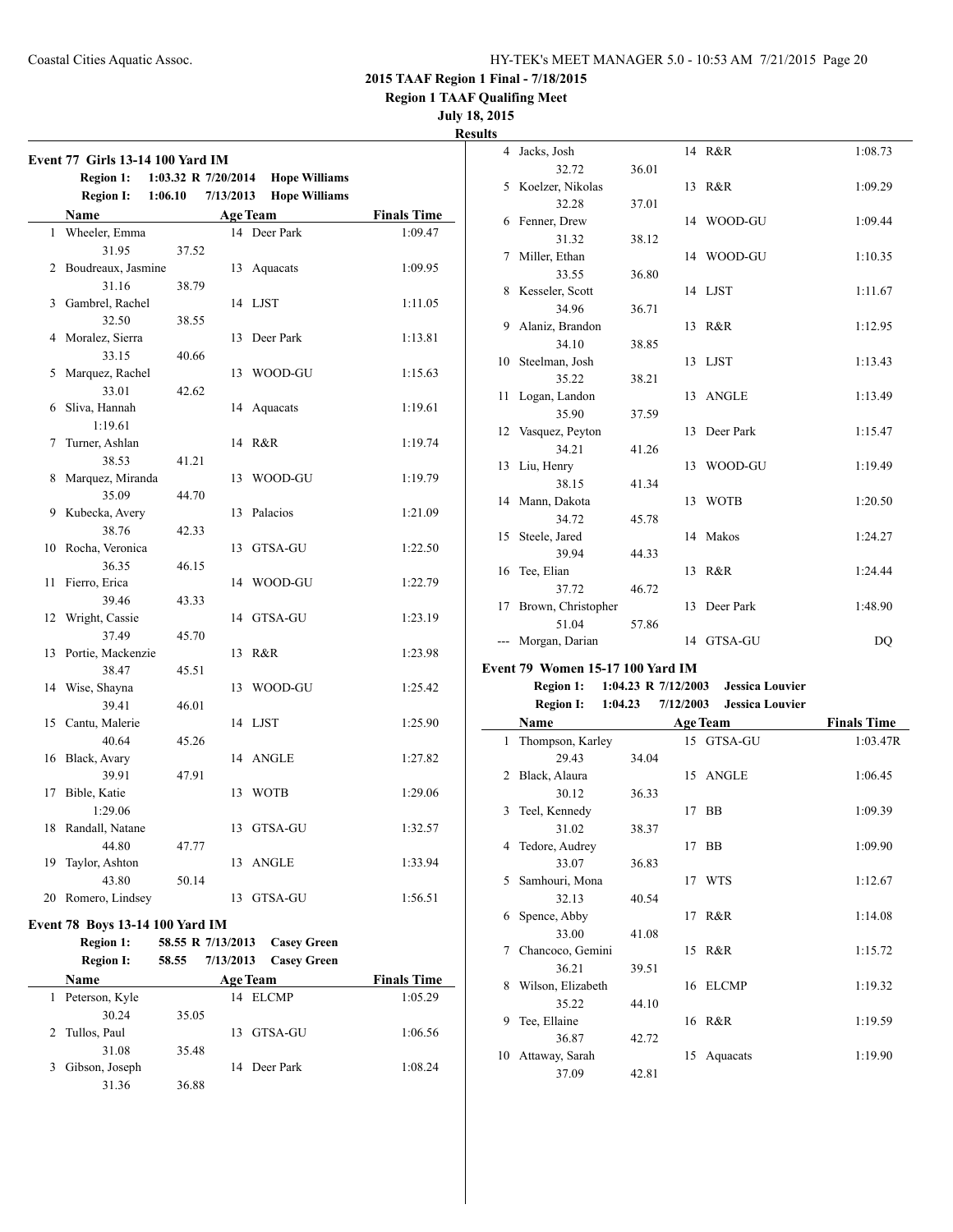**Region 1 TAAF Qualifing Meet**

**July 18, 2015**

### **Results**

 $\overline{a}$ 

| (Event 79 Women 15-17 100 Yard IM) |                       |       |                 |  |                    |  |  |  |
|------------------------------------|-----------------------|-------|-----------------|--|--------------------|--|--|--|
|                                    | <b>Name</b>           |       | <b>Age Team</b> |  | <b>Finals Time</b> |  |  |  |
|                                    | 11 Rodriguez, Valeria |       | 16 WTS          |  | 1:23.57            |  |  |  |
|                                    | 36.87                 | 46.70 |                 |  |                    |  |  |  |
|                                    | 12 May, Haley         |       | 15 R&R          |  | 1:28.03            |  |  |  |
|                                    | 39.39                 | 48.64 |                 |  |                    |  |  |  |
|                                    | 13 Richardson, Kaylee |       | 16 R&R          |  | 1:28.96            |  |  |  |
|                                    | 41 15                 | 47 81 |                 |  |                    |  |  |  |

### **Event 80 Men 15-17 100 Yard IM**

**Region 1: 56.06 R 7/14/2012 Carter Wallace Region I: 56.06 7/14/2012 Carter Wallace**

|    | Kegion 1.             | JU.UU | 11172012 |                 |                    |
|----|-----------------------|-------|----------|-----------------|--------------------|
|    | Name                  |       |          | <b>Age Team</b> | <b>Finals Time</b> |
|    | 1 Contreras, Salvador |       |          | 15 GTSA-GU      | 59.64              |
|    | 59.64                 |       |          |                 |                    |
| 2  | Green, Casey          |       |          | 16 ELCMP        | 59.93              |
|    | 28.15                 | 31.78 |          |                 |                    |
| 3  | Herdejurgen, Jack     |       |          | 16 WOOD-GU      | 1:00.91            |
|    | 27.99                 | 32.92 |          |                 |                    |
| 4  | Youngblood, Mason     |       | 17       | GTSA-GU         | 1:01.95            |
|    | 27.78                 | 34.17 |          |                 |                    |
| 5  | Hernandez, Josue      |       |          | 16 Deer Park    | 1:03.49            |
|    | 28.84                 | 34.65 |          |                 |                    |
| 6  | Wilson, James         |       |          | 15 GTSA-GU      | 1:08.53            |
|    | 30.03                 | 38.50 |          |                 |                    |
| 7  | Yang, Sonny           |       | 17       | GTSA-GU         | 1:08.61            |
|    | 31.66                 | 36.95 |          |                 |                    |
| 8  | Leach, Jonathan       |       | 17       | R&R             | 1:08.79            |
|    | 31.75                 | 37.04 |          |                 |                    |
| 9  | Voth, Alexander       |       |          | 16 GTSA-GU      | 1:09.92            |
|    | 31.29                 | 38.63 |          |                 |                    |
| 10 | Biehle, Aaron         |       | 17       | GTSA-GU         | 1:10.06            |
|    | 32.09                 | 37.97 |          |                 |                    |
| 11 | Ahlberg, Steven       |       |          | 15 R&R          | 1:10.11            |
|    | 33.21                 | 36.90 |          |                 |                    |
| 12 | Wright, Mason         |       |          | 16 Deer Park    | 1:12.03            |
|    | 34.06                 | 37.97 |          |                 |                    |
| 13 | Sheffield, Cameron    |       |          | 16 ANGLE        | 1:12.99            |
|    | 31.83                 | 41.16 |          |                 |                    |
|    | 14 Pena, Gavin        |       |          | 16 LJST         | 1:15.06            |
|    | 33.99                 | 41.07 |          |                 |                    |
| 15 | Fanette, Grayson      |       |          | 16 GTSA-GU      | 1:16.46            |
|    | 35.31                 | 41.15 |          |                 |                    |

### **Event 81 Girls 13-14 200 Yard Freestyle**

### **Region 1: 2:06.74 R 7/14/2007 Courtney Zamora Region I: 2:06.74 7/14/2007 Courtney Zamora**

| <b>Name</b>      |       | <b>Finals Time</b> |       |         |
|------------------|-------|--------------------|-------|---------|
| Torres, Grace    |       | 13 ANGLE           |       | 2:18.09 |
| 32.03            | 35.29 | 36.15              | 34.62 |         |
| 2 McComb, Cailyn |       | <b>ELCMP</b><br>13 |       | 2:18.97 |
| 32.99            | 35.18 | 35.87              | 34.93 |         |
| 3 Black, Avary   |       | 14 ANGLE           |       | 2:48.02 |
| 37.65            | 42.53 | 1:27.84            |       |         |
|                  |       |                    |       |         |

|   | Event 82 Boys 13-14 200 Yard Freestyle |                     |           |                    |                           |                    |
|---|----------------------------------------|---------------------|-----------|--------------------|---------------------------|--------------------|
|   | <b>Region 1:</b>                       | 1:51.46 R 7/20/2014 |           |                    | <b>Salvador Contreras</b> |                    |
|   | <b>Region I:</b>                       | 1:53.99             | 7/13/2013 | <b>Casey Green</b> |                           |                    |
|   | Name                                   |                     |           | <b>Age Team</b>    |                           | <b>Finals Time</b> |
| 1 | Clark, Zack                            |                     |           | 14 ANGLE           |                           | 2:04.62            |
|   | 26.62                                  | 31.23               |           | 34.31              | 32.46                     |                    |
| 2 | Miller, Ethan                          |                     | 14        | WOOD-GU            |                           | 2:14.41            |
|   | 29.65                                  | 33.27               |           | 36.60              | 34.89                     |                    |
| 3 | Tullos, Paul                           |                     | 13        | GTSA-GU            |                           | 2:18.27            |
|   | 28.91                                  | 33.13               |           | 37.50              | 38.73                     |                    |
| 4 | Kessler, Timothy                       |                     | 14        | Palacios           |                           | 2:35.37            |
|   | 1:10.23                                |                     |           |                    | 48.27                     |                    |
| 5 | Miller, Drew                           |                     | 13        | R&R                |                           | 2:35.40            |
|   | 34.77                                  | 40.19               |           | 41.18              | 39.26                     |                    |
| 6 | Novak, Dalton                          |                     | 14        | Palacios           |                           | 2:37.07            |
|   | 32.80                                  | 40.24               |           | 43.38              | 40.65                     |                    |
|   | Morgan, Darian                         |                     | 14        | GTSA-GU            |                           | 2:41.06            |
|   | 35.13                                  | 40.06               |           | 43.25              | 42.62                     |                    |

### **Event 83 Women 15-17 200 Yard Freestyle**

**Region 1: 2:01.05 R 7/10/2004 Emily Floyd**

**Region I: 2:01.05 7/10/2004 Emily Floyd**

| Name              |       |    | <b>Age Team</b> |       | <b>Finals Time</b> |
|-------------------|-------|----|-----------------|-------|--------------------|
| Thompson, Karley  |       |    | 15 GTSA-GU      |       | 1:57.88R           |
| 28.00             | 29.65 |    | 31.08           | 29.15 |                    |
| 2 Langdon, Shelby |       | 17 | R&R             |       | 2:21.11            |
| 31.83             | 35.01 |    | 37.59           | 36.68 |                    |
| Lopez, Alyssa     |       | 16 | Aquacats        |       | 2:23.63            |
| 41.94             | 50.60 |    | 51.09           |       |                    |
| Eads, Nikki<br>4  |       | 15 | GTSA-GU         |       | 2:40.88            |
| 35.52             | 39.89 |    | 43.57           | 41.90 |                    |

### **Event 84 Men 15-17 200 Yard Freestyle**

**Region 1: 1:47.17 R 7/2002 M Chamberlain Region I: 1:47.17 7/2002 M Chamberlain**

|    | Region 1:           | 1:4/1/ | 77200Z | <b>M</b> Chamberiain |       |                    |
|----|---------------------|--------|--------|----------------------|-------|--------------------|
|    | Name                |        |        | <b>Age Team</b>      |       | <b>Finals Time</b> |
| 1. | Contreras, Salvador |        |        | 15 GTSA-GU           |       | 1:51.88            |
|    | 26.25               | 28.09  |        | 29.05                | 28.49 |                    |
| 2  | Burke, Jimmy        |        | 16     | Deer Park            |       | 1:54.19            |
|    | 26.16               | 28.30  |        | 29.61                | 30.12 |                    |
| 3  | Dyess, Glen         |        |        | 16 GTSA-GU           |       | 1:55.43            |
|    | 26.86               | 29.88  |        | 30.83                | 27.86 |                    |
| 4  | Harpham, Nicholas   |        | 15     | <b>LJST</b>          |       | 1:56.87            |
|    | 27.62               | 29.71  |        | 29.70                | 29.84 |                    |
| 5  | Chandler, Matthew   |        | 17     | Deer Park            |       | 1:57.27            |
|    | 27.11               | 30.03  |        | 30.18                | 29.95 |                    |
| 6  | Satre, Alec         |        | 15     | GTSA-GU              |       | 1:59.34            |
|    | 25.64               | 29.83  |        | 31.35                | 32.52 |                    |
| 7  | Brown, Kyle         |        | 15     | <b>LJST</b>          |       | 2:20.95            |
|    | 34.28               | 36.26  |        | 35.55                | 34.86 |                    |
| 8  | Gilliam, John       |        | 16     | Deer Park            |       | 2:22.04            |
|    | 28.33               | 35.20  |        | 39.44                | 39.07 |                    |
| 9  | Wright, Mason       |        | 16     | Deer Park            |       | 2:28.72            |
|    | 33.26               | 37.76  |        | 39.60                | 38.10 |                    |
| 10 | Thomson, Cole       |        | 16     | <b>BB</b>            |       | 2:36.57            |
|    | 35.26               | 40.05  |        | 42.08                | 39.18 |                    |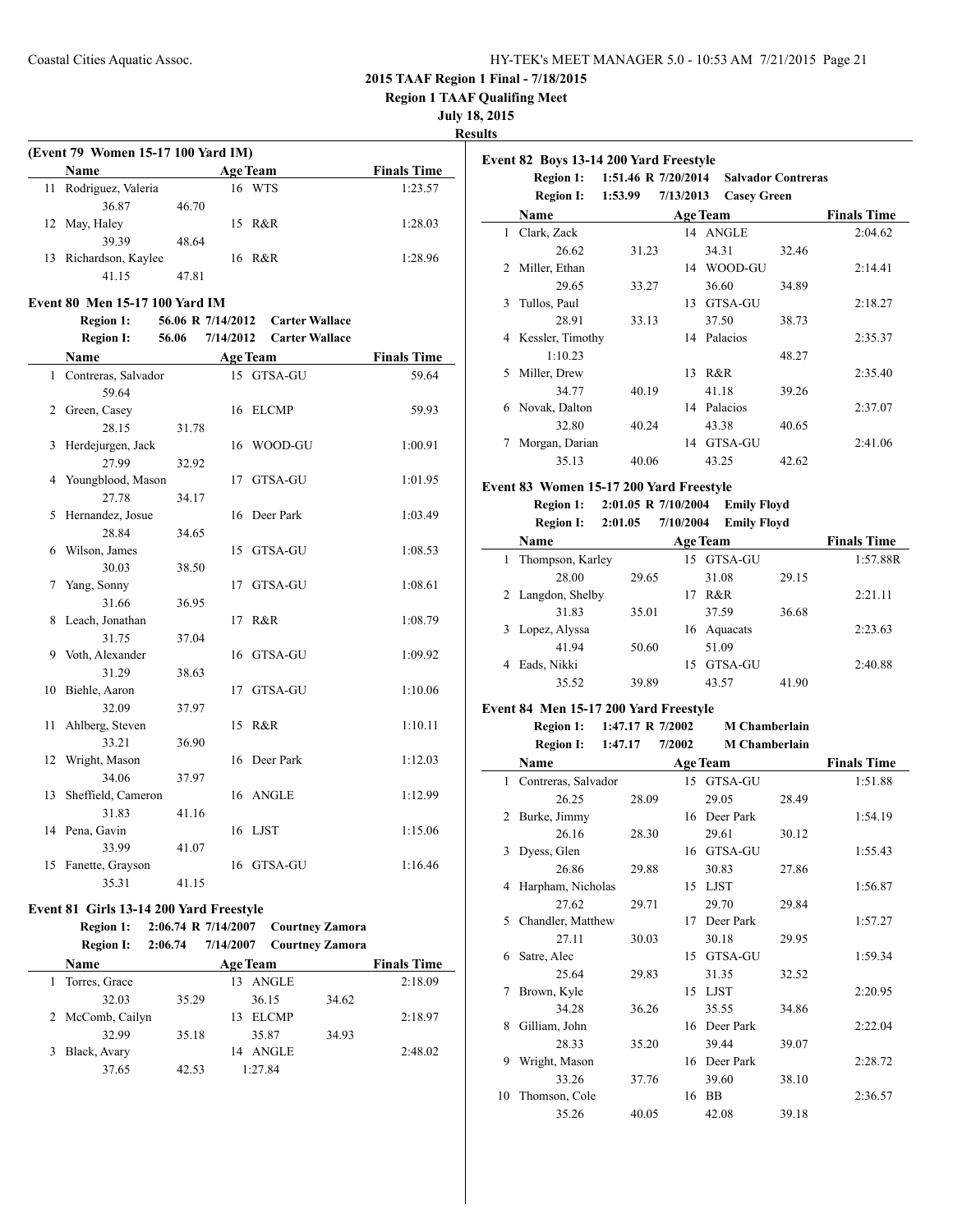**Region 1 TAAF Qualifing Meet**

### **July 18, 2015**

**Results**

|     | Event 85 Girls 11-12 200 Yard Freestyle Relay                          |                        |                               |
|-----|------------------------------------------------------------------------|------------------------|-------------------------------|
|     | <b>Region 1:</b><br>1:52.85 R 7/24/2010                                |                        | <b>Lake Jackson Swim Team</b> |
|     | T Neely, N Nguyen, M Kuettel, A Robbins<br><b>Region I:</b><br>1:52.85 | 7/24/2010              | <b>Lake Jackson Swim Team</b> |
|     | T Neely, N Nguyen, M Kuettel, A Robbins                                |                        |                               |
|     | Team                                                                   | Relay                  | <b>Finals Time</b>            |
| 1   | R&R                                                                    | A                      | 2:05.79                       |
|     | 1) May, Kenedy 12                                                      | 2) Malit, Kelsie 12    |                               |
|     | 3) Chancoco, Deanna 11                                                 | 4) Jordan, Logan 12    |                               |
|     | 30.83<br>33.77                                                         | 37.87                  | 23.32                         |
| 2   | <b>ELCMP</b>                                                           | A                      | 2:11.54                       |
|     | 1) Beal, Kendall 11                                                    |                        | 2) Gutierrez, Jacklyn 12      |
|     | 3) Respondek, Riley 12                                                 | 4) Hailey, Kyana 12    |                               |
|     | 32.02<br>35.17                                                         | 1:04.35                |                               |
| 3   | LJST                                                                   | A                      | 2:12.14                       |
|     | 1) Sanders, Summer 11                                                  | 2) Strawn, Megan 11    |                               |
|     | 3) Thompson, Sloane 12                                                 |                        | 4) Gambrel, Kathryn 12        |
|     | 31.49<br>36.87                                                         | 33.52                  | 30.26                         |
| 4   | R&R                                                                    | B                      | 2:20.81                       |
|     | 1) Dronova, Sophia 11                                                  | 2) Jordan, Raven 11    |                               |
|     | 3) Roe, Clara 11                                                       | 4) Egwu, Joy 12        |                               |
|     | 39.34<br>31.23                                                         | 37.38                  | 32.86                         |
| 5   | <b>WTS</b>                                                             | A                      | 2:25.42                       |
|     | 1) Pierce, Morgan 12                                                   | 2) Guajardo, Ashley 11 |                               |
|     | 3) Ware, Lauren 11                                                     | 4) Grigar, Valerie 12  |                               |
|     | 39.43<br>35.77                                                         | 38.23                  | 31.99                         |
| 6   | WOTB                                                                   | A                      | 3:01.05                       |
|     | 1) Crunk, Ashlynn 11                                                   | 2) Dike, Skye 12       |                               |
|     | 3) Isbell, Caitlyn 12                                                  | 4) Cooper, Kaylee 12   |                               |
|     | 40.60<br>1:01.90                                                       | 1:18.55                |                               |
| --- | R&R                                                                    | C                      | DQ                            |
|     | 1) Miller, Miranda 11                                                  | 2) Malone, Bailey 11   |                               |
|     | 3) Juarez, Mercedes 12                                                 | 4) Juarez, Melody 12   |                               |
|     | Event 86 Boys 11-12 200 Yard Freestyle Relay                           |                        |                               |
|     | Region 1: 1:55.42 R 7/20/2014                                          |                        | <b>R&amp;R</b> Aquatics       |
|     | N Koelzer, J Ahlberg, C McGrath, M Colmenares                          |                        |                               |
|     | Region I:<br>1:57.88                                                   | 7/1995<br>Rosenberg    |                               |
|     | <u>Team</u>                                                            | <b>Relay</b>           | <b>Finals Time</b>            |
| 1   | LJST                                                                   | А                      | 2:03.65                       |
|     | 1) deValcourt, Myles 12                                                | 2) Kesler, Mason 12    |                               |
|     | 3) Fugler, Zane 12                                                     | 4) Trihus, Micah 11    |                               |
|     | 30.03<br>32.73                                                         | 30.66                  | 30.23                         |
| 2   | Aquacats                                                               | A                      | 2:07.45                       |
|     | 1) Crow, Logan 11                                                      | 2) Mackebon, Will 12   |                               |
|     | 3) Blackmon, Brysen 11                                                 | 4) Orsak, Nathan 11    |                               |
|     | 31.46<br>30.48                                                         | 32.49                  | 33.02                         |
| 3   | R&R                                                                    | A                      | 2:15.07                       |
|     | 1) Litchfield, Jake 12                                                 | 2) Boettcher, Kase 11  |                               |
|     | 3) Dzierzanowski, Matthew 11                                           | 4) Tran, Ryan 11       |                               |
|     | 34.05<br>34.49                                                         | 35.22                  | 31.31                         |
| 4   | R&R                                                                    | B                      | 2:26.37                       |
|     | 1) Sierra, David 12                                                    | 2) Spencer, Austin 11  |                               |
|     | 3) Debbs, Chance 11                                                    | 4) Leach, Caleb 12     |                               |
|     | 36.32<br>42.52                                                         | 43.59                  | 23.94                         |

| 5 ANGLE                |       |                          |       | 2:29.68 |
|------------------------|-------|--------------------------|-------|---------|
| 1) Derleth, Cameron 12 |       | 2) Buentello, Enrique 11 |       |         |
| 3) Andrews, Fynn 12    |       | 4) Stewart, Taylor 12    |       |         |
| 36.46                  | 42.54 | 36.67                    | 34.01 |         |

### **Event 87 Girls 13-14 200 Yard Freestyle Relay**

**Region 1: 1:46.88 R 7/14/2012 Lake Jackson Swim Team**

# **A Robbins, N Nguyen, T Neely, M Kuettel**

| Region I:                               | 1:46.88 | 7/14/2012 | Lake Jackson Swim Team |
|-----------------------------------------|---------|-----------|------------------------|
| A Robbins, N Nguven, T Neelv, M Kuettel |         |           |                        |

|                               | Team                     |       | Relay                    |       | <b>Finals Time</b> |
|-------------------------------|--------------------------|-------|--------------------------|-------|--------------------|
| 1                             | <b>LJST</b>              |       | A                        |       | 1:51.06            |
|                               | 1) Gambrel, Rachel 14    |       | 2) Monical, Hallie 13    |       |                    |
|                               | 3) deValcourt, Ellie 14  |       | 4) Tran, Vivie 14        |       |                    |
|                               | 28.52                    | 31.39 | 26.07                    | 25.08 |                    |
| $\mathfrak{D}_{\mathfrak{p}}$ | <b>ELCMP</b>             |       | A                        |       | 1:54.66            |
|                               | 1) Wilson, Emily 14      |       | 2) McComb, Cailyn 13     |       |                    |
|                               | 3) Slattery, Sydney 14   |       | 4) Jansky, Camryn 13     |       |                    |
|                               | 29.19                    | 28.63 | 30.08                    | 26.76 |                    |
| $\mathbf{3}$                  | R & R                    |       | A                        |       | 1:57.53            |
|                               | 1) Turner, Ashlan 14     |       | 2) Portie, Mackenzie 13  |       |                    |
|                               | 3) Gage, Sarita 13       |       | 4) Garriga, Isabella 13  |       |                    |
|                               | 29.05                    | 33.12 | 28.56                    | 26.80 |                    |
| 4                             | Aquacats                 |       | A                        |       | 2:02.09            |
|                               | 1) Sliva, Hannah 14      |       | 2) Vargas, Faith 14      |       |                    |
|                               | 3) Blackmon, Chynelle 13 |       | 4) Boudreaux, Jasmine 13 |       |                    |
|                               | 31.48                    | 31.10 | 32.35                    | 27.16 |                    |
|                               | Palacios                 |       | А                        |       | DO                 |
|                               | 1) Cornett, Anisa 14     |       | 2) Stoecker, Taylor 13   |       |                    |
|                               | 3) Turner, Tasha 13      |       | 4) Kubecka, Avery 13     |       |                    |

### **Event 88 Boys 13-14 200 Yard Freestyle Relay**

**Region 1: 1:40.51 R 7/20/2014 Lake Jackson Swim Team**

### **N Harpham, C Yates, K Johnson, J Kuettel**

**Region I: 1:41.21 7/24/2010 Lake Jackson Swim Team W Sterling, A SEYMOUR, Z Vanderhider, L Sheffield**

| Team                      |       | Relay                  |       | <b>Finals Time</b> |
|---------------------------|-------|------------------------|-------|--------------------|
| R&R                       |       | А                      |       | 1:44.13            |
| 1) Colmenares, Michael 13 |       | 2) Tee, Jan 14         |       |                    |
| 3) Ahlberg, John 13       |       | 4) Jacks, Josh 14      |       |                    |
| 26.25                     | 25.65 | 26.55                  | 25.68 |                    |
| R&R                       |       | B                      |       | 1:50.78            |
| 1) Cook, Trent 14         |       | 2) Alaniz, Brandon 13  |       |                    |
| 3) Valladares, Bryant 13  |       | 4) Koelzer, Nikolas 13 |       |                    |
| 26.51                     | 28.71 | 28.85                  | 26.71 |                    |
|                           |       |                        |       |                    |

### **Event 89 Women 15-17 200 Yard Freestyle Relay**

**Region 1: 1:45.59 R 7/12/2003 Richmond/Rosenberg Team K MORGAN, J CUTBIRTH, C PHILLIPS, A NEAL**

### **Region I: 1:45.59 7/12/2003 Richmond/Rosenberg Team**

### **K MORGAN, J CUTBIRTH, C PHILLIPS, A NEAL**

| Team                 |       | Relay                |       | <b>Finals Time</b> |
|----------------------|-------|----------------------|-------|--------------------|
| Gators               |       |                      |       | 1:54.79            |
| 1) Clark, Rebekah 16 |       | 2) Burt, Samantha 17 |       |                    |
| 3) Burt, Camberon 15 |       | 4) Rogan, Lindsey 15 |       |                    |
| 30.78                | 29.04 | 28.75                | 26.22 |                    |